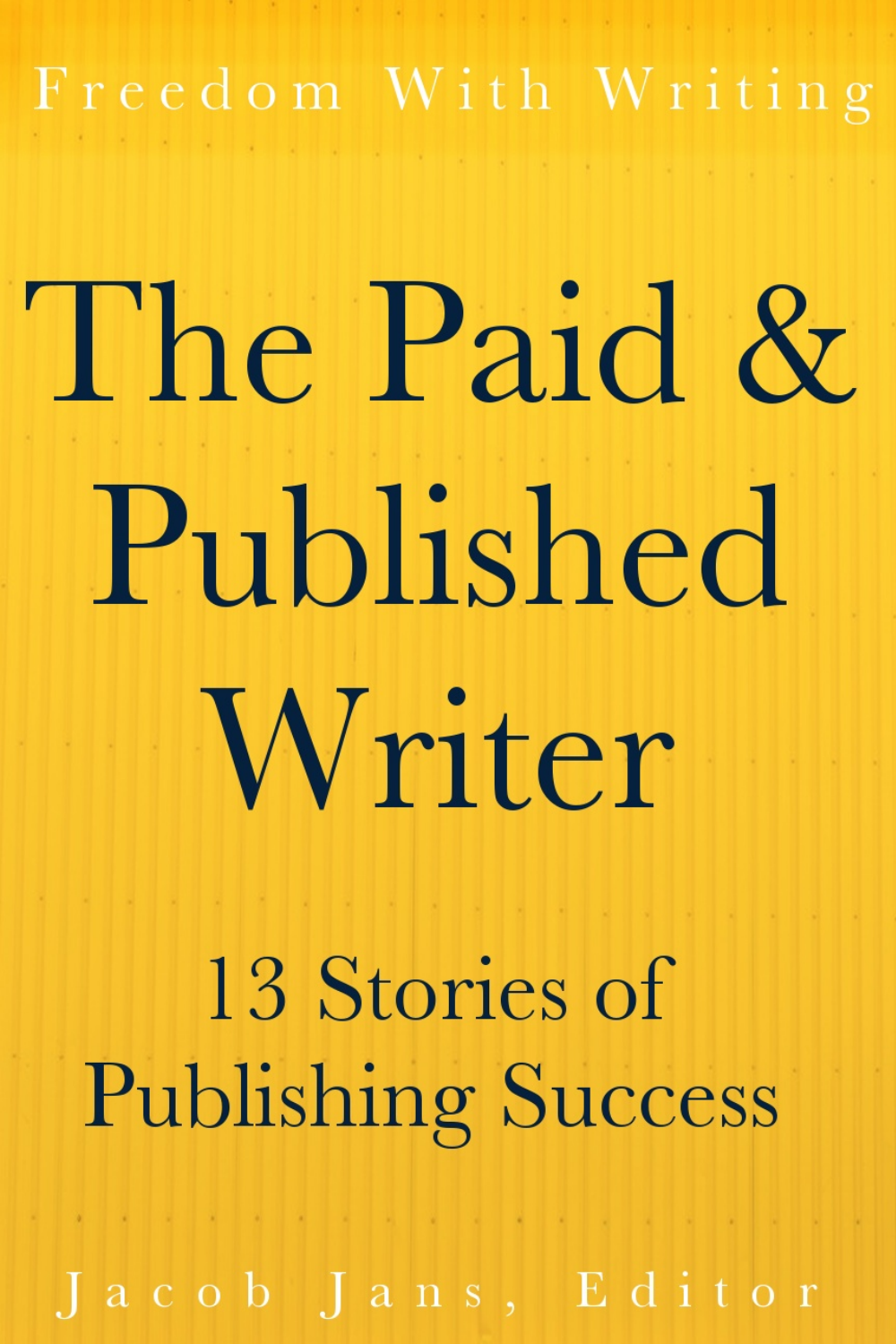# The Paid & Published Writer

#### 13 Stories of Paid Publishing Success

Presented by Freedom With Writing Jacob Jans, Editor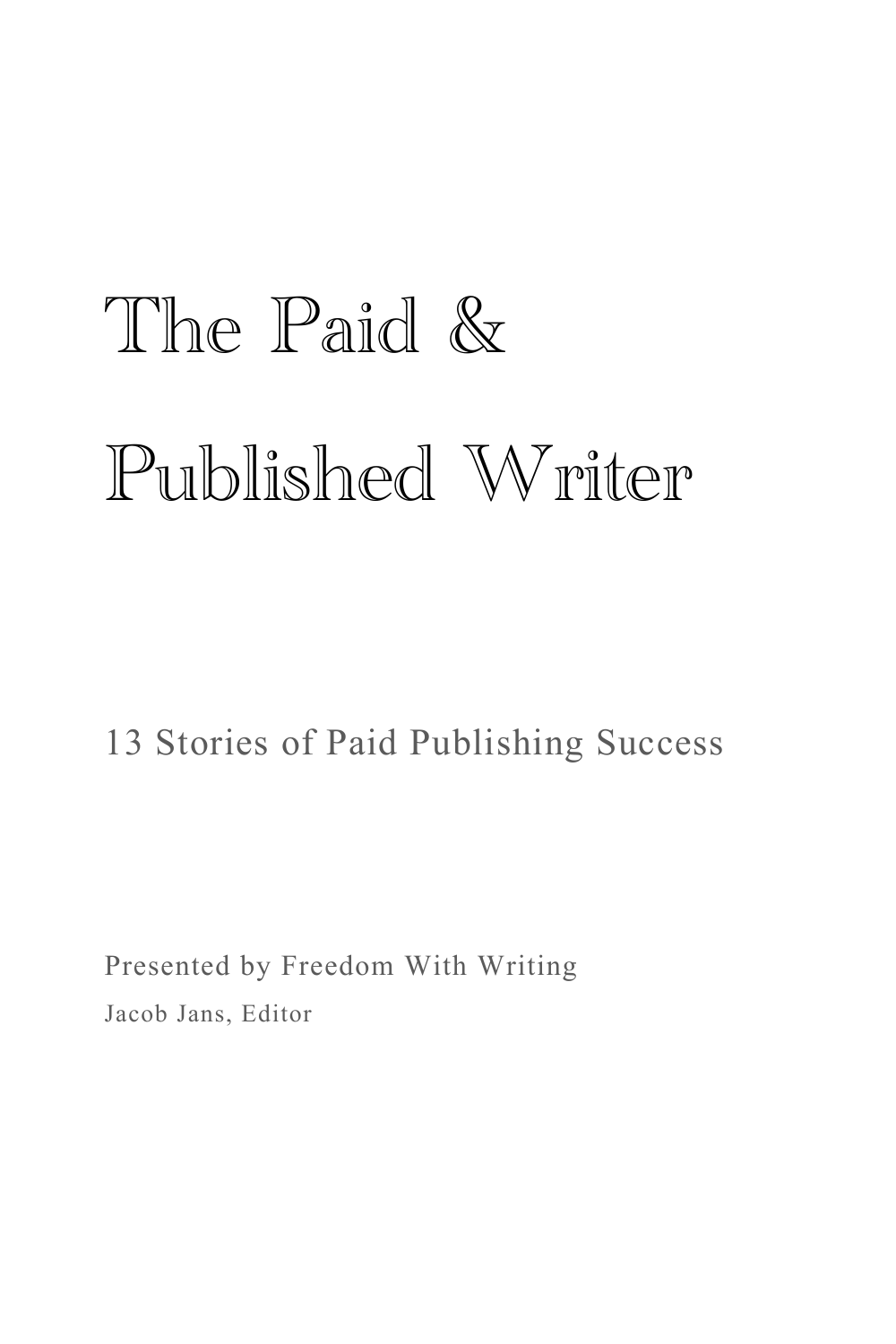Copyright 2015. Do not distribute. The essays in this book are copyright their respective owners. Do not duplicate any part of this book without explicit permission.

To share this book with your friends, please send them to:

www.FreedomWithWriting.com/thepaidwriter/

Comments, questions, corrections, concerns, queries? Email Jacob@freedomwithwriting.com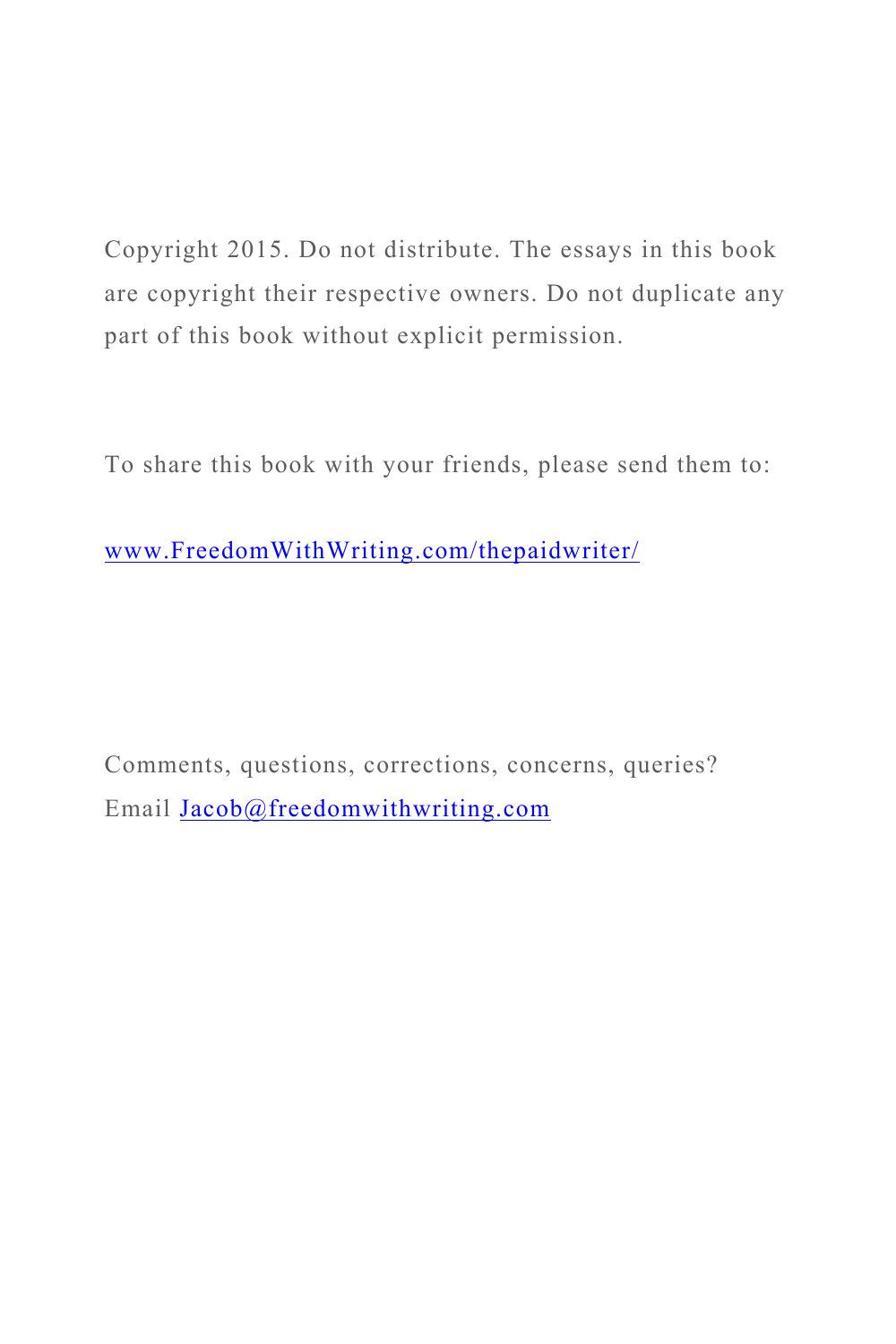#### Contents

| 19 "I'd recommend myself, but I have no experience." |
|------------------------------------------------------|
|                                                      |
|                                                      |
|                                                      |
| 33 Starting off Wrong-Footed on the Right Track      |
|                                                      |
|                                                      |
|                                                      |
|                                                      |
|                                                      |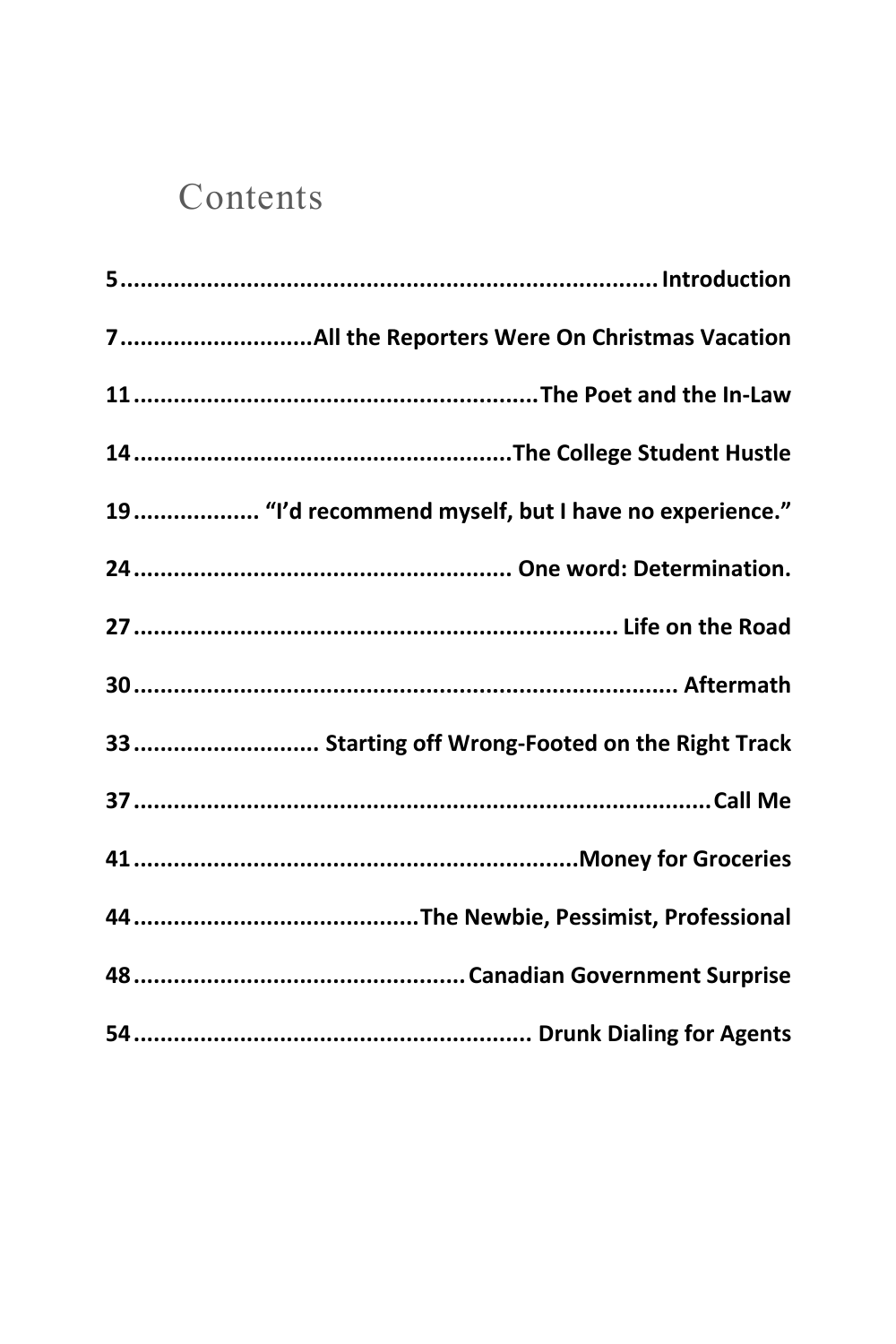#### Introduction

"How can I possibly earn money as a writer?"

As someone who has successfully earned a significant amount of money with my writing, I often don't know how to answer this question.

I often tell people that you can submit your writing to a variety of publications, or sign up for a "content mill," or network until you've found the right clients.

But that kind of advice is often not enough. It is incomplete.

It is disconnected from the real world challenges and situations that every writer will face. This book dives straight into those real world challenges, so you can learn by example.

You won't get vague advice from this book. You'll get the truth: Real stories of how writers got published and paid for their writing.

Many of the individuals in this book have built successful careers as writers. Others have leveraged their publishing to establish success in other fields. One of them just needed money for groceries.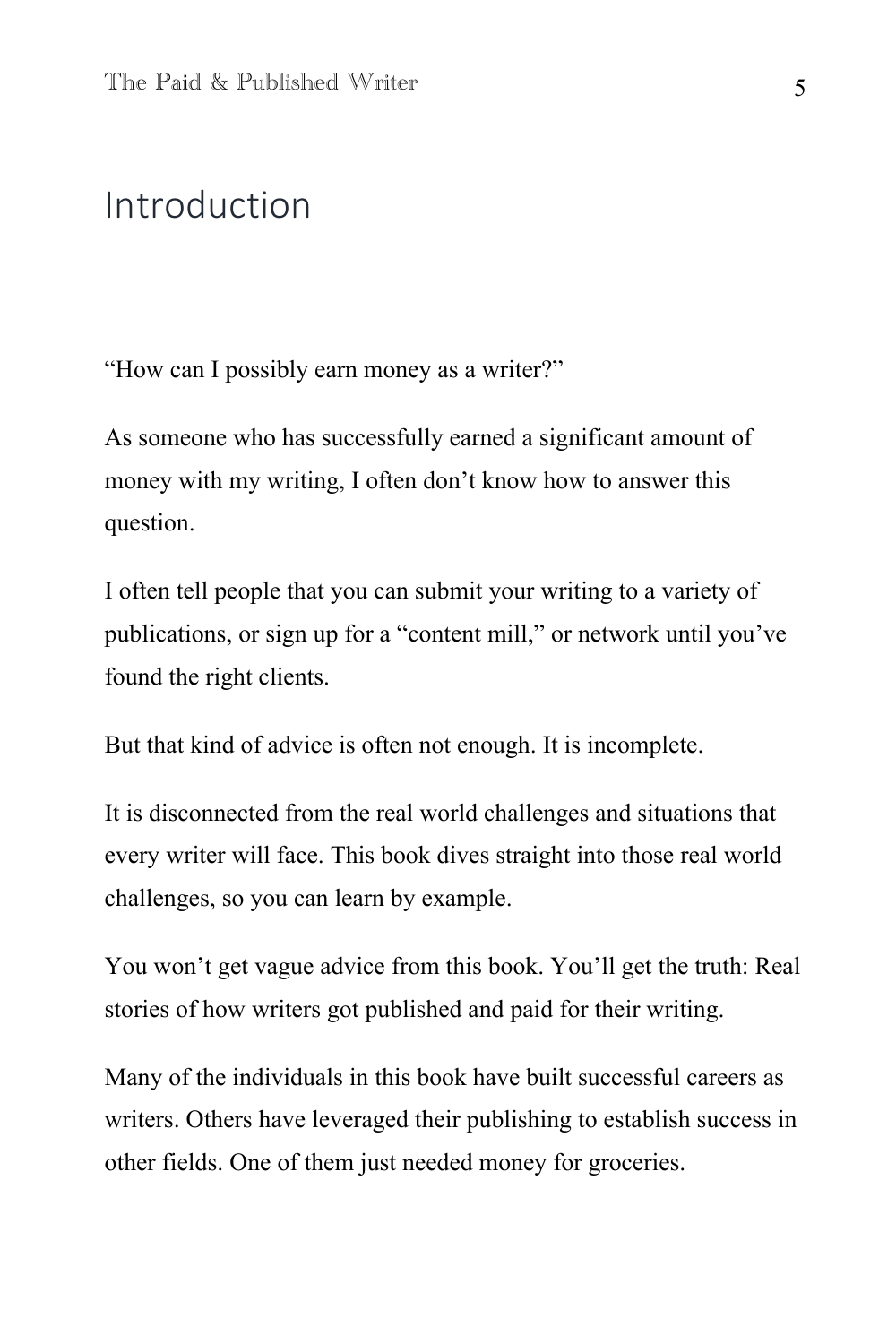After reading these stories, I'll hope you'll feel as I did. Success might not be easy, but the path is clear.

– *Jacob Jans, Editor*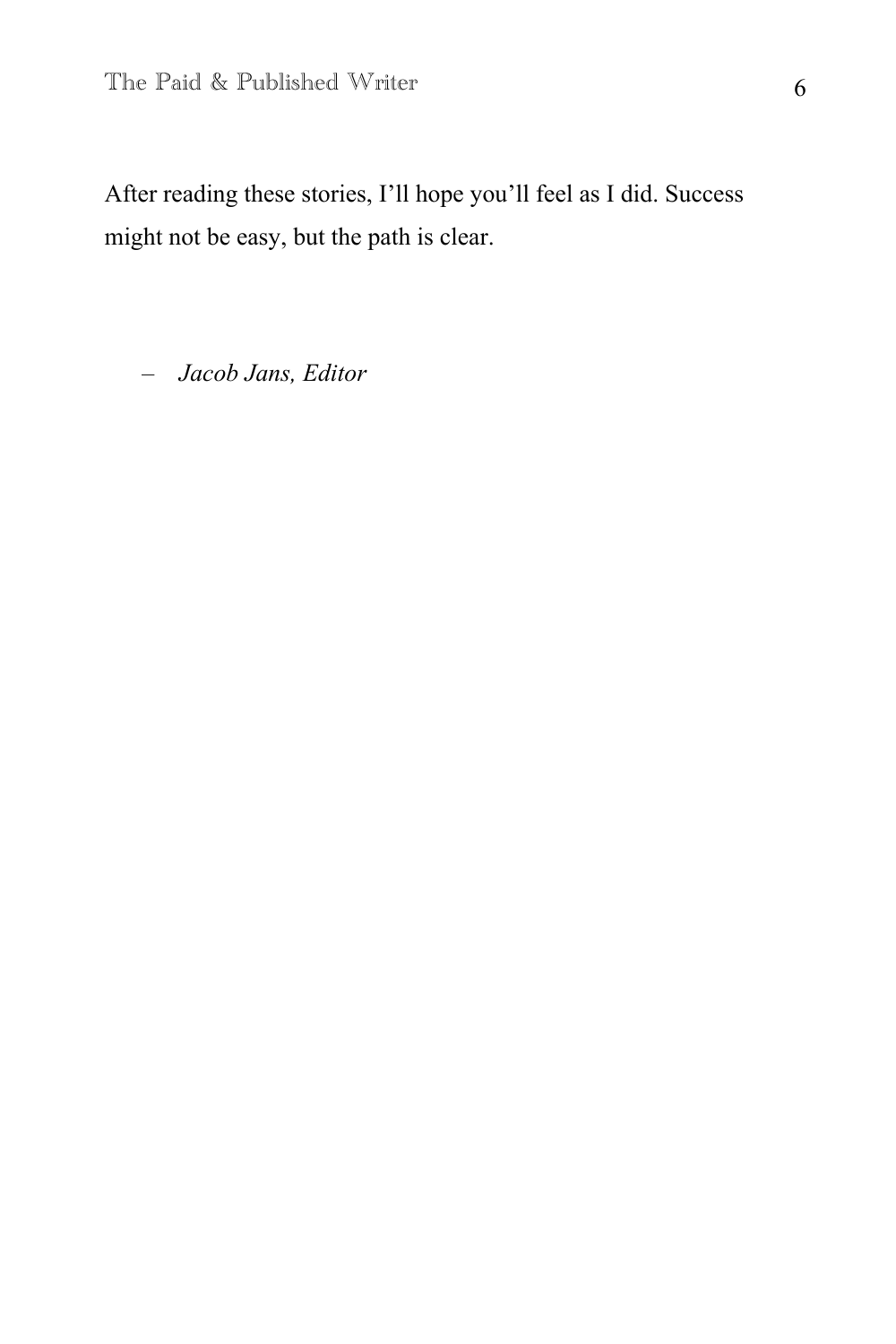## All the Reporters Were On Christmas Vacation

As I turned 37 in 1997, my wife and I ran a successful business in the merchant credit card industry and residual income was good, but I saw the end coming.

Both of us had a bit of junior college under our belts from our late teens, but still wanted to obtain our degrees. In the fall of 1997 I entered the bachelor's program in Journalism, while still running my company.

Near the end of my first semester I thought it was time to test the waters. Seeking a good first article, I was listening to talk-radio in my car a few days before Christmas and heard a piece about protesters burning American flags.

I had my topic. I went home and fired up my monolithic, monochrome IBM computer. For three hours, I refined my article on flag-burning until it was 700 words.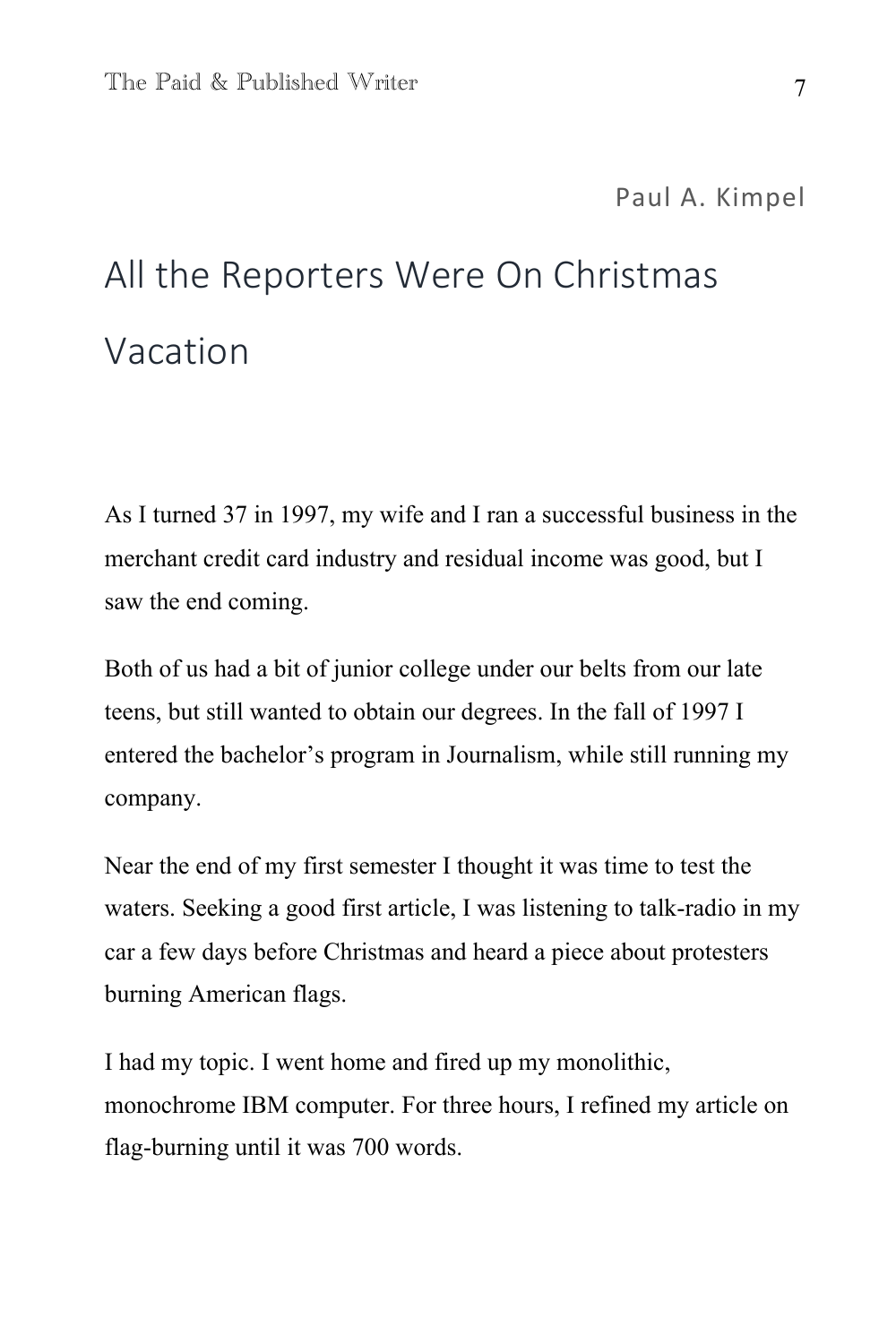I printed it up and the next day I faxed it to the newsroom at The Gainesville Sun, which is owned by The New York Times and has a daily circulation of about 50K. I sent it to the Metro Editor, not really knowing what a Metro Editor did. What she did was take off early for Christmas vacation, as had numerous other veteran Editors and Reporters.

My article found its way to the desk of the Business Section Editor, who was corralled into covering Christmas vacation for the others. His name was Chip, and he needed some copy to fill the thin holiday issues of the newspaper. The next day was Christmas Eve, and I opened The Gainesville Sun to see my entire article published in the Nation section! The article took up almost the entire back page, and had an image of an American flag on the left bar.

I ran out and bought about 20 copies of the day's newspaper to send to friends and family. When I returned home, my wife said that Chip had called and left his direct number at the newspaper with a request that I call him as soon as I got home; yes, on Christmas Eve day. I called Chip at 10:30 a.m. on December 24, 1997, and was sitting at a desk in The Gainesville Sun, working on a new story by noon. (Fortunately, ultra-security and background checks were not in vogue yet). I worked every day through Christmas vacation and had published about a dozen articles by the time school resumed. I was suddenly a local hero – my classmates and professors had seen some of the work and gave me props – particularly that I was a (non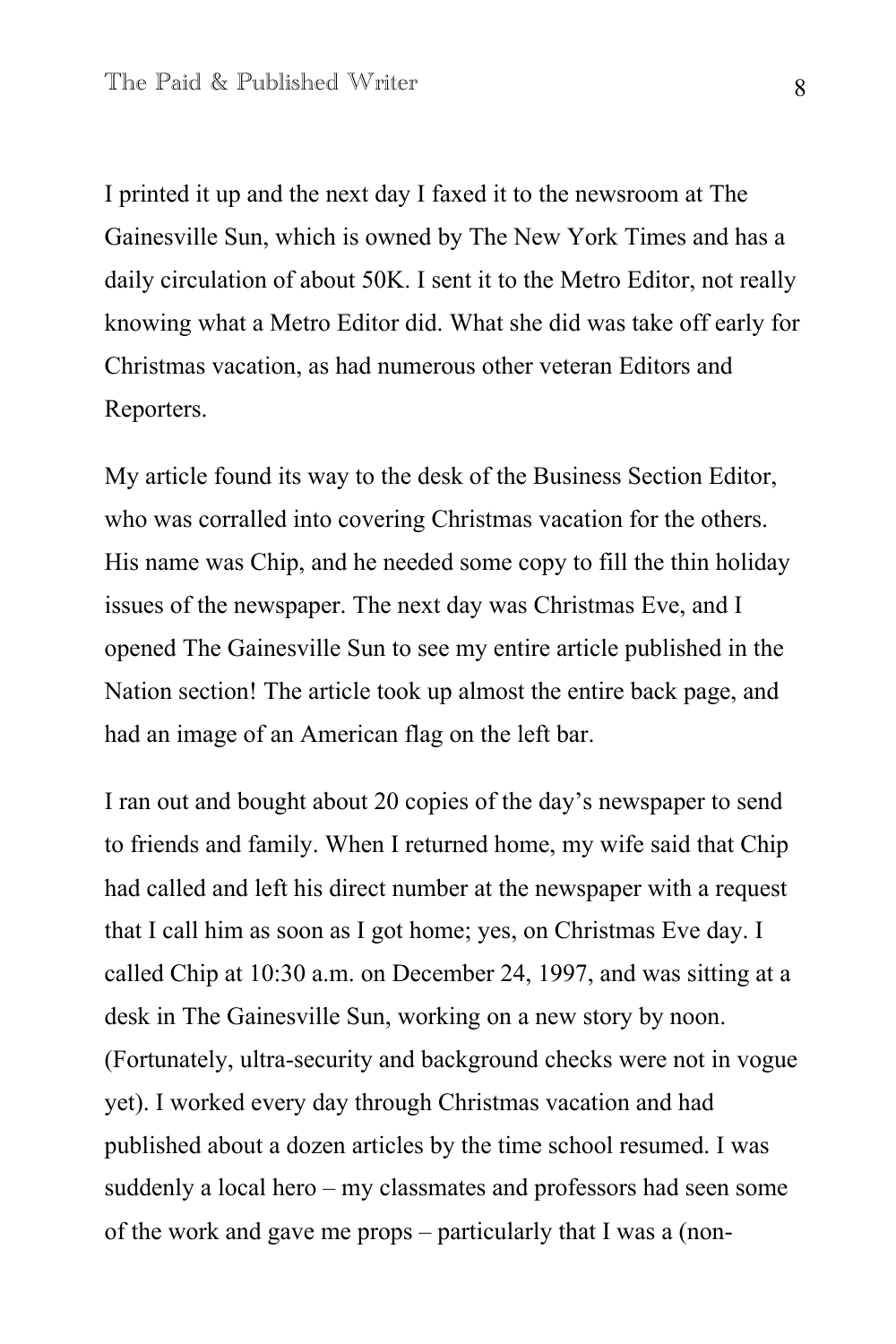traditional) freshman and many seniors were not published. It was a blast.

The newspaper officially hired me the next week, where I worked as a business and general reporter for almost two years, and then I took a job in UF's media division, writing science and medical articles, which was more my forte. Within three months, I won first place in the annual contest for writing from the Agricultural Communicators in Education, beating 459 international entries.

Since then, I have worked for several magazines and newspapers, some as an employee, some as a freelance contractor. These days, I freelance full-time. In 2013, I obtained an A.A. in Web Design, which helps me get work providing content for websites. I don't do much design work, but it helps get a foot in the door when you can work the front and back ends of a website.

I get work from client referrals and ads I put on websites and listing services. I do anything, from resume repair to ghost-writing. It is fairly steady work, but as with anything it has ups-and-downs. But at least I'm doing what I enjoy.

> Paul A. Kimpel is a professional journalist / editor who works on a freelance basis. He has almost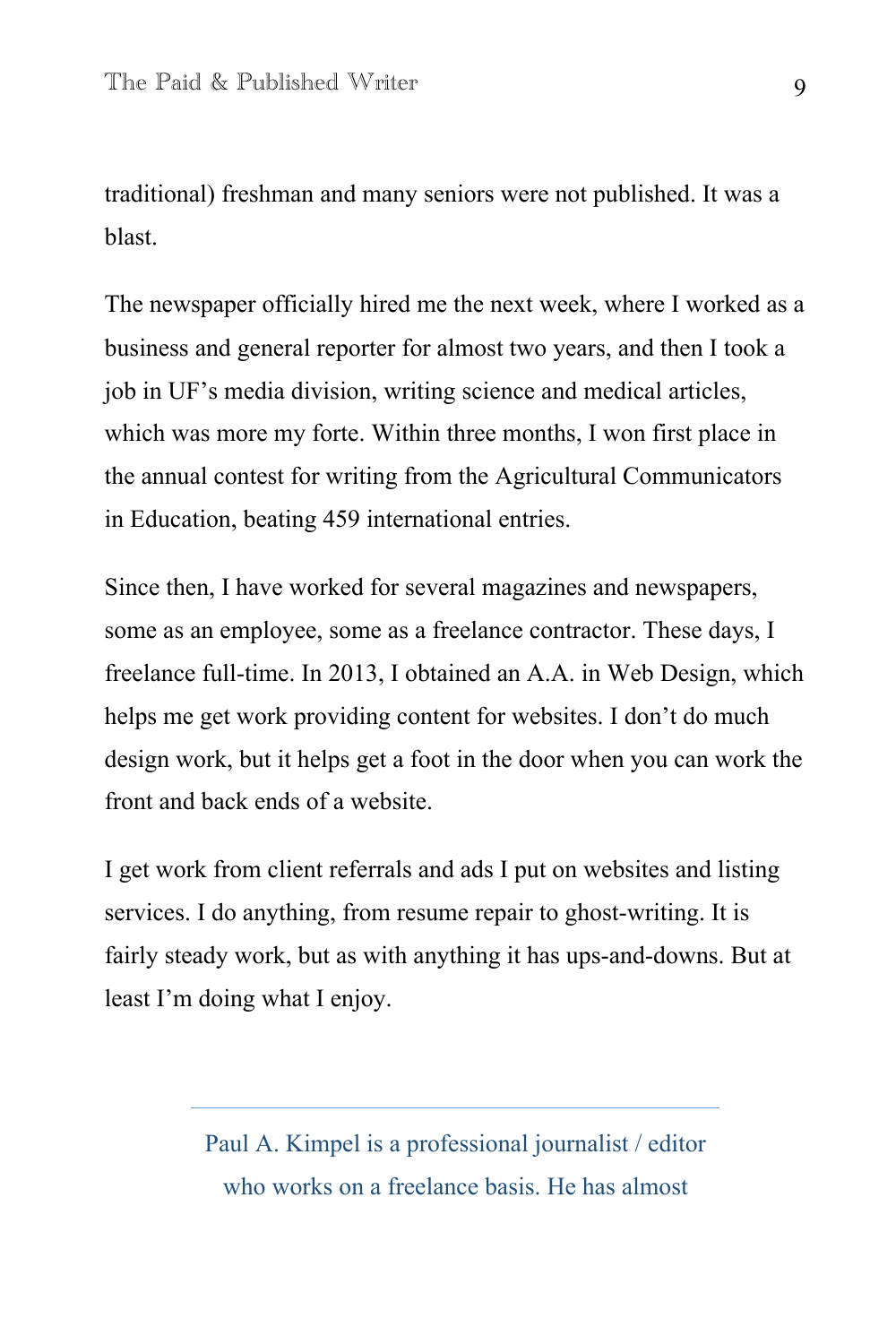twenty years of experience as a paid professional in the publishing industry. His work ranges from pulp content to web design, and many things in-between. He would like to see America return to the days when men wore hats other than baseball caps and cowboy hats.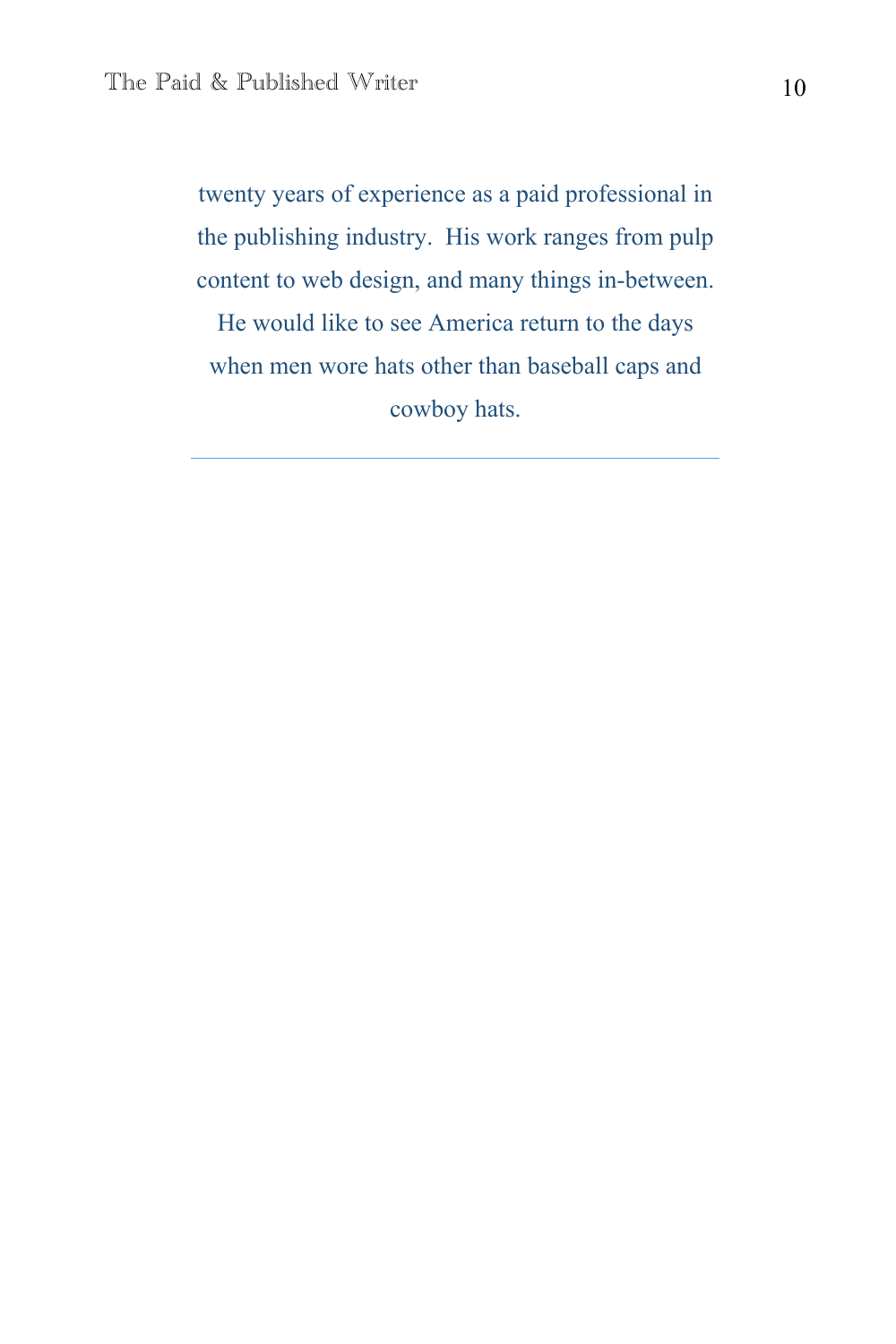#### The Poet and the In-Law

"How much money do you make from poetry?"

My brother-in-law Tony, an engineer, asked me this question in 2011. My work had just started to be widely published and very recently several poems of mine had appeared in an anthology published by Knopf.

I asked Tony to clarify his question. I was a little confused by how broad it was.

"I mean how much do you get paid when a poem gets published?" When I still looked confused, he asked an even more specific question "How much did you get paid for the anthology poems."

I answered that I received a contributor's copy and he looked at me, a little appalled. I had sometimes received token payments outside of that, but most literary journals don't pay, and I had been concentrating on building a record of publication. This record of publication had already managed to get me a job as an adjunct professor.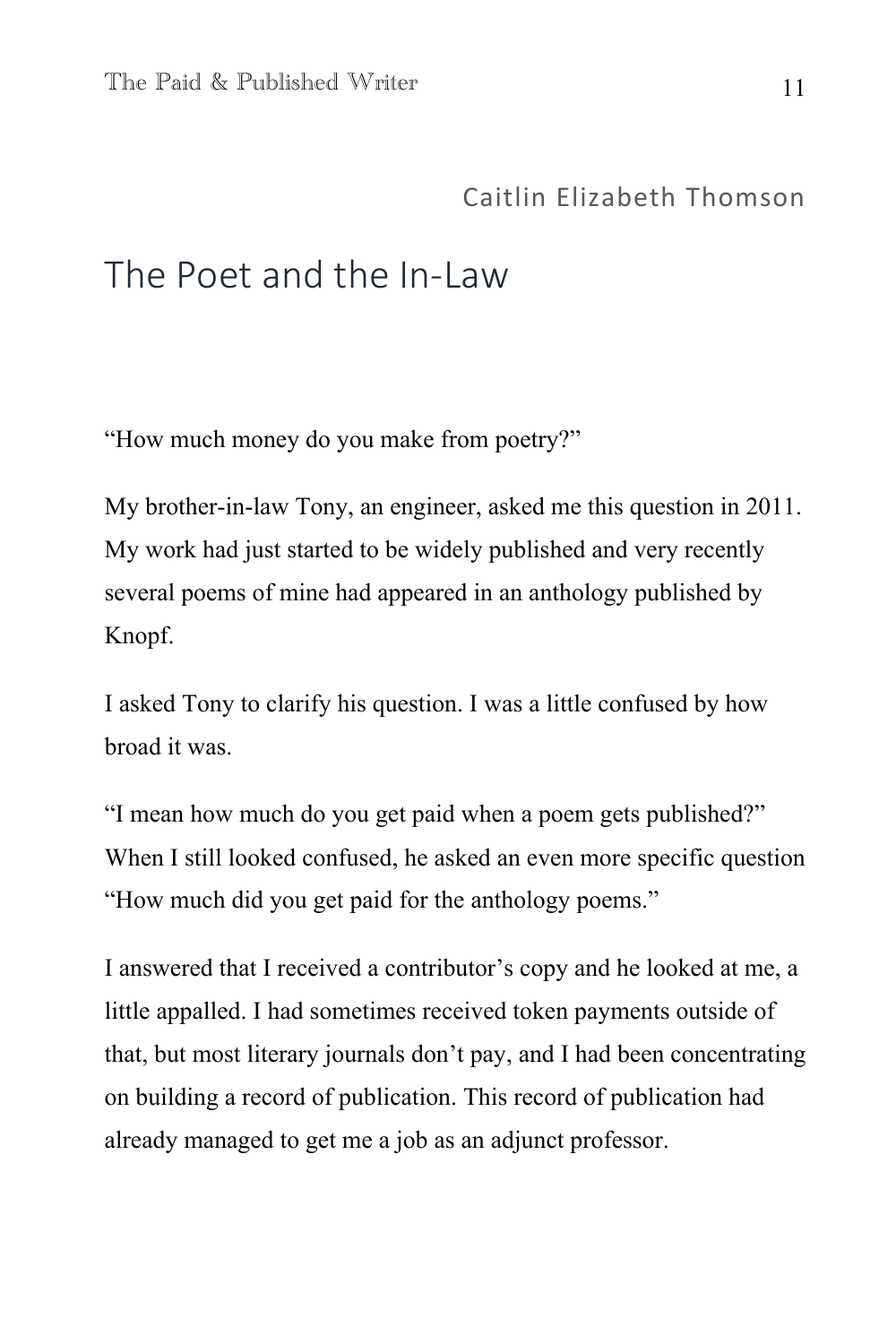My boss directly cited the name of the publications that convinced him that I was worth hiring. None of them paid. However, because of those publications I made five more dollars per hour than my friend who had worked at the college for a few years. Sometimes even if the publications themselves don't pay, you can turn them into a career.

However what Tony said got me thinking, what if I tried to make money from my poetry? Was it possible? The next month all the journals I submitted to were paying journals. I didn't count contributor copies and I didn't submit it to any journal because I liked their aesthetics, I just focused on journals that paid.

That is how, two months later I managed to make \$300 in one month (not counting complimentary copies and complimentary subscriptions). First an Australian journal bought two reprints of mine for over \$120. Another journal paid me 80 dollars for three new poems.

Also, my chapbook had just been released and the way that publisher worked was that they gave me 250 copies to sell myself while they sold the other 250 copies. I sold \$100 worth of chapbooks that first month.

This was not easy. At any given time I try to have at least 40 submissions out. That does not mean 40 unique pieces, I simultaneously submit 4-7 packets of poems to these various publications. However, this strategy pays off and not just for me. One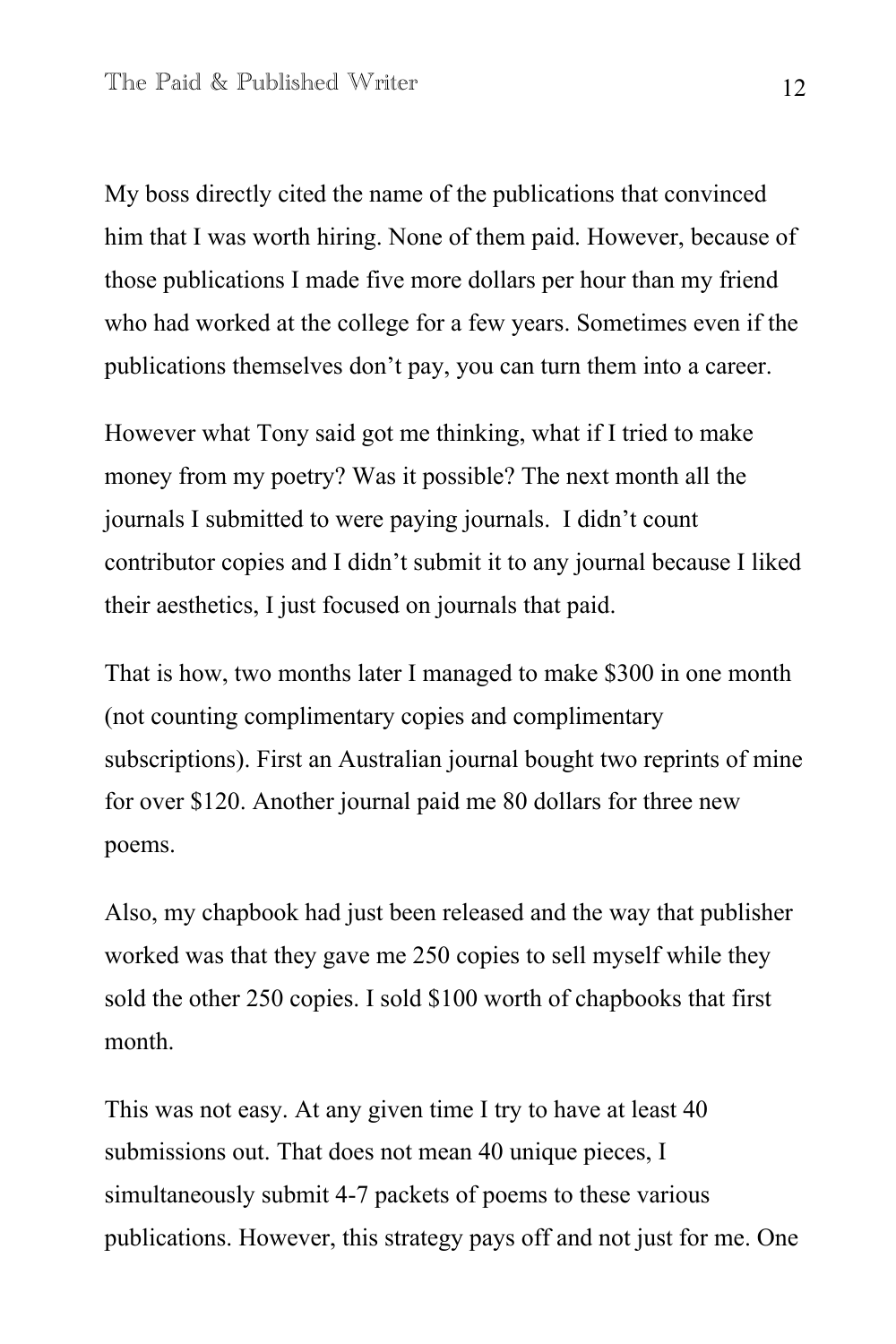very famous poet and one successful fiction writer both follow this strategy, and they both told me about it.

I was so impressed and happy with the amount of paid publications I had in such a short amount of time that I told Tony. He was not very impressed. However, I also told a friend of mine who was an editor at Poets & Writers. Being a poet she was impressed, and she was interested in publishing an article in Poets & Writers based on my experience. I never did write that essay. I wonder if I would have been paid for it.

> Caitlin Thomson has an MFA from Sarah Lawrence College. Her work has appeared in numerous literary journals and anthologies including: The Moth, The Adroit Journal, and Eleven Eleven. Her poems have been nominated for the Pushcart Prize and the Best of the Net Anthology. Territory Prayer, her third chapbook was just published by Maverick Duck Press. You can learn more about her writing at www.caitlinthomson.com.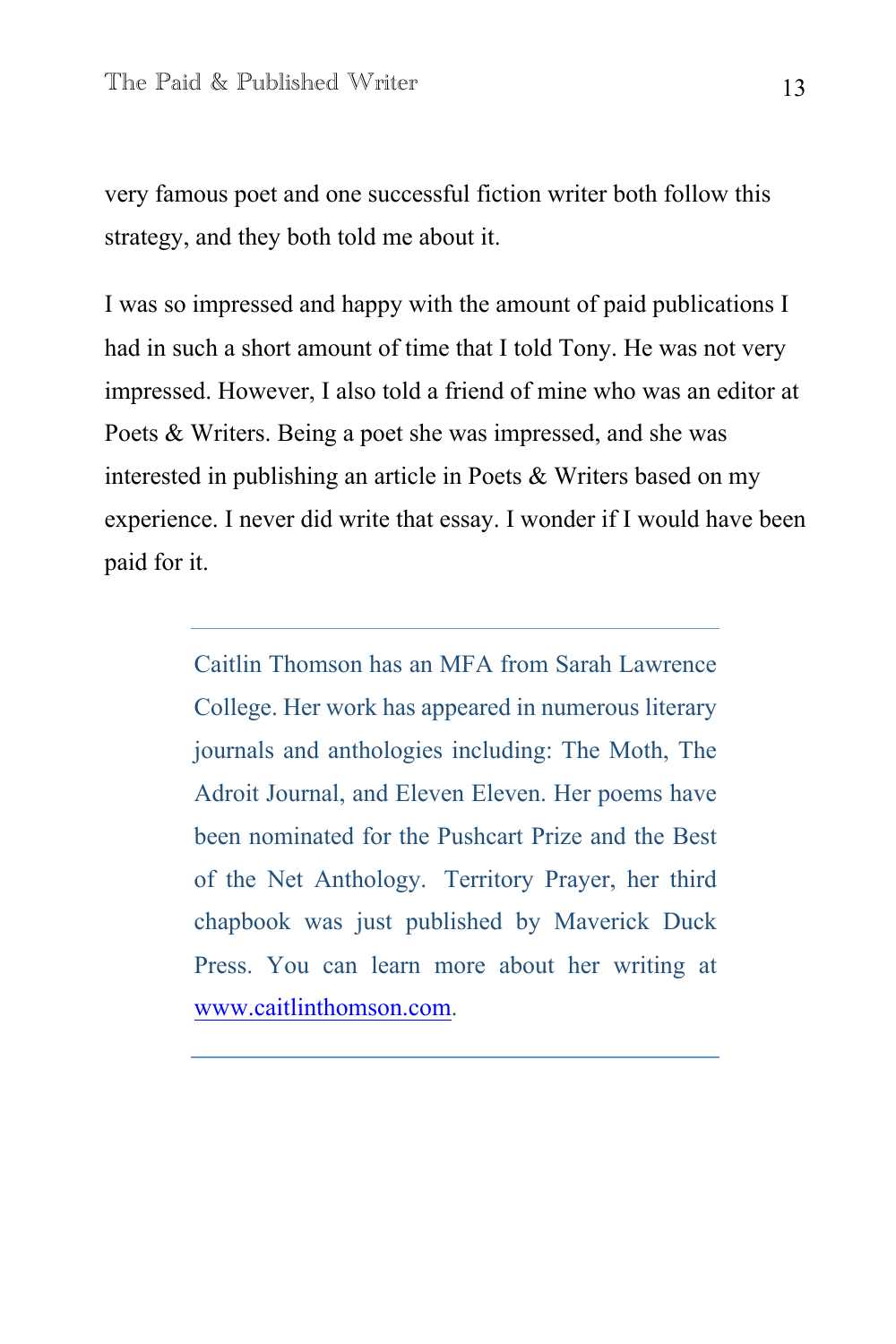#### The College Student Hustle

There are two things most writers desire: to get published and to get paid for it. The former is easy; the latter, not so much.

But contrary to what content mills would have you believe, it's entirely possible to make good money with your writing.

I'm a professional writer, but I'm also currently a senior at Kent State University in Ohio pursuing a Bachelor of Arts in English. Even though I haven't graduated yet, I've been widely published and have been paid thousands of dollars for my writing. How? I look in the right places.

I started writing professionally during my sophomore year of college. The idea fell into my lap when I saw an acquaintance post about Fiverr. He offered writing services for \$5 each, and I figured I'd do the same. Fiverr wasn't a gold mine, but it gave me some nice pocket change for a while. And it got my work out there; after several months on Fiverr, my writing was on sites all over the world.

Right before my junior year, I transferred schools and got an apartment. Thankfully, loans helped to pay for the rent, but I needed a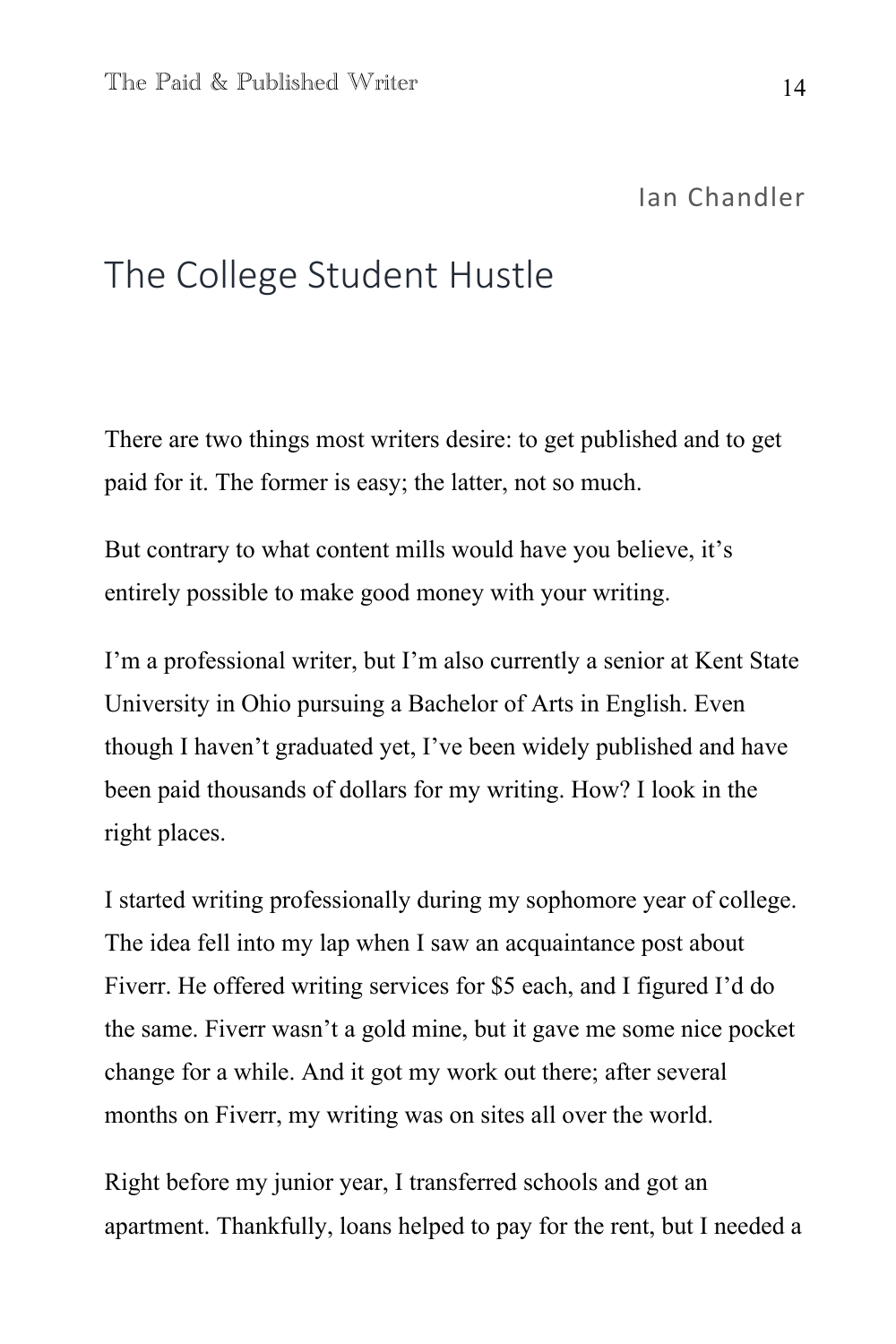way to make a living. Writing \$5 biographies on Fiverr wasn't going to put food in my mouth, and I knew my writing was worth more than \$.02 a word.

And so I asked the question thousands of writers ask every day: How can I get paid well for my work?

I asked Google the same question. Over and over, I saw the same answer: guest posting. Everywhere I looked, it popped up. Site after site touted guest posting as a simple antidote to starving writer syndrome, but it seemed like nothing more than a buzzword to me.

In spite of my doubts, I did some research. As a writer without a degree, official credentials, or published work, there was little I could provide in the way of writing samples. I had written a biography for a musician's site, and that was basically my entire portfolio, since my Fiverr work wasn't published under my name. And most of the blogs and sites I looked at fell into two categories: either they weren't in my area of expertise, or they didn't pay. This whole "guest posting" idea was looking like a dead end, but I changed my research tactics and moved on with it.

Eventually, I sniffed out a few blogs and sites that paid well for guest posts. Their content wasn't ghastly or (too) clickbait-y, and I felt that I could offer a worthwhile perspective. I sent a few pitches out and waited to hear back.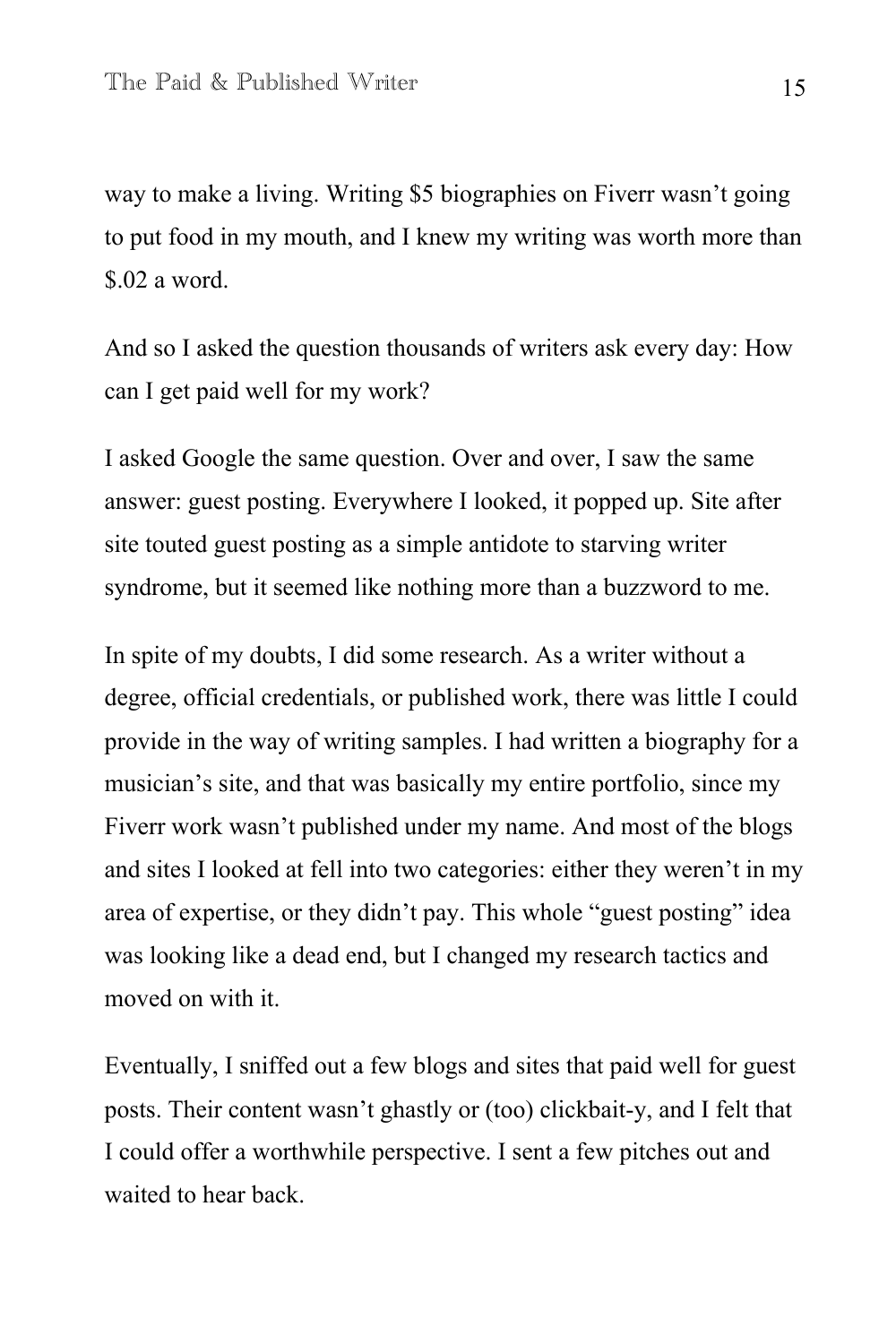One of the first sites I contacted was Nukeblogger, an online resource that helps bloggers and freelancers make more money. Since my portfolio was so lacking, I sent a few articles on a subject I knew well––how to make good money on Fiverr. The owner of the site responded with the green light, and I had my first paid guest post.

Over the next several months, I submitted pitches to several other blogs. Some got back to me, others didn't. I learned how to talk to editors and deliver a pitch with a high chance of success. And sure enough, as time went on, more and more of my pitches got accepted.

With each pitch, I got better at communicating with editors. Each editor I've talked with has a different style and methodology, and I've worked with editors of all sorts. Of course, they all share one characteristic: the appreciation for brief queries. I caught on quickly and learned the skill of succinct pitching.

Most of my best guest posts came from my interests. I'm a playing card aficionado, for instance, and I wanted to write about cards because of my familiarity with them. Old or rare playing cards can fetch high prices on the market, so I wrote an article on selling old cards. It was my first guest post on The Penny Hoarder, a site dedicated to, well, hoarding pennies and finding all kinds of ways to earn, save, and grow money.

My first guest post had been a success, so I tried guest posting again. I wanted to write more about cards, so I found another way to get paid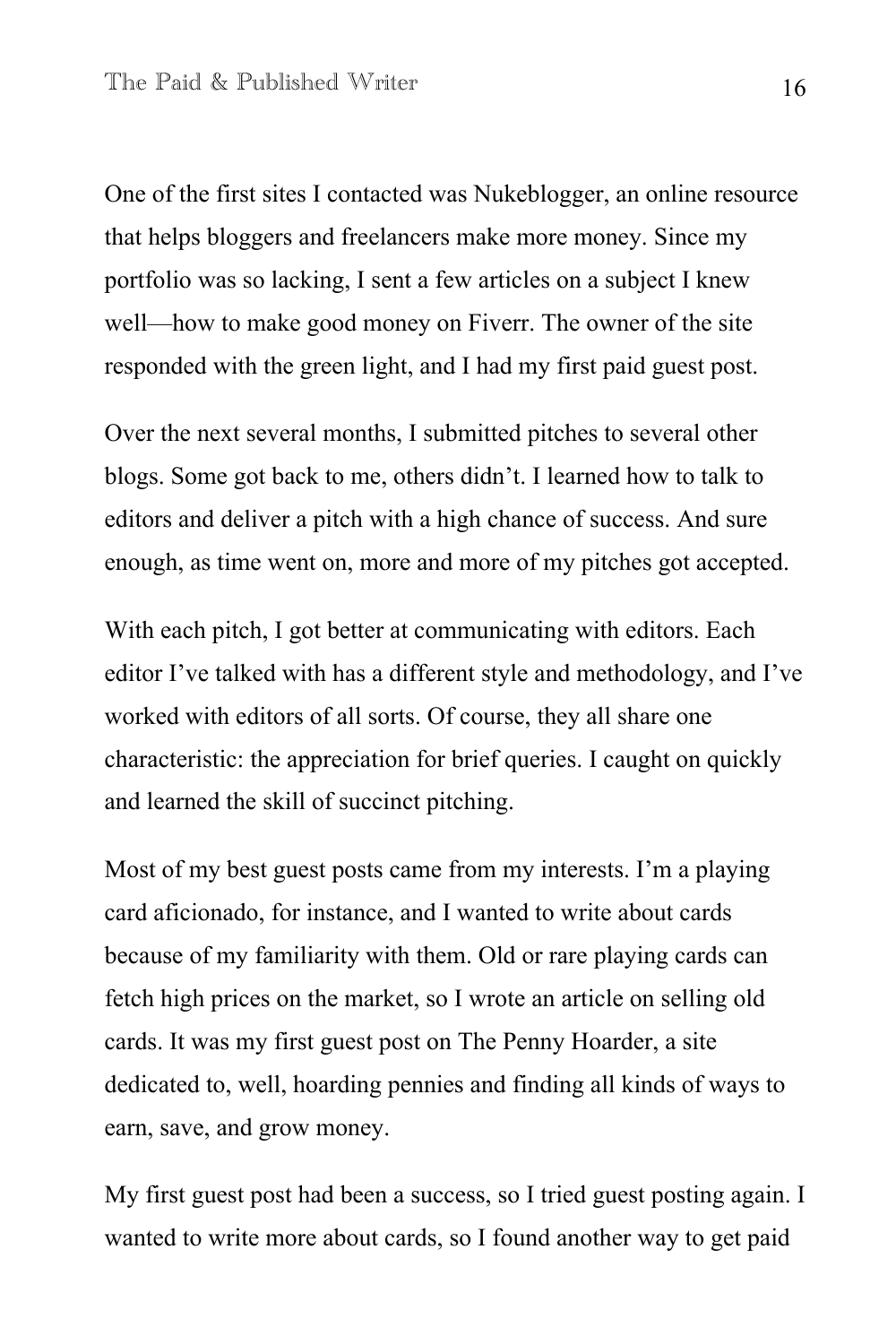for a card-centric article. I sent the editors of HowlRound, a journal about theatre, a pitch about the connection between theatre and cardistry, which is the artistic manipulation of playing cards. They also accepted my post.

I learned a lot about the publication process from guest posting. For almost all of my guest posts, I spent time revising my articles as per the editors' specifications. I had developed the knack for succinct pitching, and during the revisions, I developed the knack for succinct wording. I gained experience in cutting words and rephrasing sentences for maximum clarity and directness.

Generally, my guest posts were up within a week of the final edits. I was paid quickly, mostly by PayPal, though HowlRound paid by check––the first time I received a check for my writing. And while none of my posts got widespread attention, they added to my portfolio (and my bank account).

Along the way, I developed important connections that helped establish my credibility. Getting my name out there and familiarizing myself with different publications helped me become more successful. As of this writing, I've written a total of five guest posts for The Penny Hoarder, and I'll likely write more in the future. (They're not all about cards, however.) I regularly reference the sites I've written for in applications and portfolios, and the editors can vouch for me if need be.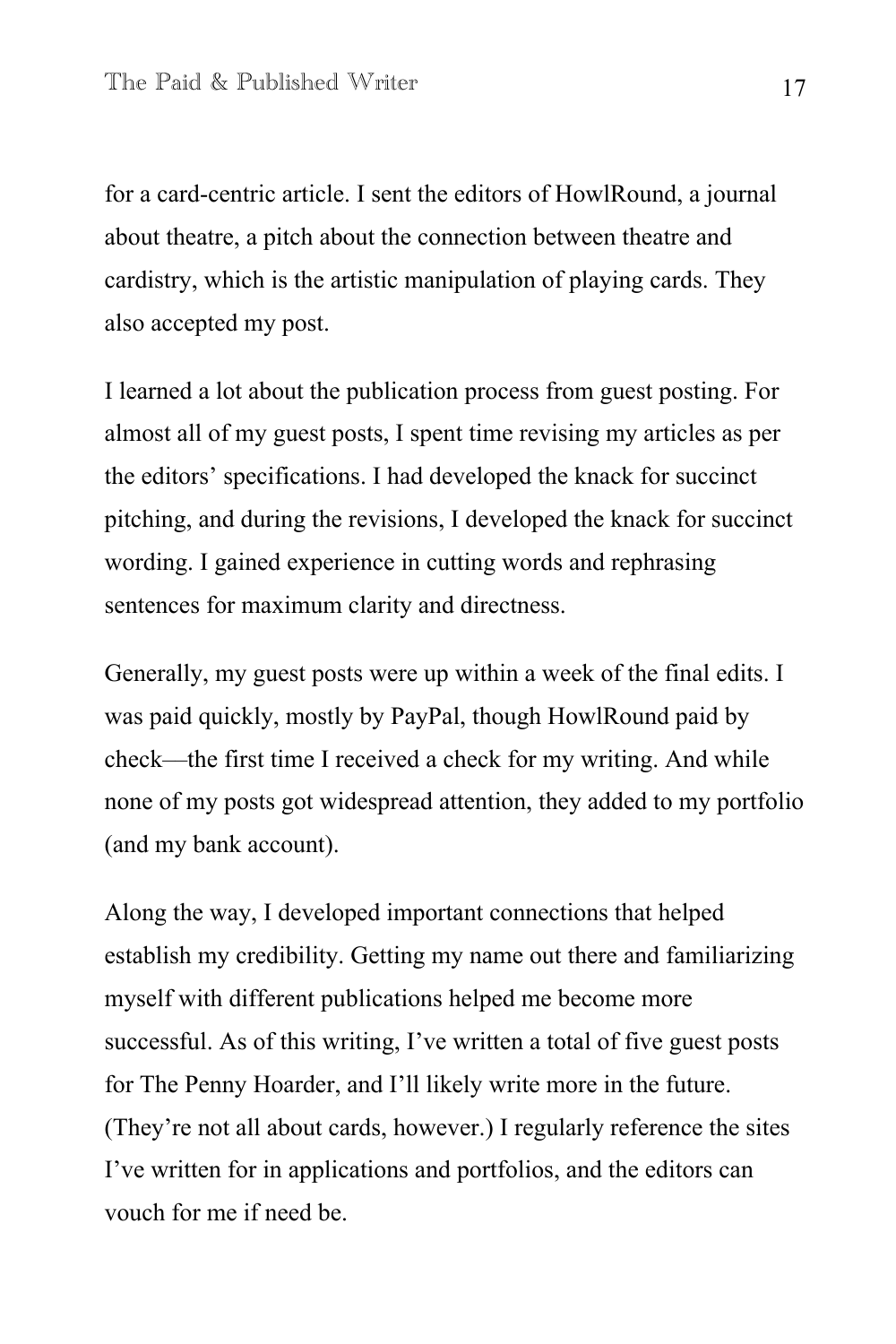I'm now Editor at Nukeblogger, where I continue to publish articles for bloggers and freelancers. I'm also a regular contributor to several great sites, including Freedom With Writing. In addition, I've guest posted on several blogs, such as WritersWeekly and TechGyo. By looking in the right places, I've found wonderful long-term writing jobs that I'm blessed to have.

> *Ian Chandler is a professional writer based in Kent, Ohio, currently studying English at Kent State University. He serves as Editor at Nukeblogger, contributes to Freedom With Writing, and writes for Haircut Inspiration.*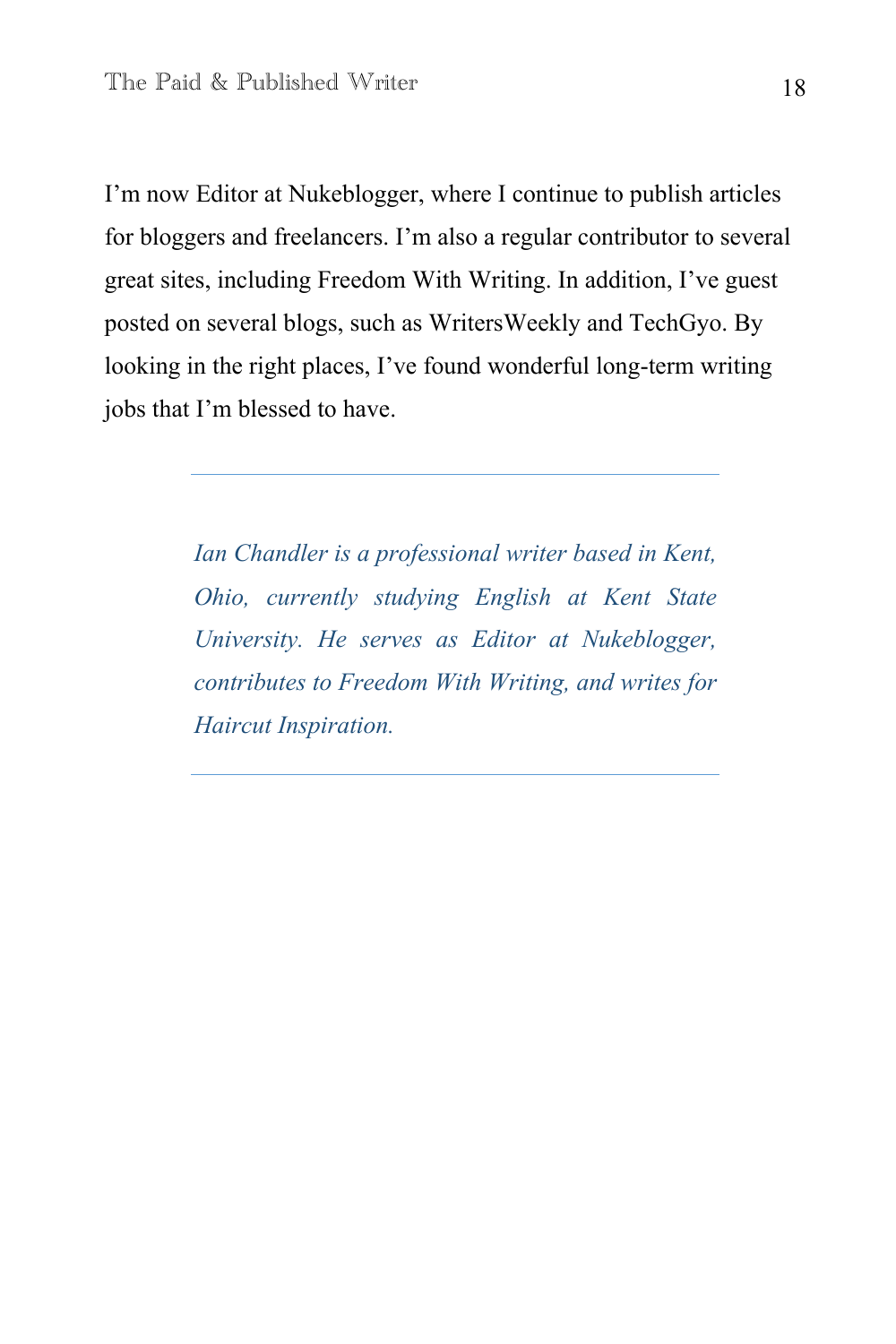# "I'd recommend myself, but I have no experience."

Allow me to share two different stories for two different books.

In 1998, I published an article on Jewish text, in a new volume promoting female Jewish text teachers. The publisher, who I did not know before, began networking with me about this and that, and then one day asked me who I would recommend to pen the biography of a recently deceased famous Israeli Bible teacher.

I sent along a few names, and at the bottom of my email hesitantly wrote, "I'd recommend myself but I have no experience."

"Try it out," he wrote back; and thus to my astonishment there I was, in my late twenties, with only a BA and a bit of published writing under my belt at the time, commencing the biography of a legendary figure.

A mere ten years and six-hundred-odd pages later, *Nehama Leibowitz: Teacher and Bible Scholar* was published and on the shelves, and then nominated a finalist in the 2009 National Jewish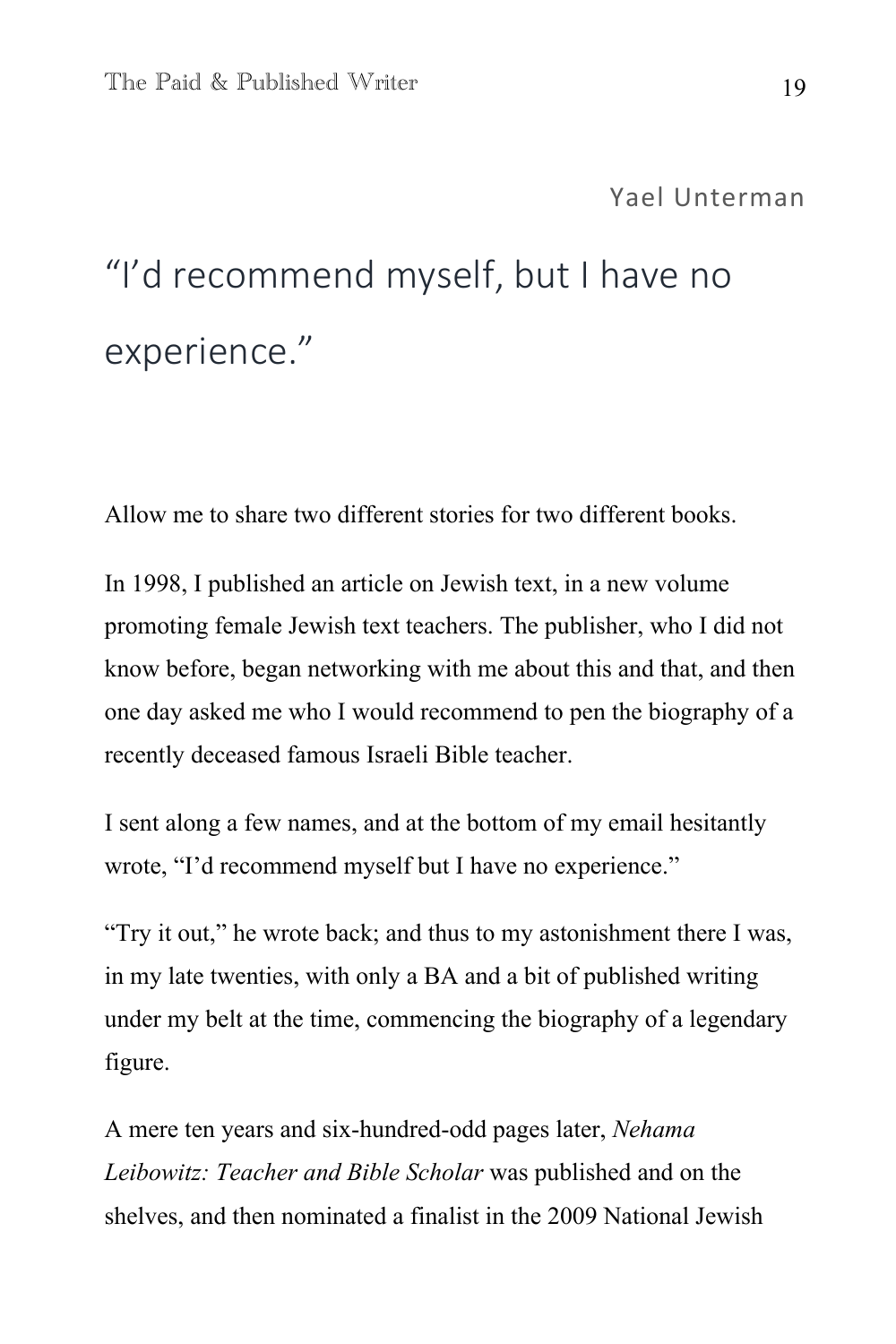Book Awards. No great bestseller, it has nonetheless taken its place in history and people are still buying and reading it. I sold copies at a slight profit, and earned money lecturing on the subject. Most of all, I felt I would leave something significant behind when I was gone.

Second story, rather different.

My Creative Writing Masters Program at Bar-Ilan University spawned a collection of short stories. I took them, spat and polished, added a few more and looked for an agent. (I did not publish the stories in any magazine – I felt that that would not make all that much difference to the chances for the collection as a whole, though perhaps in other cases it might. Can't hurt.)

I approached a local agent I knew from the program and she immediately accepted me.

I was over the moon.

A few attempts later, after letters from publishing houses came in with encouraging feedback such as "Nice stories but who will read them?" she dumped me – so I dumped her back and set out on my own.

All the publishers I thought would be interested, including that of my first book, were not interested. I googled and searched further afield, approached a few more small publishing companies. No luck.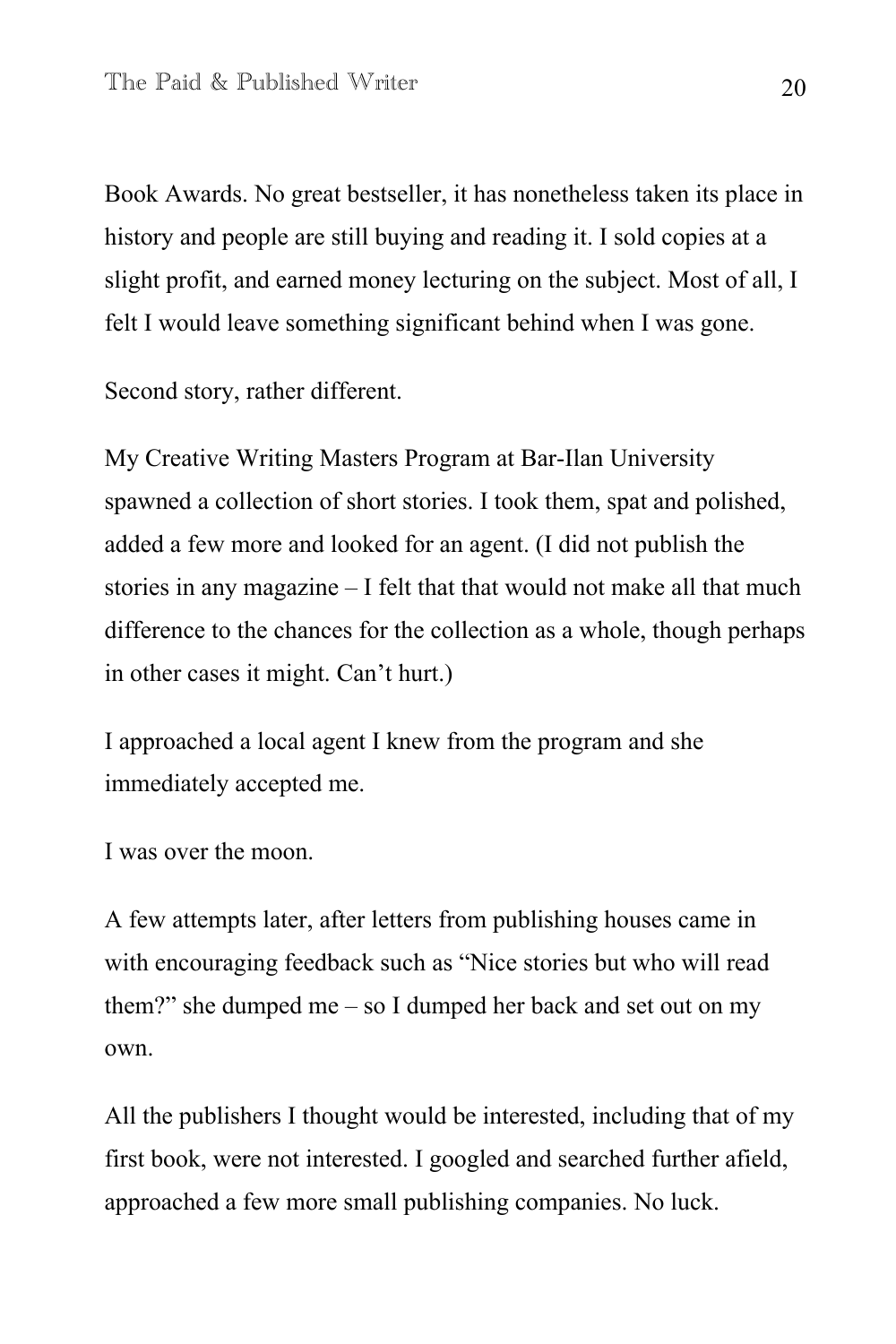Two years passed. Then, one day, I was manically searching again, feeling strongly that these stories were of high quality and needed to be out there, when I stumbled across the site of Yotzeret, a company specializing in Jewish women writers. *Hello, Jewish woman writer over here!*

I sent an introductory email with my book – and did not hear back for around eight months.

By now, I had reached the point where I was seriously considering self-publishing. Then an email arrived from Sheyna, Yotzeret's founder. She actually loved my stories, but said that my tales – about singles seeking love and spirituality – all "ended in a downer." The girl never got the guy.

I examined my stories and saw that she was correct. But I did not want to give my perfect endings a kitschy Hollywood varnish. So instead I wrote a brand new story, locating (and inventing) available men in my book and matching my lonely female protagonists with them. Voila!

Truth be told, this new story came out in the form of play, with an ending in which one of my characters, fed up with the plot, rushes at me, the author, with the aim of destroying my laptop (but I finish the story before she can do this – haha!). Afterwards it came to me that perhaps I was, in this way, hinting to the reader that I was writing under duress, manipulating my characters like puppets instead of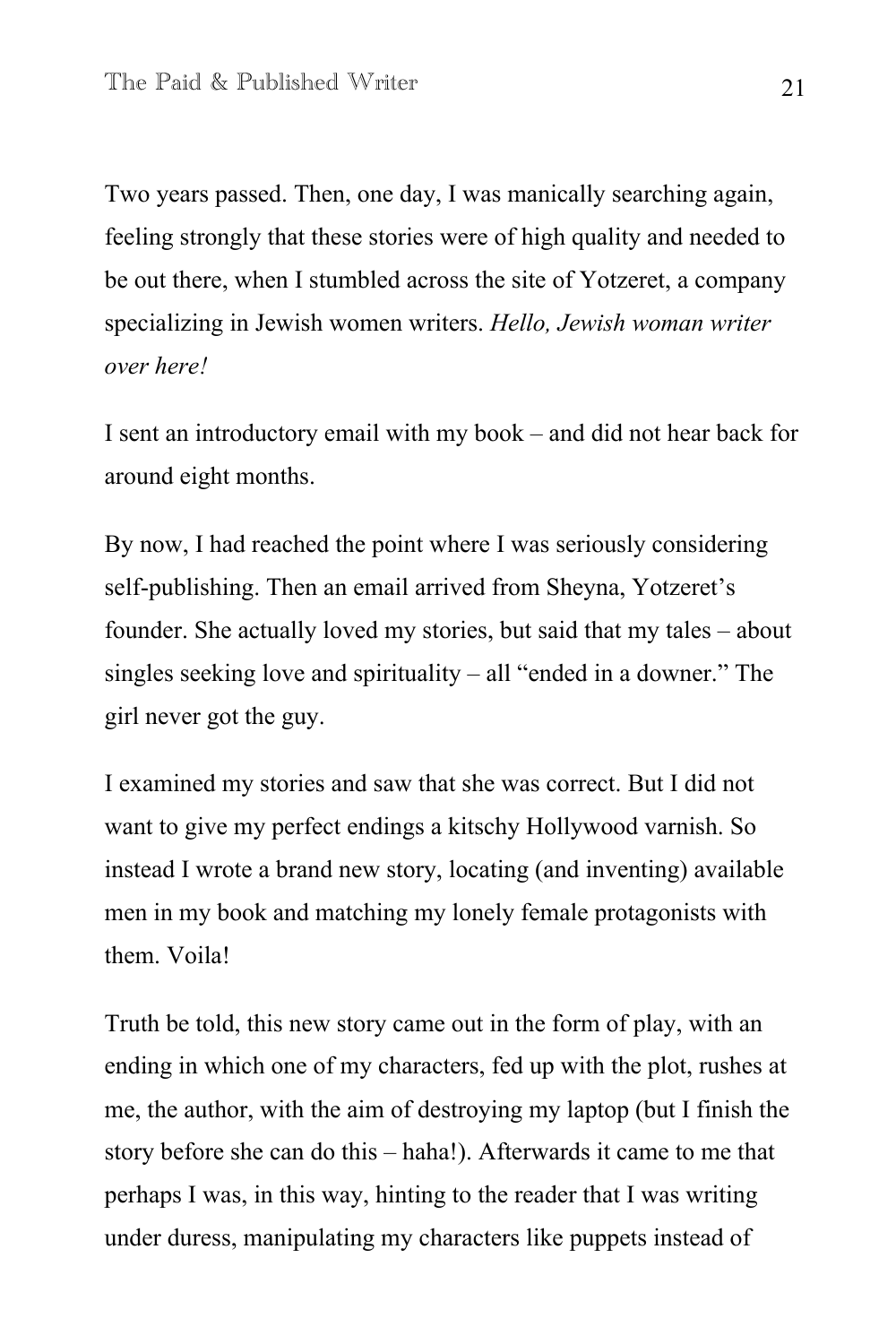allowing them to dictate their unfoldings to me, as they did in the other stories.

In any event, my publisher got her happy endings, and I got my book deal. The editing was a protracted process, and it was three years before the book came out; but I'm delighted and grateful to say that by December 2013 the first copies were being circulated and I had my world premiere launch in London.

Since then I've organized book launches and events to sell the book and create buzz, and have used my book as a platform to lecture on topics of interest, such as single life. Though the book did not quite take off as I might have hoped, I have had quite a few marvelous experiences and conversations as a result of it.

In November 2015, right before publication of this essay, I was nominated a finalist in the USA Best Book Awards, Religious Fiction category. Although I did organize all my PR events myself, having a publisher who knows the turf is useful in finding these kind of awards, which I wouldn't have thought of on my own, though I am fairly resourceful.

> Yael Unterman is an author, international lecturer and creative educator. Her first book, *Nehama Leibowitz: Teacher and Bible Scholar* (Urim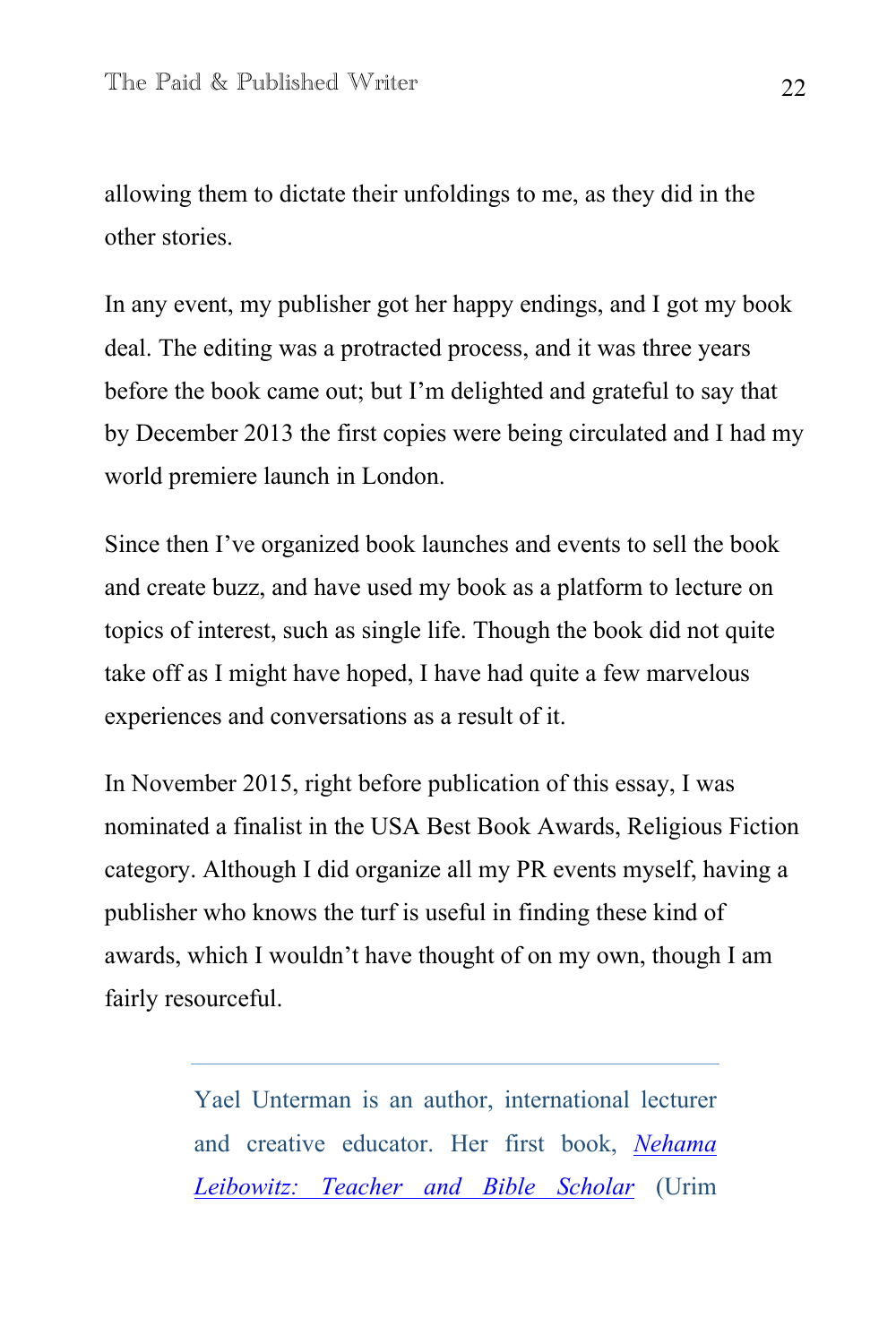Publications), was nominated National Jewish Book Awards finalist in 2009. Her second book, *The Hidden of Things: Twelve Stories of Love and Longing* (Yotzeret Publishing), a work of fiction, was published in 2014. She also has published articles, stories, blog posts, book reviews and poems in various print and virtual media*.* Additionally, she wrote and starred in her own solo show, *After Eden: The First Family Conflict*, appearing in various countries worldwide between 2004 and 2010. Learn more at **www.yaelunterman.com/hidden-ofthings**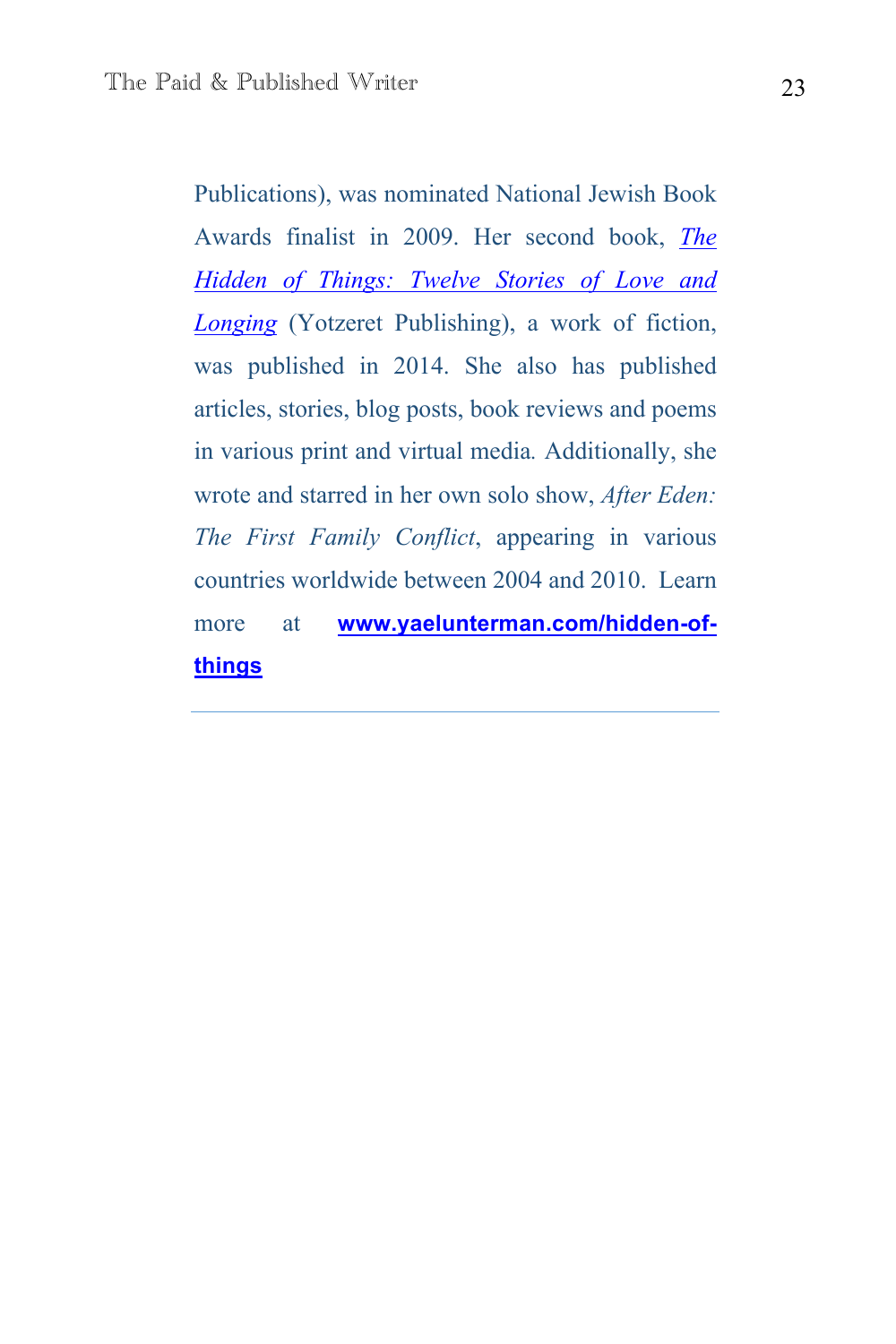#### One word: Determination.

In the beginning, I submitted worldwide for free to any online magazine that would listen to me (Google is my resource). I built my portfolio while I held a job and went to school. For me, I decided getting published is more important than getting paid. I was humble and started at the bottom. I let editors and publishers know I existed. I learned with every rejection and every success what works and what doesn't and persevered.

I am a writer. I write no matter what. I write angst poetry about not getting writing jobs in my private journal that you will never read.

I marketed myself, built my self-esteem and my writers muscle. I attended writer's workshops and open mic night at poetry readings. I got a mentor. If I didn't know the topic, I researched it until I became knowledgeable then formulated my idea from there. This led to submission opportunities because I broadened my horizons. Never stop learning. I let my mom criticize my work. She was always right about sentence structure and less is more.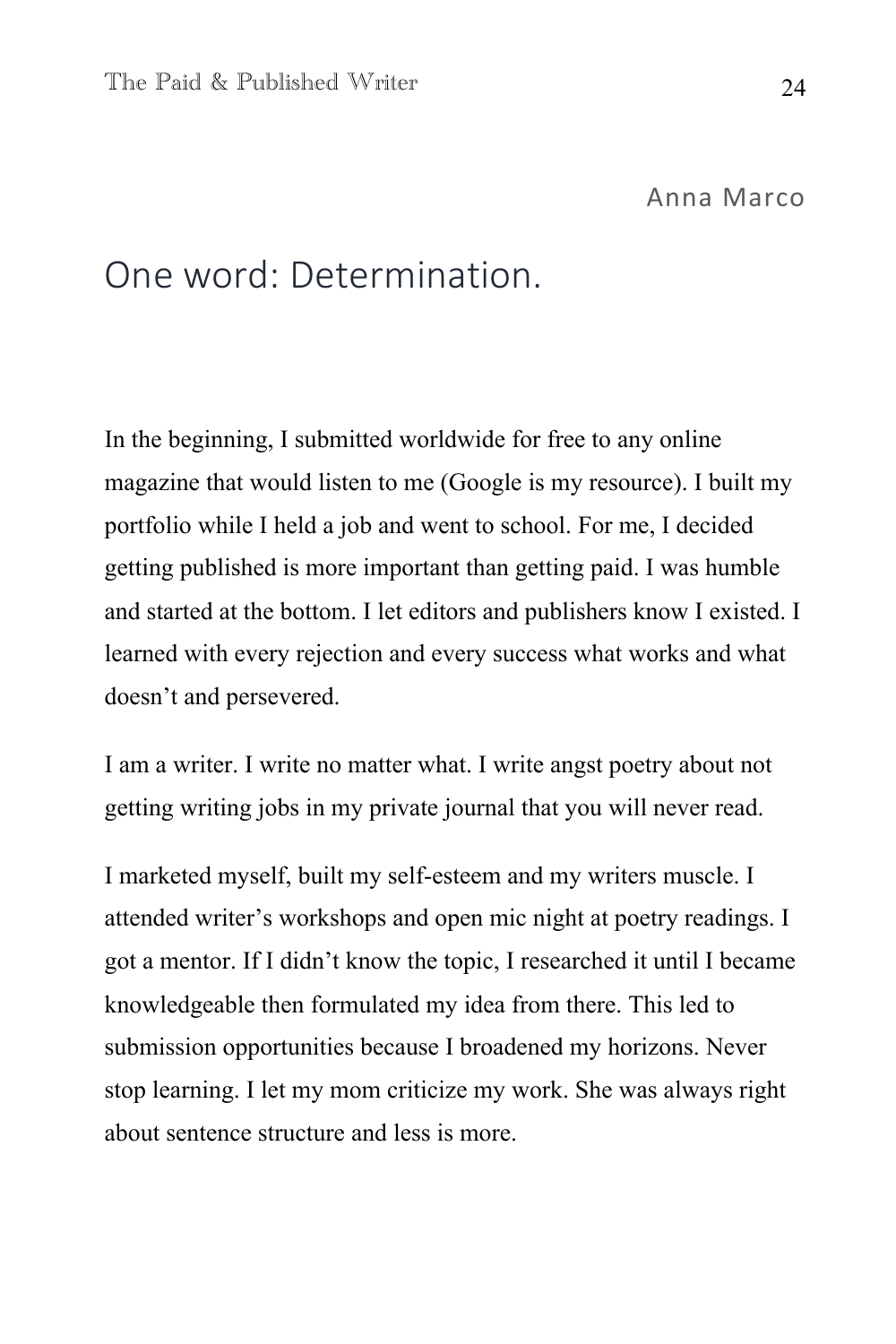People noticed stating, "You're a writer, and can you help me with this? I replied, "OK, it will cost you (fill in the blank) …" I bartered for any job opportunity on a sliding scale. I got paid which gave me courage to submit to publications. The first check I received for an automotive piece was \$200 from a small magazine. The lead came from a friend who said, "You're a good writer, you like cars. There's a car magazine that needs help." I contacted the publisher who said, "What have you done before?" I said, "I write for (name)" (I had written articles for a German online magazine for free just to get published on the Internet.)

Now I am Senior Feature Editor for an international automotive magazine. I started with a disposable camera from Rite Aid because I didn't have a photographer to help me with the stories. My portfolio contains 700 published articles and I supervise a staff of 3. I turned into a photojournalist, took photography classes and got a professional camera to supplement my written work. The world needs content. Show up, be of service and learn. The Universe will reward you for your efforts in ways that will surprise you.

Writing hand is connected to heart. Express yourself with the written word; the voice needs to be heard. Someone will listen. It might get published. I hope my journey inspires. Meanwhile, I may become an English teacher one day. I don't need the Nobel Peace Prize for Literature. I just need to do what I love.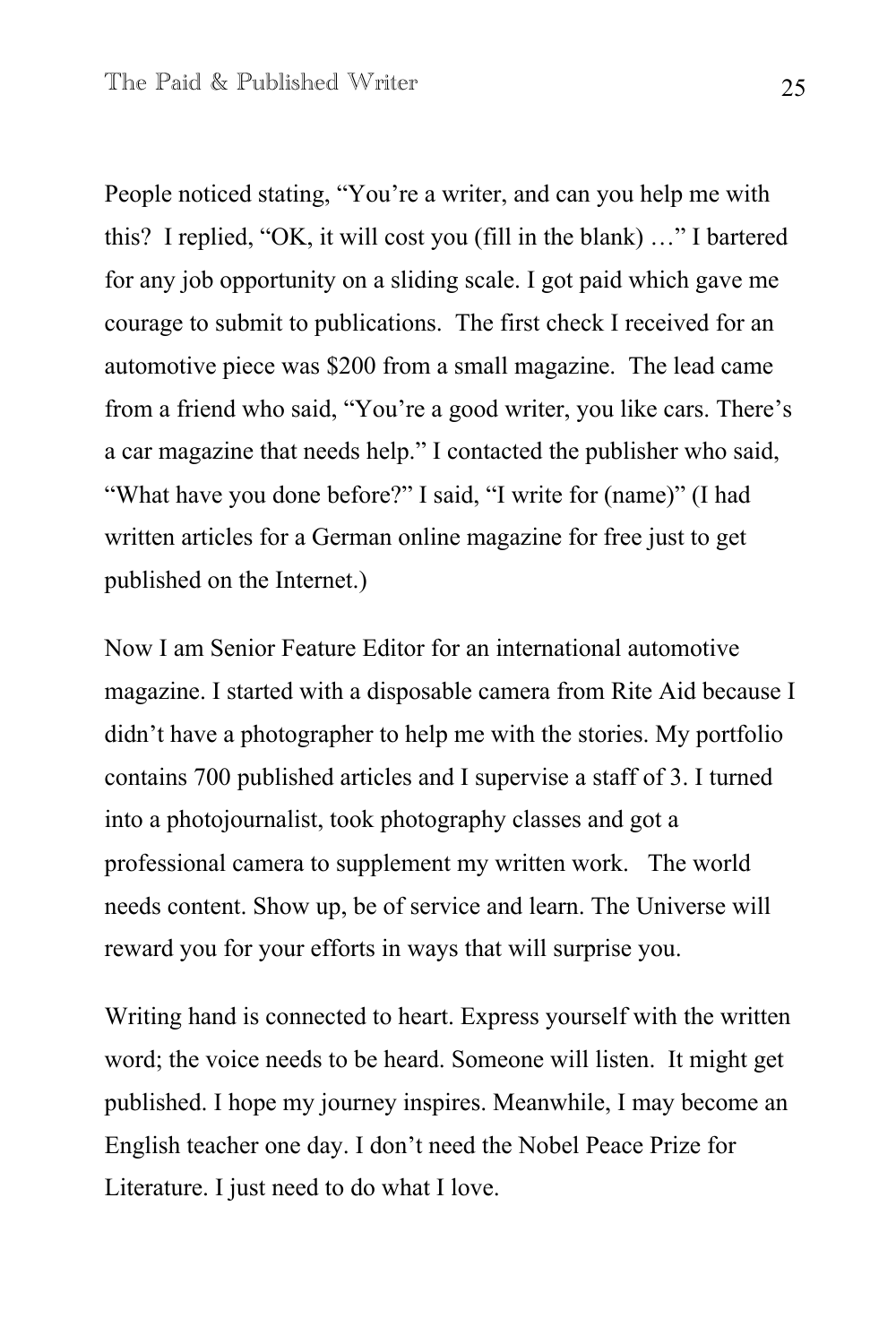Anna Marco has worked in the entertainment industry for over 27 years as a stylist/makeup artist, writer and photographer. Her main passion is writing for the automotive industry. Her work has appeared in 6 published books on automotive culture such as Larry Watson's "Custom Car Confessions," Alan Mayes' "Old School Customs: Top Traditional Custom Car Builders" and Herb Martinez's "The Pinstripe Planet." She is a historian for The Society of Land Speed Racing. Contact: www.facebook.com/anna.marco.5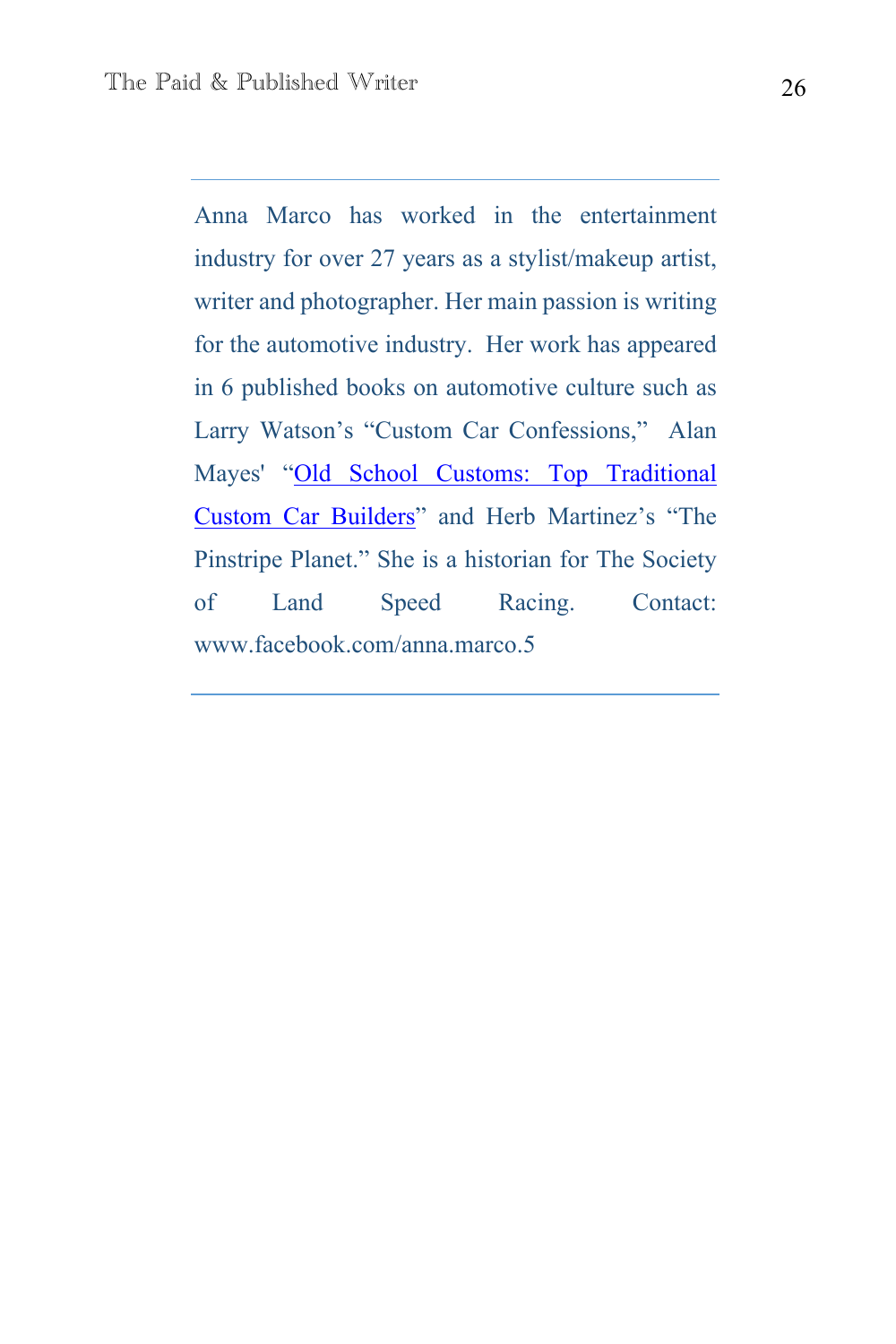Jessica Dionne

#### Life on the Road

My husband and I have been full time RVers for over a year now. We live in our 24 foot fifth-wheel and travel around the country. We sold our house and our business and everything we owned to pursue this enticing lifestyle.

We are not retired like most people who attempt to do this, far from it. We are both in our thirties and everyone we know thinks we are the perfect blend of nuts and brilliant.

Before I started my writing career, people pestered me. Everywhere we went, I was told I should write about our experiences because people would want to read about a lifestyle so out of the ordinary.

There was one major problem with that. I am not a writer. Aside from the creative writing classes I took in college, for fun, I had never written anything. But I really started to think seriously about it. If I could make a living from the road, we could be a lot more mobile, which is what I was really hoping to achieve.

I wanted to travel more than we were able to because we had to stop for months at a time to find jobs. Then I met Pam, a freelance writer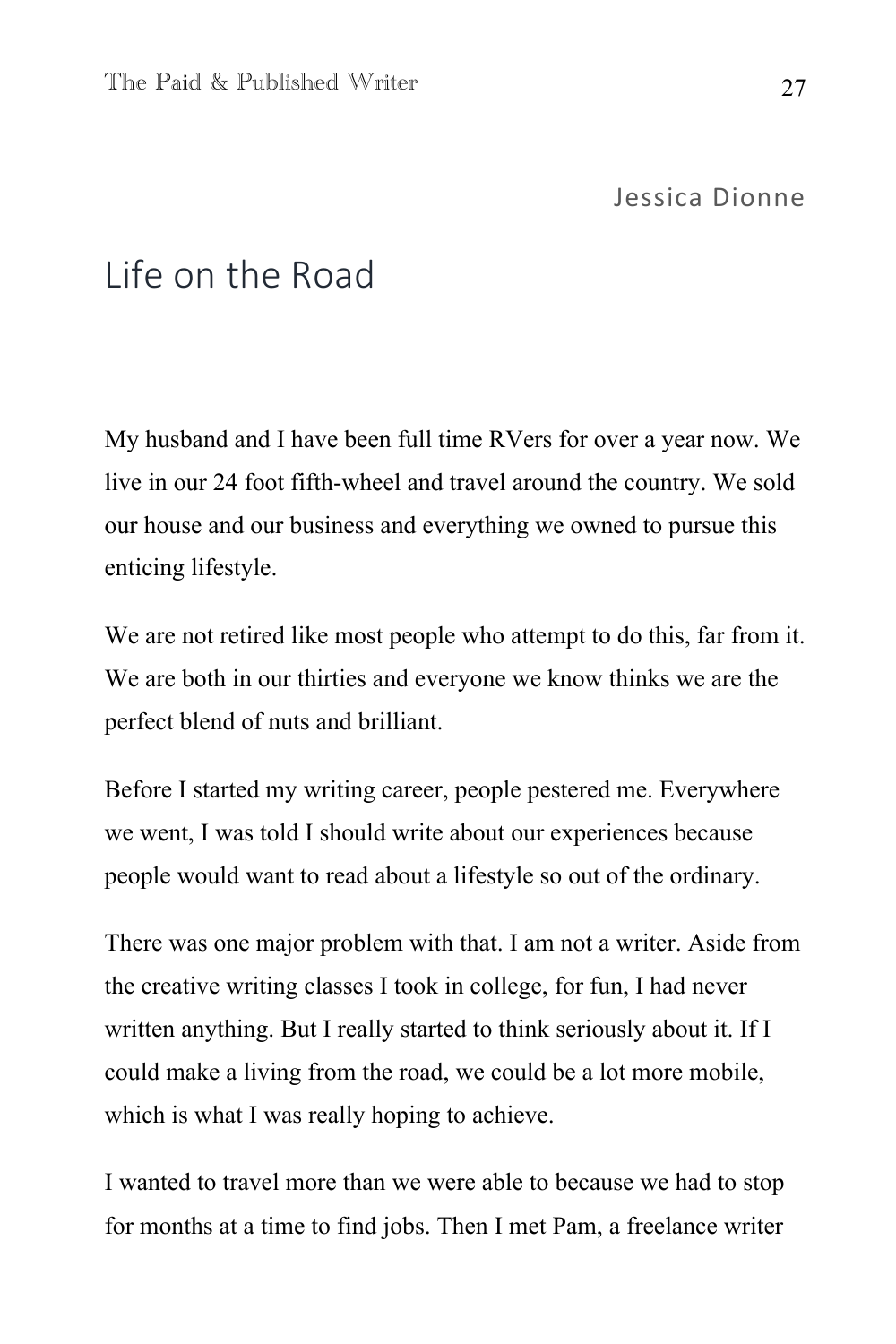who made her living writing magazine articles. That was all I needed to hear.

I began researching magazines and going to their websites to learn more about what they published. That research led me to Trailer Life, the number one magazine for people with RVs.

Their submission guidelines were out in the open on the contact us page and after reading through them, I was convinced this was something I could do. Having never put together a pitch before, I just asked the editor if my story sounded interesting via email and she said yes.

Since I had no writing samples to send her, she just asked for a portion of the story I wanted to tell. That seemed easy enough. At that time we were working on a llama farm in Northern Georgia. For twenty hours of work a week, we got a place to park our fifth wheel that included, electricity, Wi-Fi, sewer hookup and laundry facilities. That made a fascinating start to the story.

After I submitted the sample and she approved it, the real work began. Apparently, Northern Georgia is a bit off the beaten path for travelers, so the editor decided she wanted part of the article to be about the area as well. So a 1,600 to 1,800 word article about our "work camping" experience and the attractions of Northern Georgia was decided on.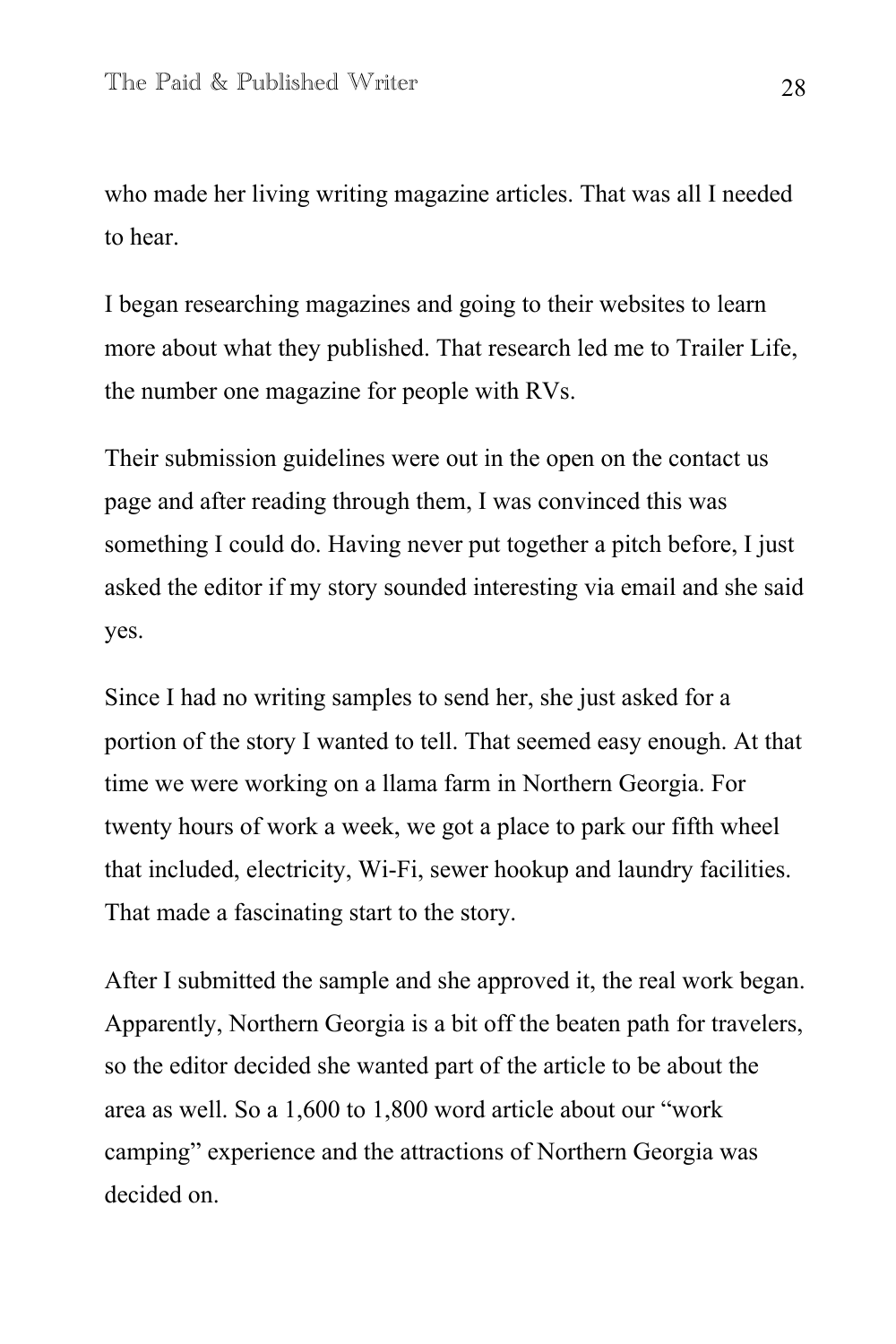When the article was finally finished and I chose my favorite of the eight full length drafts I had, I put the article and all of the photos into Dropbox and hoped for the best. They really enjoyed the article and after a small revision and a couple added sentences, it was officially approved. I filled out my tax forms and the check was in the mail three weeks later. I was officially a paid writer.

> Jessica Dionne and her husband have been full time RVing for almost 2 years and are having a ball with it. It allows them exposure to many subjects for great writing. She is currently writing a book about their adventures. Since being published in Trailer Life she has been doing mostly freelance writing through Textbroker and iWriter.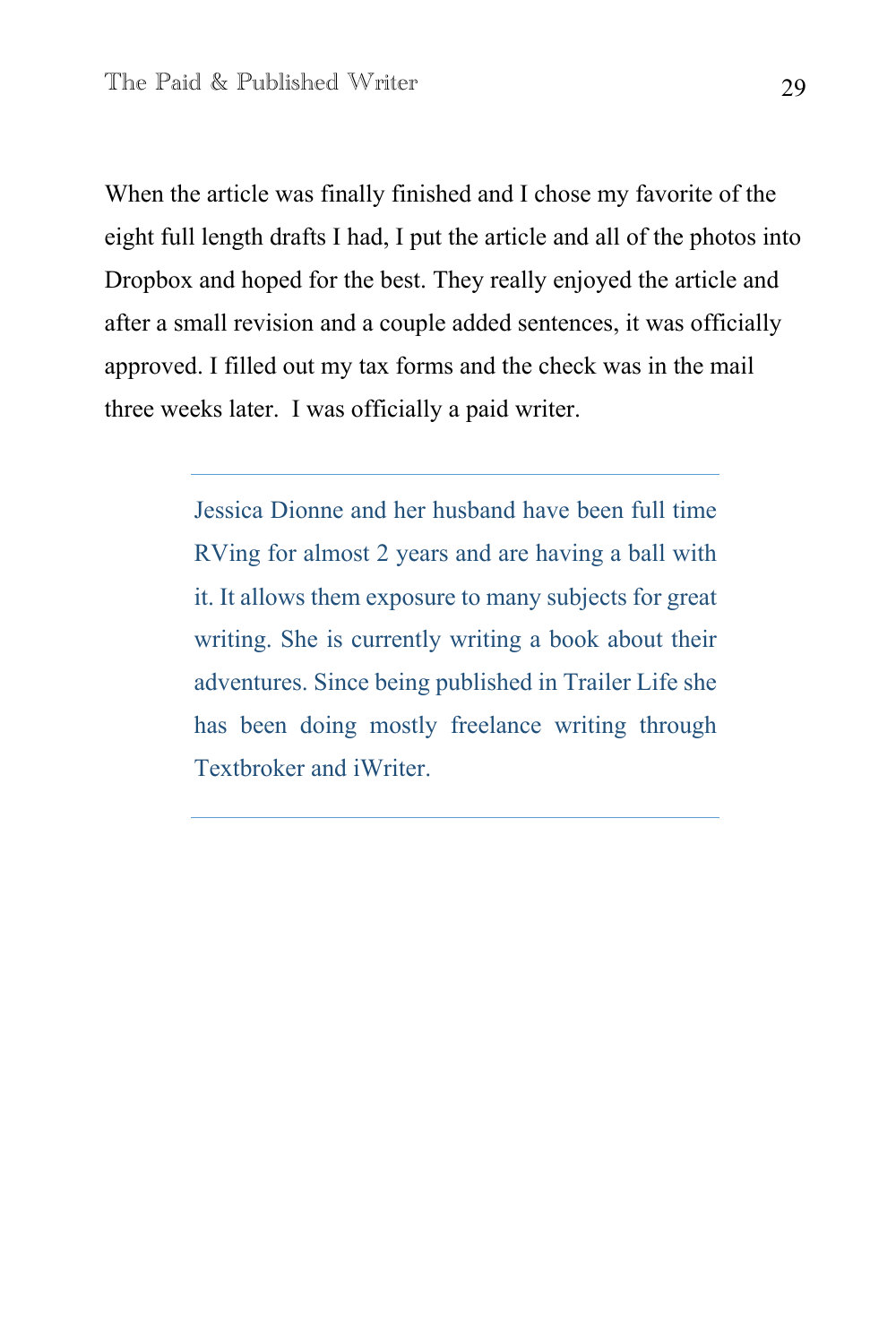Vanessa Houk

#### Aftermath

While I was lying in a hospital bed, trying to figure out what happened to my son, there was a part of me that was silently collecting details so that later on, I could write it all down. I noticed that the ceiling was white and that several nurses were bustling in and out of the room and nobody would make eye contact with me when I asked them about my baby. "Write about what you know," is solid advice given in writing workshops and creative writing classrooms, probably because it works.

I didn't set out to become an authority on the loss of a child, no one does, but here I am. That enormous grief threatened to envelop me, but I slowly wrote my way out. Describing the numbing pain of holding the body of a ten pound baby and having to say goodbye before you get a chance to say hello, is something I can do that helps heal my own heart. In the process I began to feel a sense of peace in knowing that my words help other mothers and their families as they experience similar losses. Healing crept in after I found ways that I could share my story.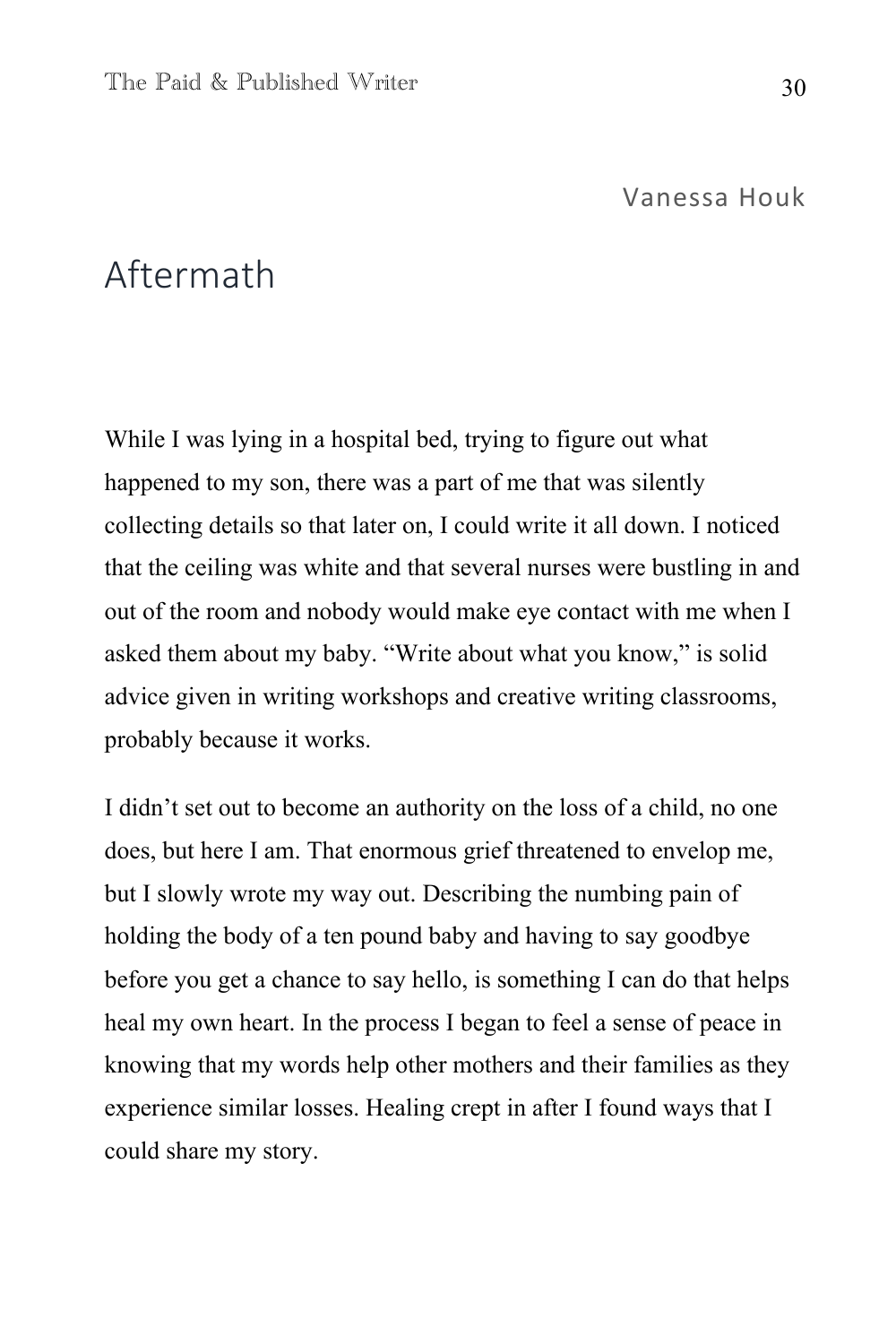My first published piece appeared in Joy Magazine, a regional publication I often read and liked, that featured "The Power of Love," a 500 word essay about the aftermath of stillbirth. It paid a princely sum of \$150 and led to many other paid writing gigs for the same publication. I started out writing about grief, but went on to cover many sensitive human interest stories-- a woman's 300 pound weight loss journey, an 83 year old woman's life after being diagnosed with Alzheimer's and dementia, a trio of women who hiked the Pacific Crest Trail together after facing personal challenges and more.

Later, as I began to build an audience, another editor reached out and hired me to write a bi-monthly column featuring local businesses. For me, breaking into a regional publication gave me an opportunity to build my resume. One writing job led into another.

"Meet our business" was a challenge for me on a number of fronts. Suddenly this introvert had to find a way to talk to business owners about subjects that I found tedious and then I had to spin each of those columns into something that was interesting and exciting, so that my readers would follow along. The upside was that I grew comfortable with my own writing voice and I began to trust my abilities as a young writer. I learned a few tricks too, including that the truth is that most people like to talk about themselves, and what they do for a living and that an easy way to end an article is with a strong quote. Every single one of those business owners had a unique story and once I found out what it was, I had my angle. There was a dentist who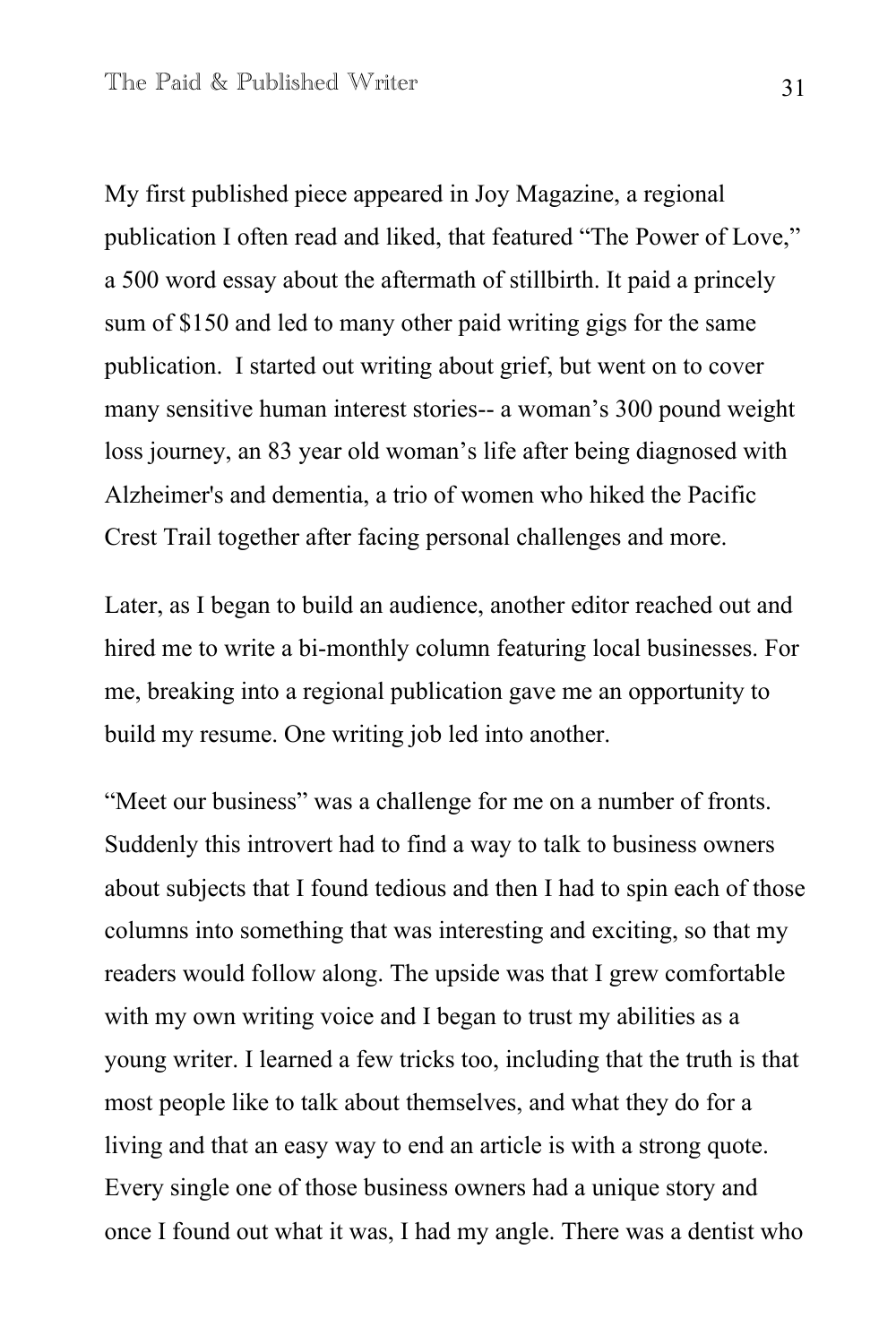played guitar in a rock 'n roll band in the evenings, an architect who volunteered to design low income housing, and a soft-hearted restaurant owner who served leftover food to the homeless. My readers wanted to connect with the story in some way and it was my job, as a writer to find a bridge that would help make that happen.

What started out as a dull writing job, wound up teaching me how to reel in the most unlikely readers. Sometimes the most painful writing, whether that be due to emotions or tedium, has lessons that we carry across the decades and into other areas of our lives. That's true for me, as it's a practice I go back to again and again.

> Passionate about social and economic justice, Vanessa Houk is dedicated to chronicling the struggles of labor and civil rights. Based in Ashland, Oregon, she is the editor-in-chief of the Rogue Valley Community Press.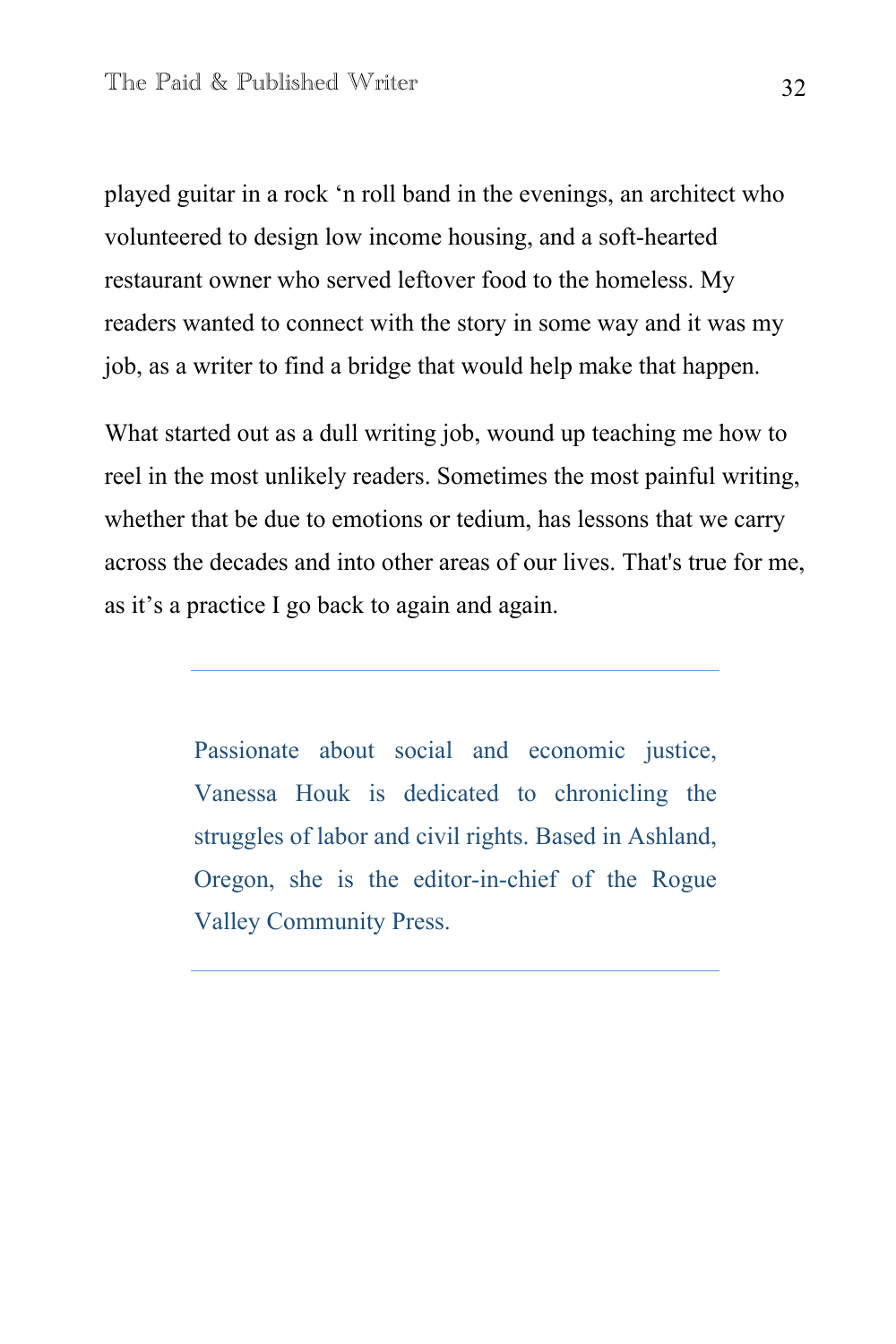## Starting off Wrong-Footed on the Right **Track**

With four books of biography to my credit plus newspaper and magazine articles in the U.S. and Chile, I'm a proud nonfiction writer, but it wasn't my dream. I was going to write bestselling novels that would be made into movies in which I would star. It's a long road from there to here.

I took my first steps down that road as a newlywed in Rhinebeck, New York. My husband and I, driving up country from Manhattan in search of refuge, had lucked out. We'd been able to rent a gingerbread cottage in one afternoon. It was autumn, leaf-peeping season. We moved in with our sons — one from my first liaison, the other from his — and, what with the multi-colored leaves and the nip of frost in the air, I felt like a Beatrix Potter critter in a picture book.

Everything was so cute. And I got a cute part-time job as the clerk in the Rhinebeck Gazette newspaper office, a short walk from my house. I'd spend mornings at my sunny desk by the big window and be home to meet the boys when they got off the school bus.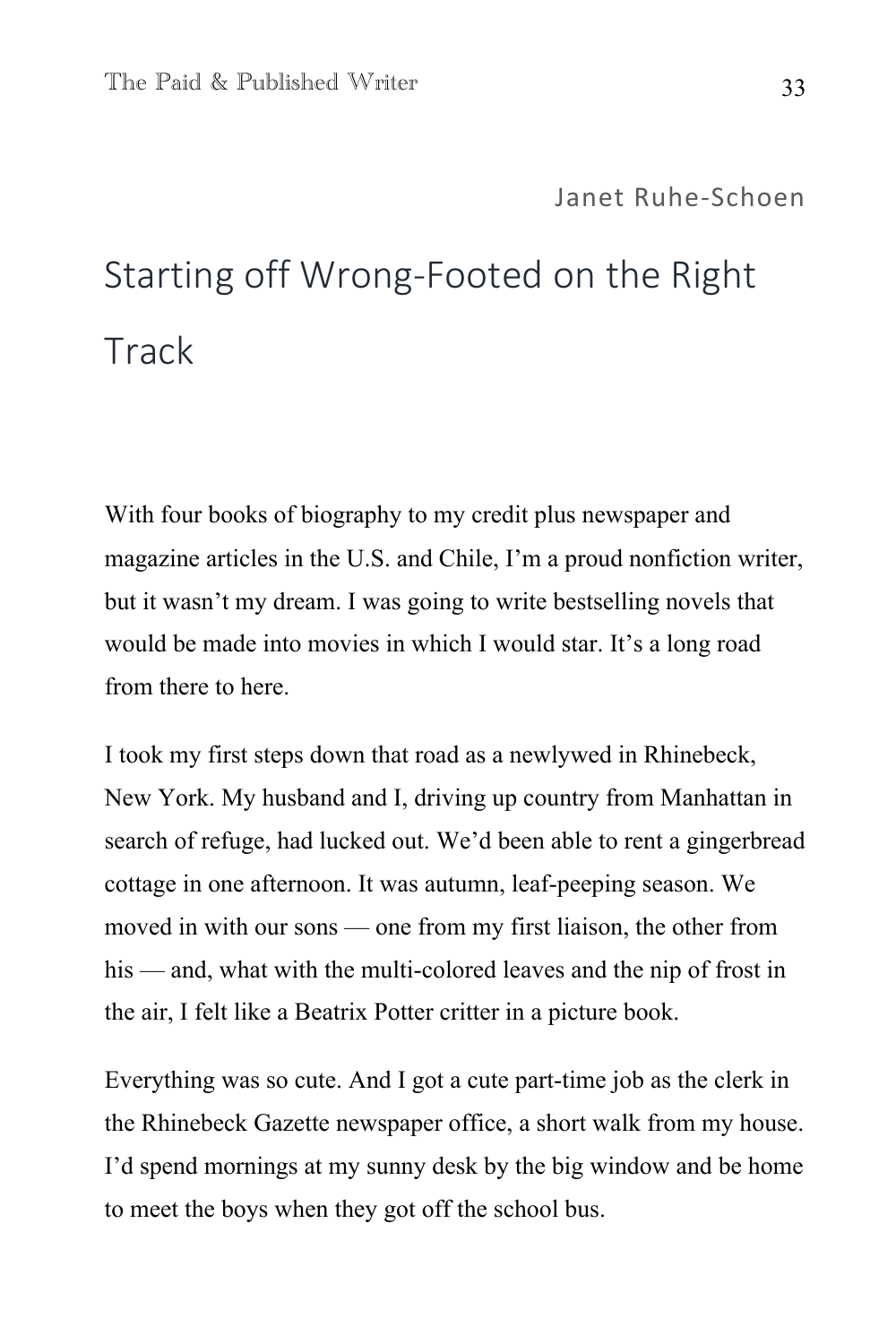During my interview, the Gazette's owner explained, "We've got a staff of two: the editor does the writing, and the clerk takes in the classifieds and keeps the books."

The books consisted of a ledger for recording small amounts of payments for classified ads. People paid in cash and the clerk put the cash in a moneybag, stuck it in a lovely antique safe, and counted it at the end of each week, making sure the sum of cash equaled the total payments in the ledger.

"I have to admit, I'm not great at math," I said.

But she hired me, saying she was sure I could manage the math. "Any fool could do it," she said.

Well. I am not just any fool.

Jonathan, the editor, quickly became a pal. And I quickly got the knack of taking down classifieds during phone calls or office visits. I had plenty of time to chat with Jonathan, and he heard all about my fiction writing plans. He thought I should practice by writing about local characters.

Before the first week ended he assigned me a feature on a charming elder known for her apple strudel. He didn't want to do it. He wanted to move on to a big city paper and write hard news.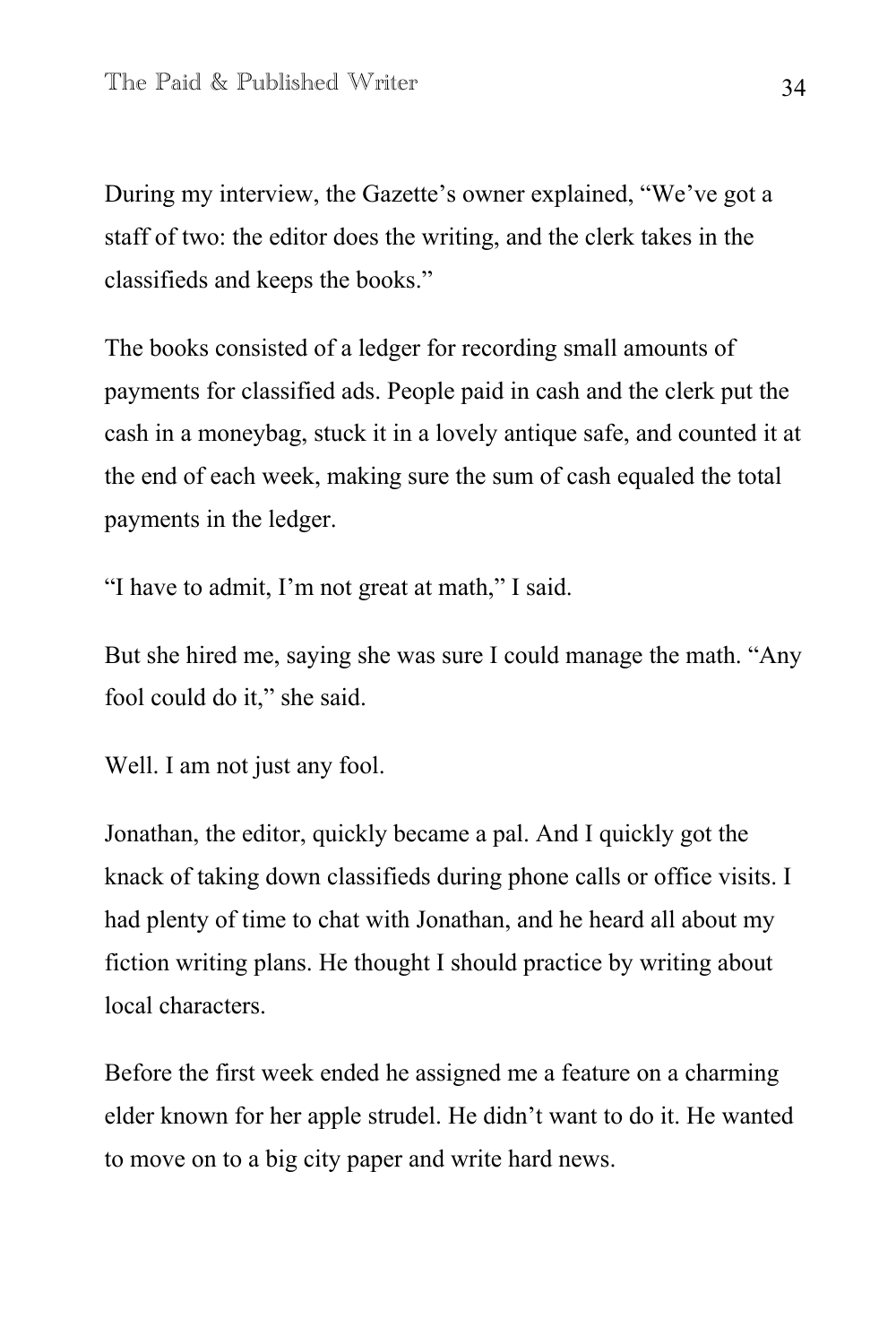And so he did. But not before I, too, had moved on. The boss liked my story about Mrs. Apfelstrudel, but when I added up the ledger it was one-cent off from the cashbag sum. "That can't happen," she told me. "It's got to come out perfectly."

Subsequently, I wrote up the town historian who was training a Fife and Drum Corps for the Bicentennial, and the hundred-year old Rhinebeck denizen I met in the General Store. I got \$10.00 per story, added to my regular pay check.

But ledger and cash sums never jibed. The boss forbade Jonathan to give me more stories until I got my classifieds under control. The harder I tried, the more mistakes I made. Weeks passed, and the boss became more and more nettled by my continued fallibility. Then came the week I was off by \$5.00.

The boss stormed into office. "It's impossible for you to really be so stupid," she said. "You act so cute, but I'm onto you. You're an embezzler." She fired me.

So my first fling as a published writer ended ignominiously: I was a suspected felon. But I'd found out that I could produce pretty good features, and my appetite was whetted to try more reportage. I had three articles to start a portfolio, and I was \$30.00 ahead. It could've been worse.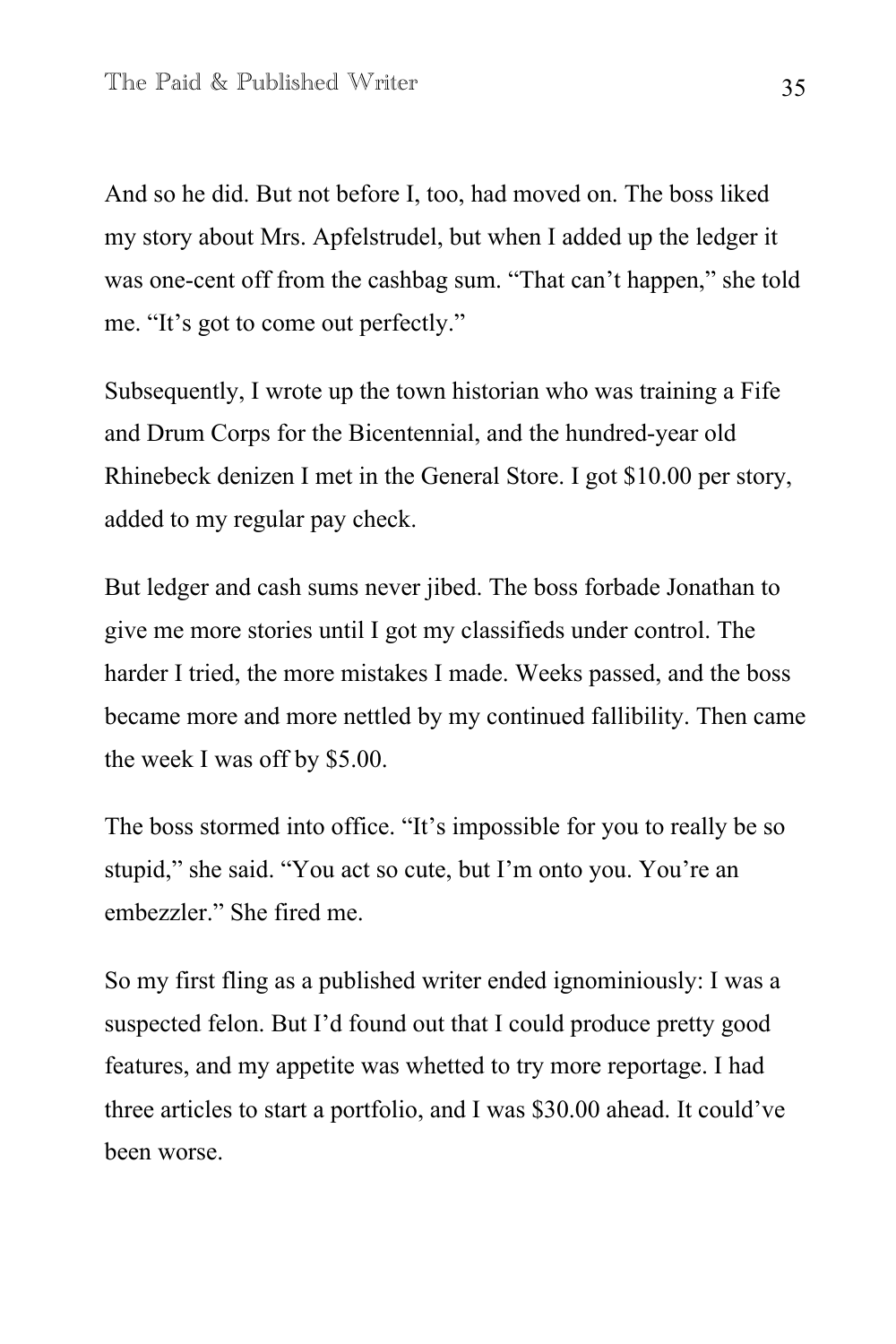Janet Ruhe-Schoen is a journalist, biographer, and collagist. She has worked as a journalist in Chile, where she lived for 11 years, and in the U.S. She has published four books of biography, most recently Rejoice in My Gladness: The Life of Tahirih, and Champions of Oneness: Louis Gregory and His Shining Circle.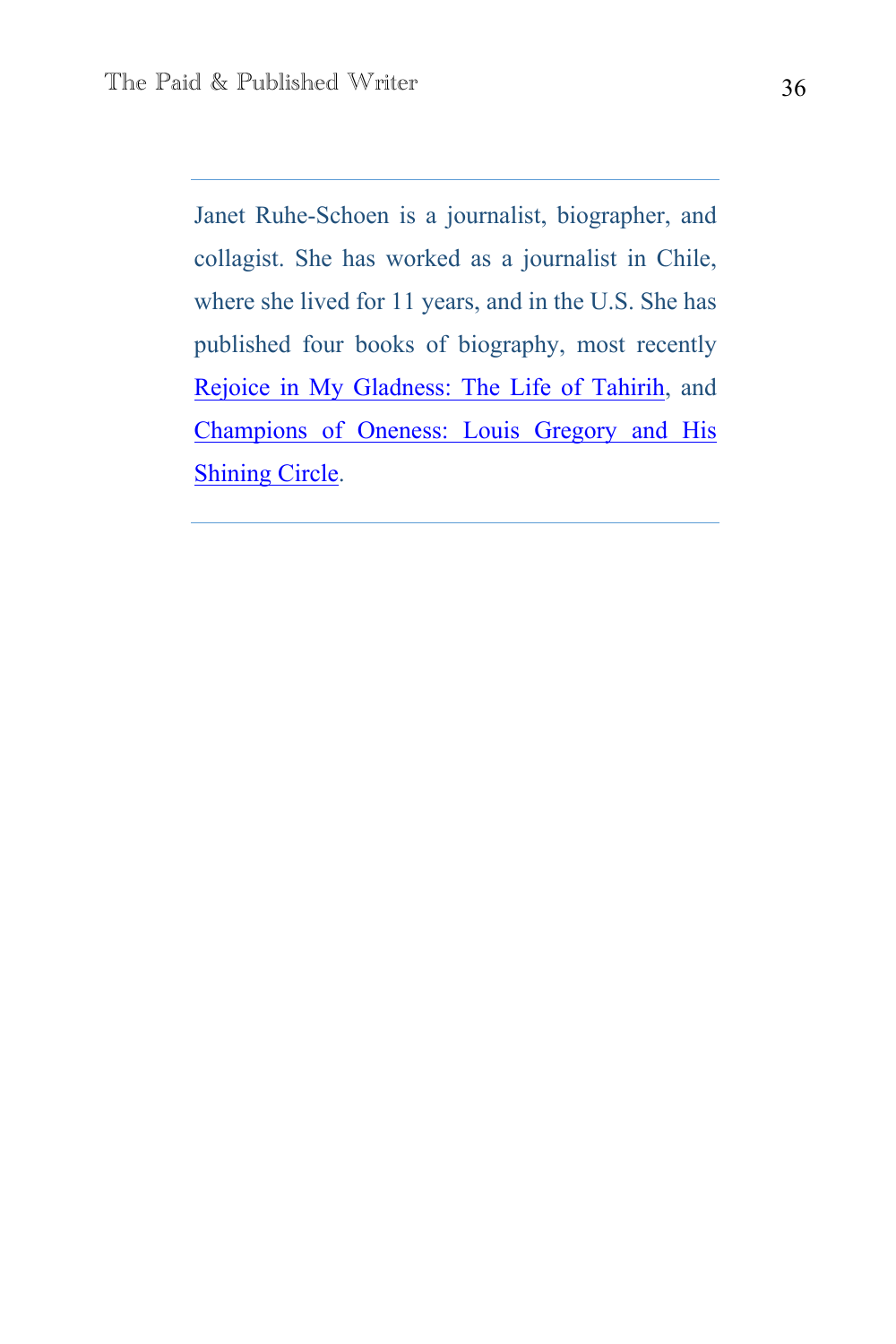Joni M. Fisher

#### Call Me

I love it when editors call. Some editors call because they want a woman's perspective on my hobby—aviation. Only six percent of pilots are women, so I'm kind of a novelty. Some editors call for reprints of essays or articles that made them laugh. Some editors call because they want an article on a topic a staffer doesn't have time to write. One call came from an editor representing a magazine that I'd never written for, nor queried. He explained that he was preparing the special annual edition of *WaterFlying* magazine for the spring and would I consider writing an article on Jack Brown's Seaplane Base in Winter Haven, Florida? The edition would feature seaplane bases and schools around the world.

Okay, so this editor called because he needed a writer in Winter Haven. When asked how he learned about me, he said he'd picked up my business card from a writing colleague who could not accept the assignment. Okay, so I'm the SECOND choice, but not too proud to accept a hand-me-down. He offered \$500.

I knew the place well enough to avoid the second pot of coffee of the day. I knew the people, like the Japanese pilots who gathered on the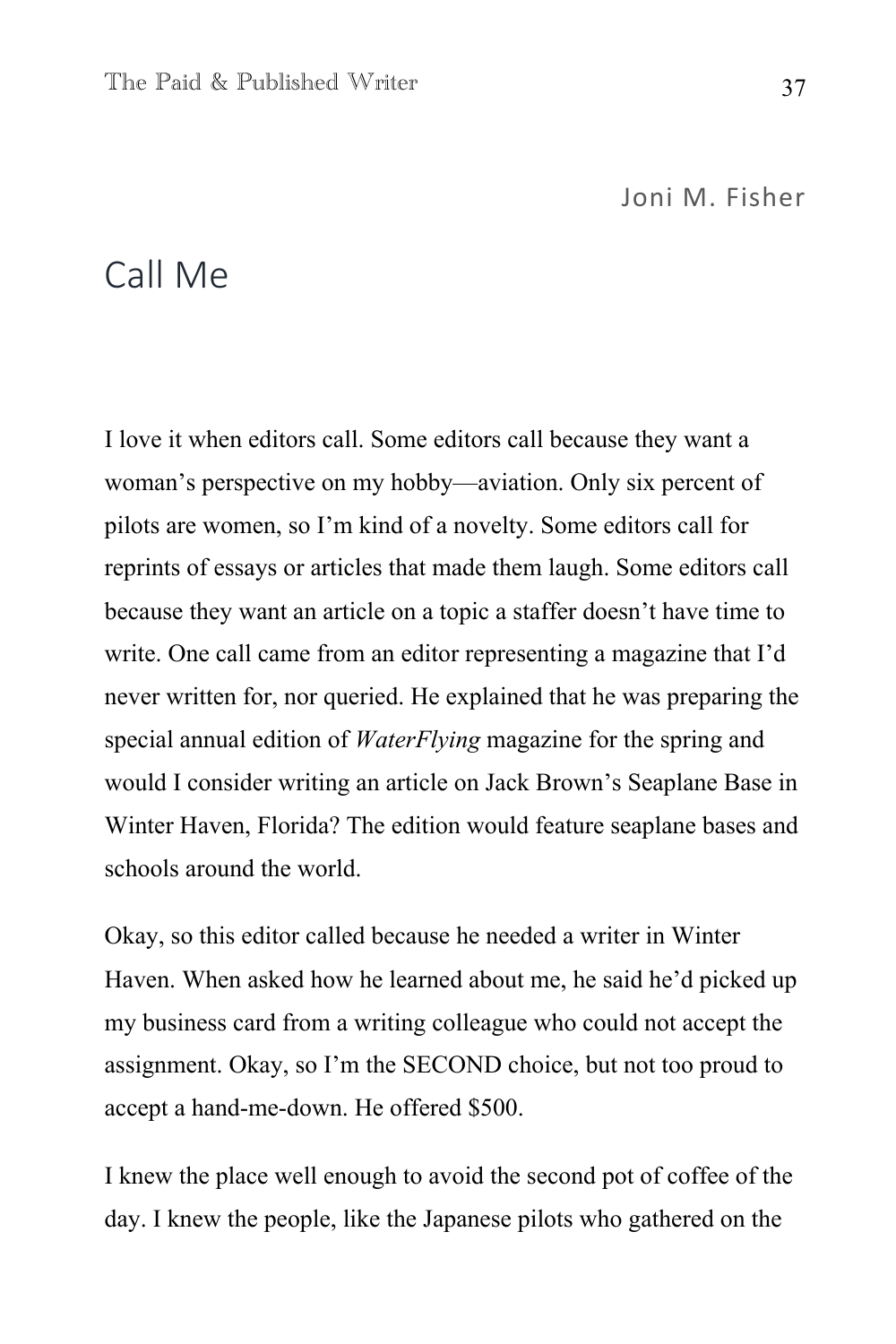back porch to photograph alligators, and the instructor Rennie who wrote THE book on seaplane training. The owner, Jon Brown, lived on my block. I knew the myths and legends and history of the base that was, coincidentally, celebrating its  $40<sup>th</sup>$  year of operation. Familiar and newsworthy, this place taught stick and rudder flying in cloth-covered, slow-moving aircraft. This place humbled Air Force fighter pilots and thrilled private pilots. Brown's Seaplane Base sat on the lakeside edge of the Winter Haven airport. It was where I learned to fly. As one of the few, the cheap and the brave who learned to fly a land plane at a seaplane base, this story felt like mine to tell.

The editor didn't care that I had never taken a lesson in a seaplane. He wanted me to capture the people and the place.

Astronauts, celebrities and foreign pilots learned to fly seaplanes at Brown's. Commander Kenneth Bowersox emailed from the International Space Station to his favorite instructor—at Brown's. The fraternity of instructors at Brown's connected seaplane pilots from around the globe and many dropped in for coffee and storytelling. Brown's appeared in the credits of movies. On a trip to Alaska, my husband and I signed up for a seaplane ride over a glacier. The pilot had taught at Brown's.

Who could call such a fun assignment work?

The gang gave an odd mix of reactions when interviewed since they knew me as a pilot and friend instead of as a writer. Somewhere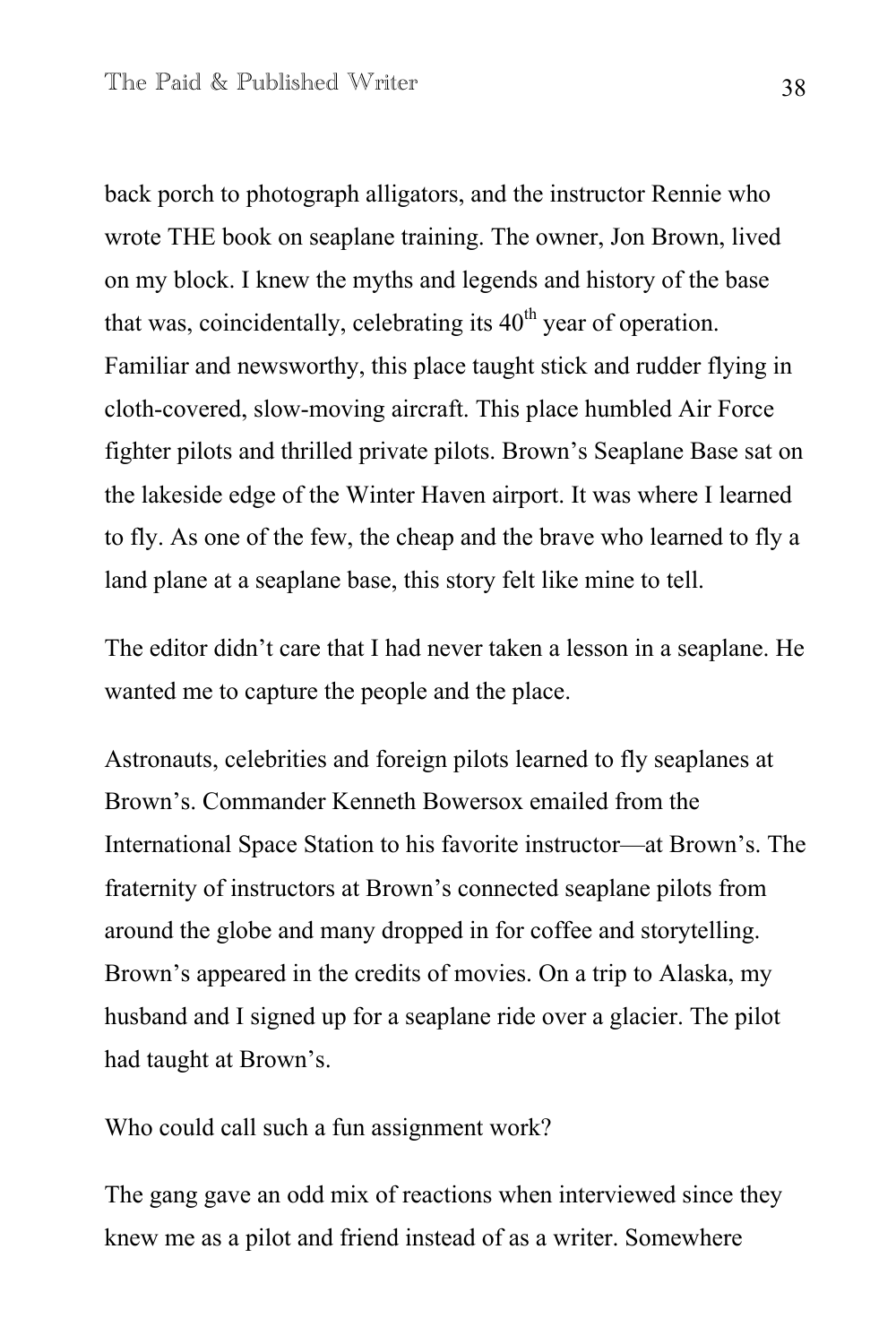between "spell my name right" and "is this on the record?" they shared their passion for the base. The instructors described the "Armstrong" starter on the J3-Cub as I dutifully jotted notes. It was only later when I saw them hand-prop the cub that I knew I'd been had. The dears. These are the same guys who tried to explain to me the tradition of cutting out the back of a shirt when someone solos. For women, they said straight-faced, they cut out the front.

After the article appeared in *WaterFlying* magazine the gang at Brown's gave me their sign of approval—they asked when the next article would be published. They, too, liked seeing their names in print. I queried *Pipers* magazine because the seaplane base relied on Piper aircraft for 40 years of training. *Pipers* gladly bought the reprint. With guilty pleasure, I cashed the checks.

Since these articles were published, hurricanes Charley, Frances and Jeanne all passed within fifteen miles of Brown's Seaplane Base. Frances took off the roof. Frances is also the name of the owner's wife. Do you think I'll let this aviation news pass without reporting on it? I've done the background research; I have the clips to show about the base. Lemme see. Now which aviation magazine would pay the best for such a story? Call me shameless, call me published. Call me if you're an editor.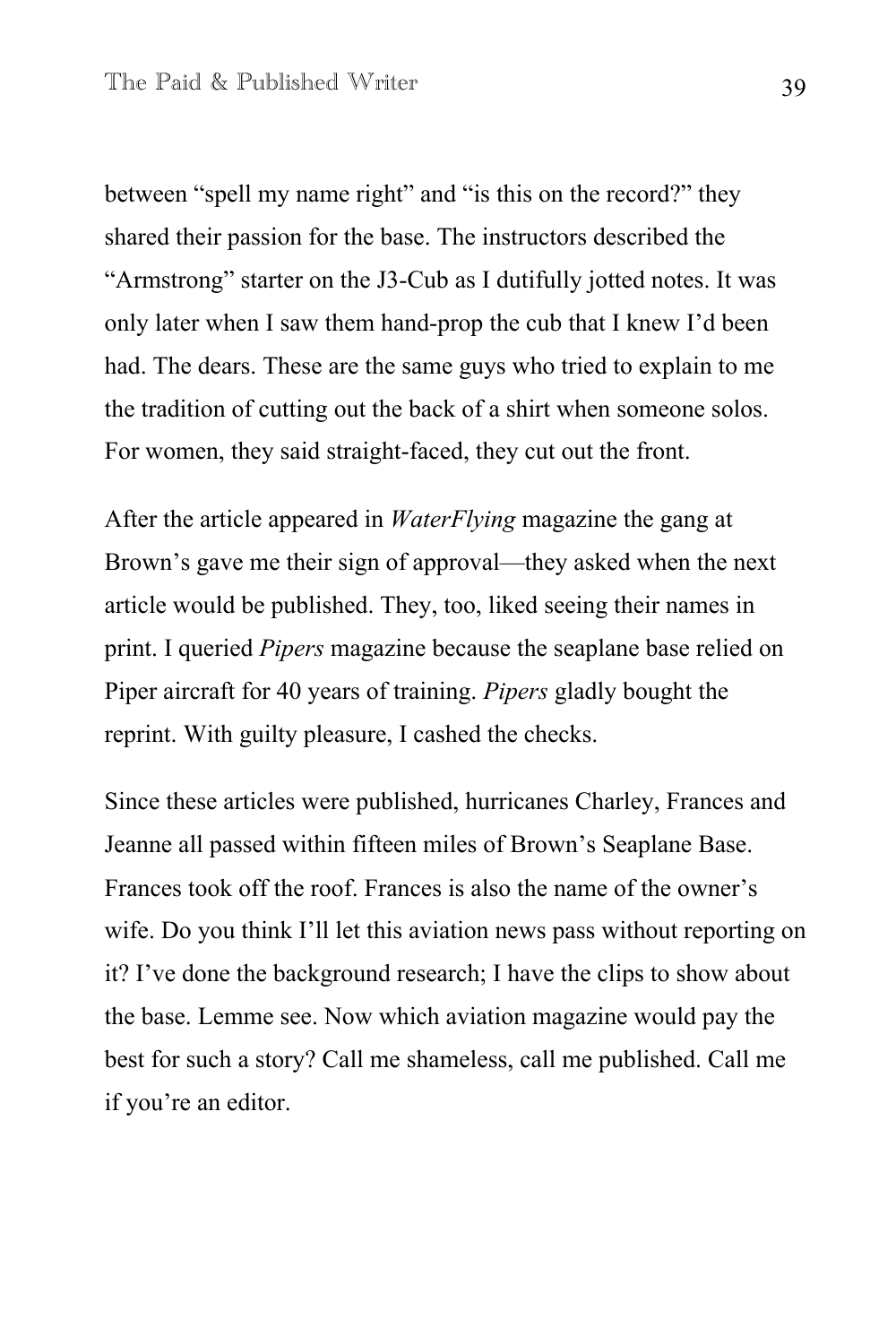Joni M. Fisher is a writer and an instrument-rated private pilot who lives in Central Florida and North Carolina. She is a stringer for *General Aviation News* when she isn't working on her soon-to-be-released suspense trilogy. See her website: www.jonimfisher.com.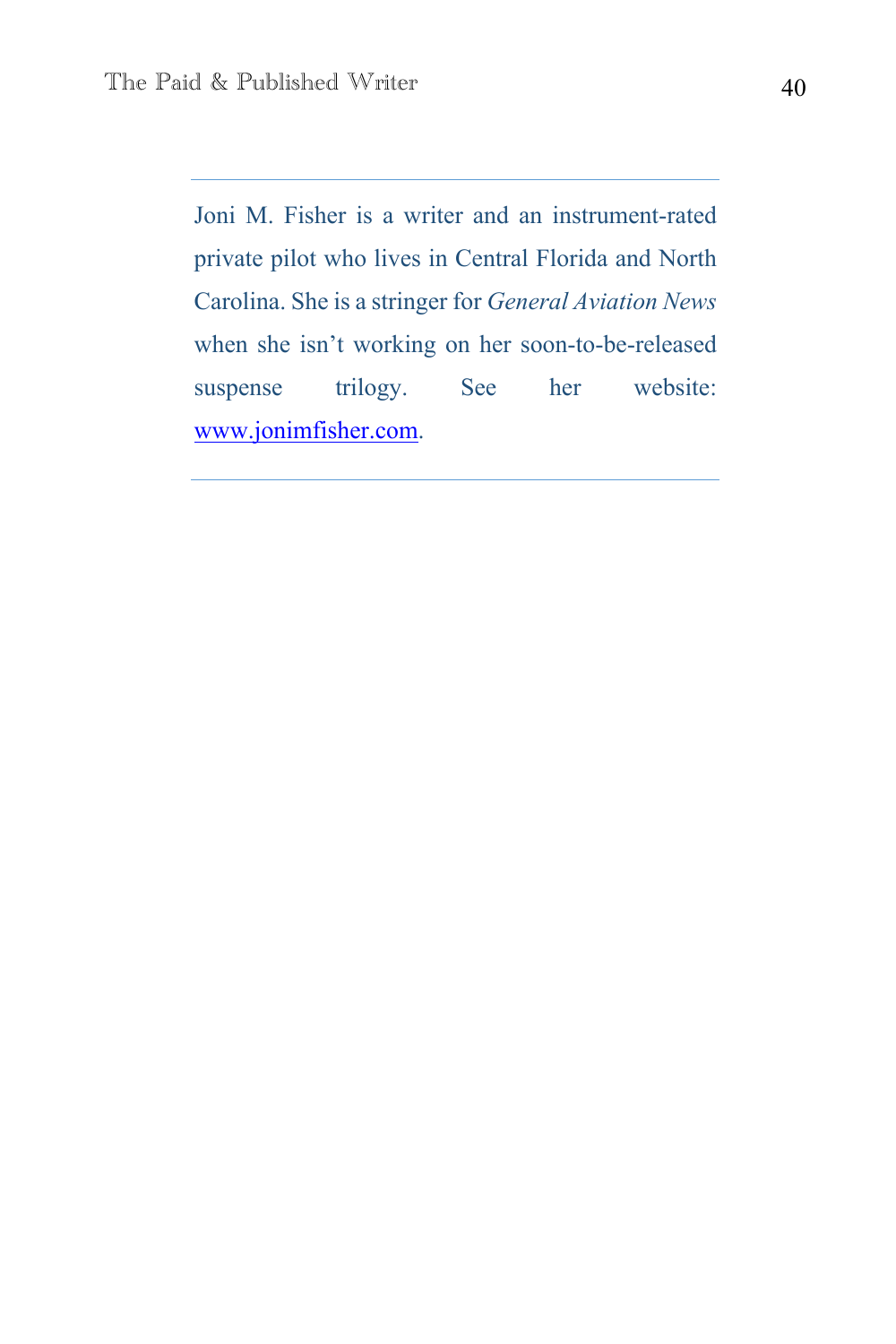#### Money for Groceries

I used to dream of making my living as a writer. But never did anything about it. I wrote and talked about writing. I bought writer's market every year. Mostly I dreamt of being published.

Then came the year that I became a single mom of two. We were hungry and there was no money. I could not find a job. I must say that I believe the biggest incentive for getting published is the need for money to buy groceries.

I've been writing and thinking up stories since I was a child. But when I needed groceries, I needed to step up and sell some writing. So I wrote a three page essay. It was easy. I wrote about my son tying his shoe for the first time. I also wrote about my feelings. About how I was having to learn to let go and let him learn to be independent. It took me a half hour to write the essay. I didn't even change a word before I sent it out. The hard part was the next step.

I researched Writer's Market and found 27 magazines I thought might purchase my writing. Next, I made copies and stuffed envelopes with the essay and my address and phone number. All 27. Then, I wrote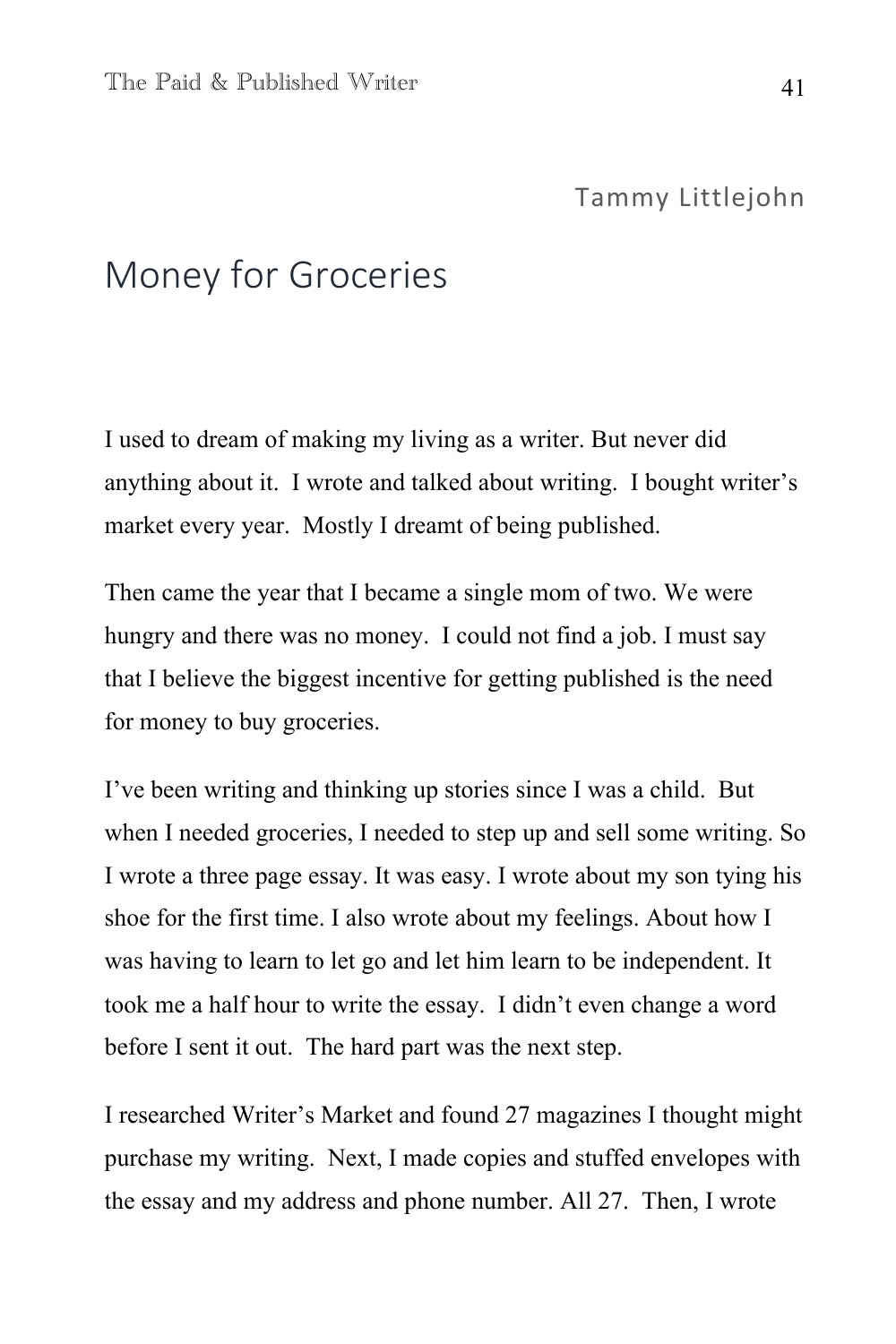addresses on the envelopes. I put stamps on the envelopes and mailed them. I also sent postcards for them to tell me yes or no that they could return to me. I figured this was cheaper than paying for envelopes. Then I prayed. I prayed hard.

Very soon, I received a phone call from Woman's World. I was so happy they wanted to publish my article. But because I was desperate for money, I immediately asked them how much they would pay me. I also asked for the check to be sent to me right away. I felt rude, but they didn't seem phased by what I asked.

They sent out a photographer to take pictures of my children and me.

They sent me \$50. They shortened the article tremendously. I decided not to be upset about that. After all, they paid me. That is what I sent the article out for in the first place. This was about 16 years ago. I had to tell another magazine that my essay had already been purchased. I always wondered what the second magazine would have paid me.

The best news is: I happily spent the money at the grocery store.

Tammy Littlejohn is a freelance writer based in Topeka, Kansas. Farming, teaching, music, speaking, and writing are all things Tammy Littlejohn truly enjoys. She has spent most of her life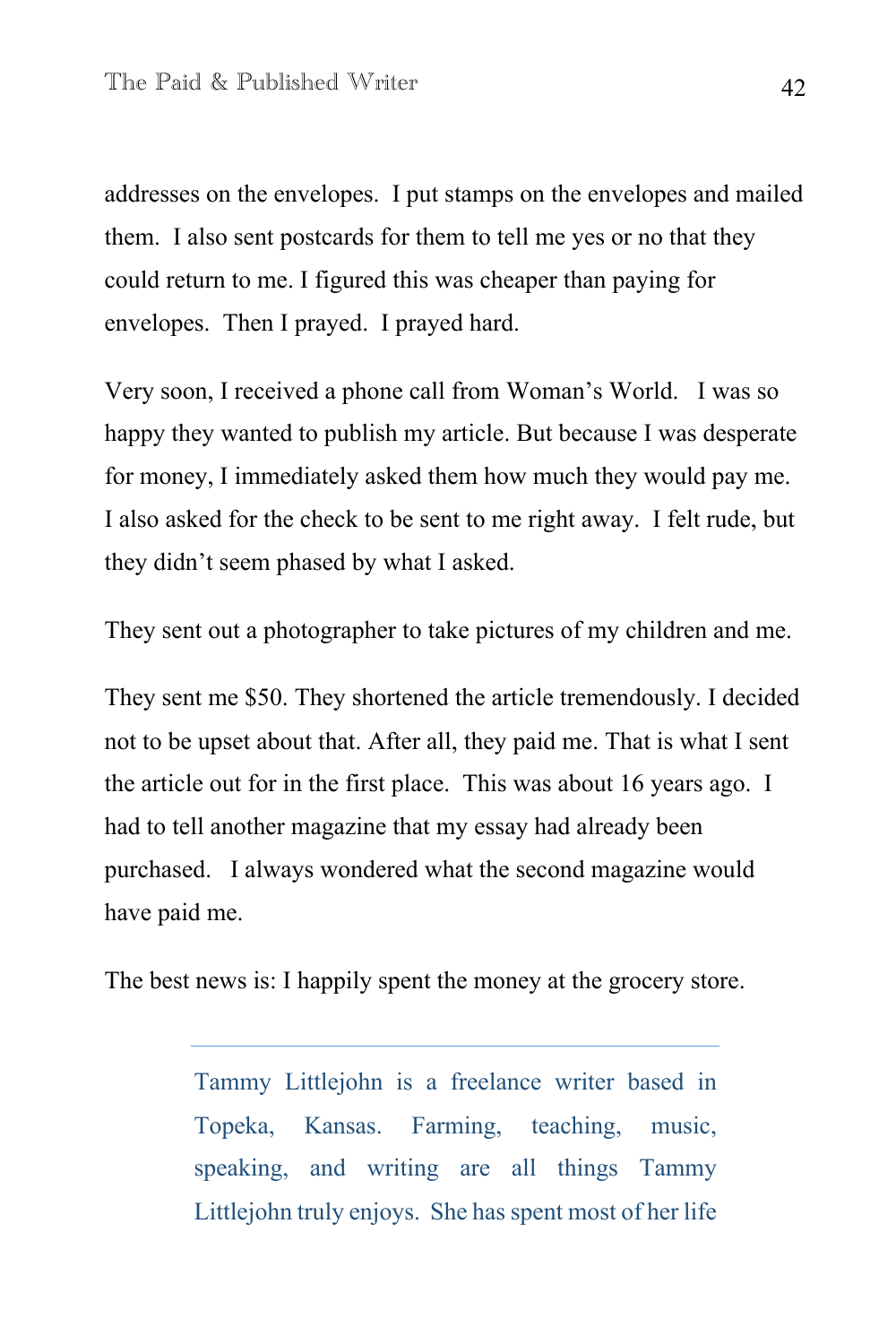as an educator. Lately, she enjoys spending time with family, her farm, and writing. The internet is a blessing to her as it gives her access to the publishing world.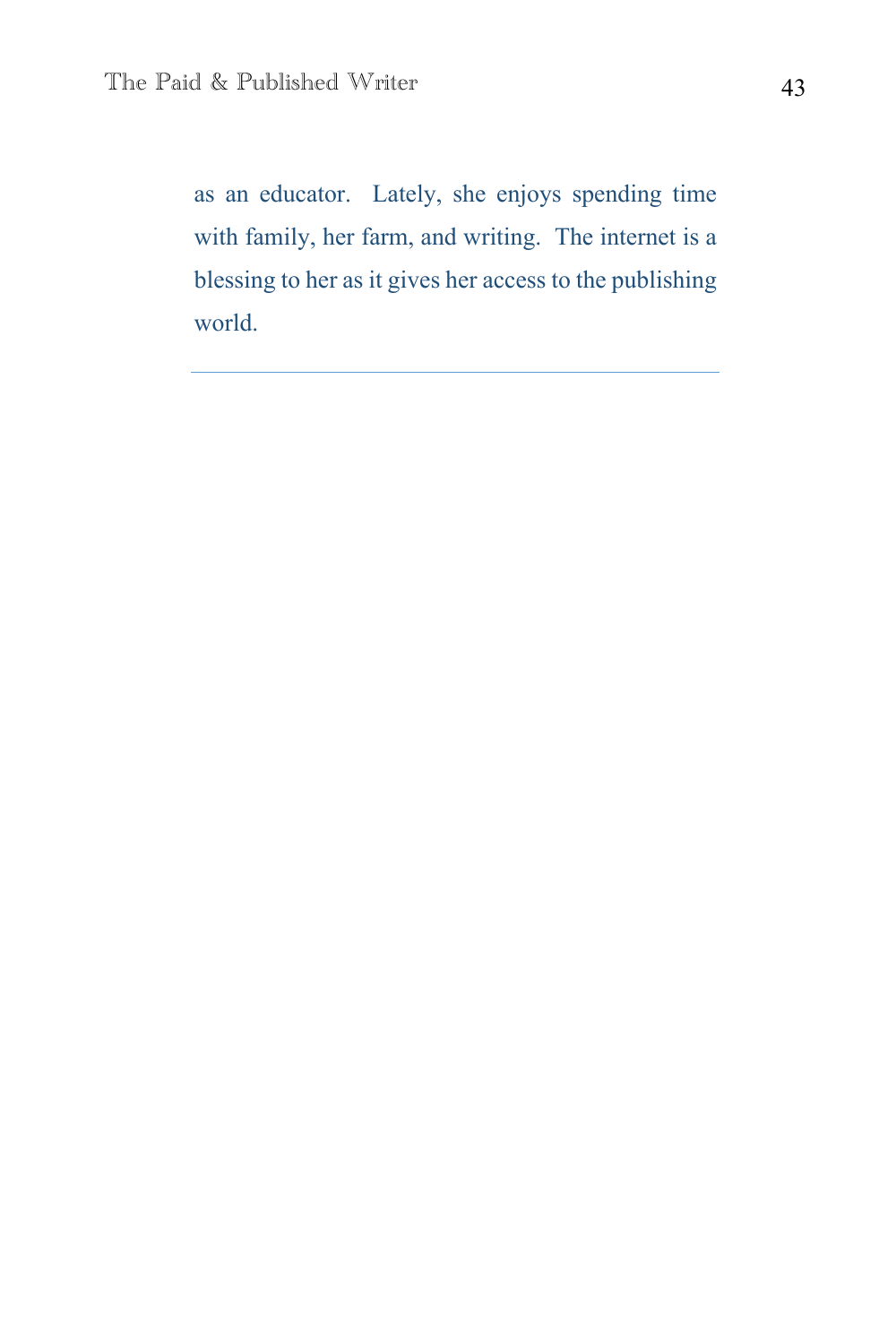#### The Newbie, Pessimist, Professional

It was 2007, and I was nearing the end of my Communication-BA program at age 31. I had many pieces published in the school newspaper as a student journalist and editor of the paper, but I was craving a paid byline about as much as I crave chocolate cake on stressful days.

Seeking to score a byline in the "real" world, I wrote articles about things of interest, current events, and hot-button topics. I submitted them to news publications, just as my professor had advised. No bites. As a newbie, I was extra disappointed since I didn't yet realize how large was the world of writing. As a pessimist, I took it personally and blamed the universe and relentless bad luck. As an ambitious professional, though, I kept writing.

I researched the art of getting published. I was most focused on my trade, journalism. When I stumbled upon a book by writer Jenna Glatzer titled "How to Make a Real Living as a Freelance Writer," I had a profound "Duhhh!" moment. I wasn't trying to make a living as a freelancer. I simply wanted some legit writing creds. Her book showed me pathways I had never thought about. I eighty-sixed my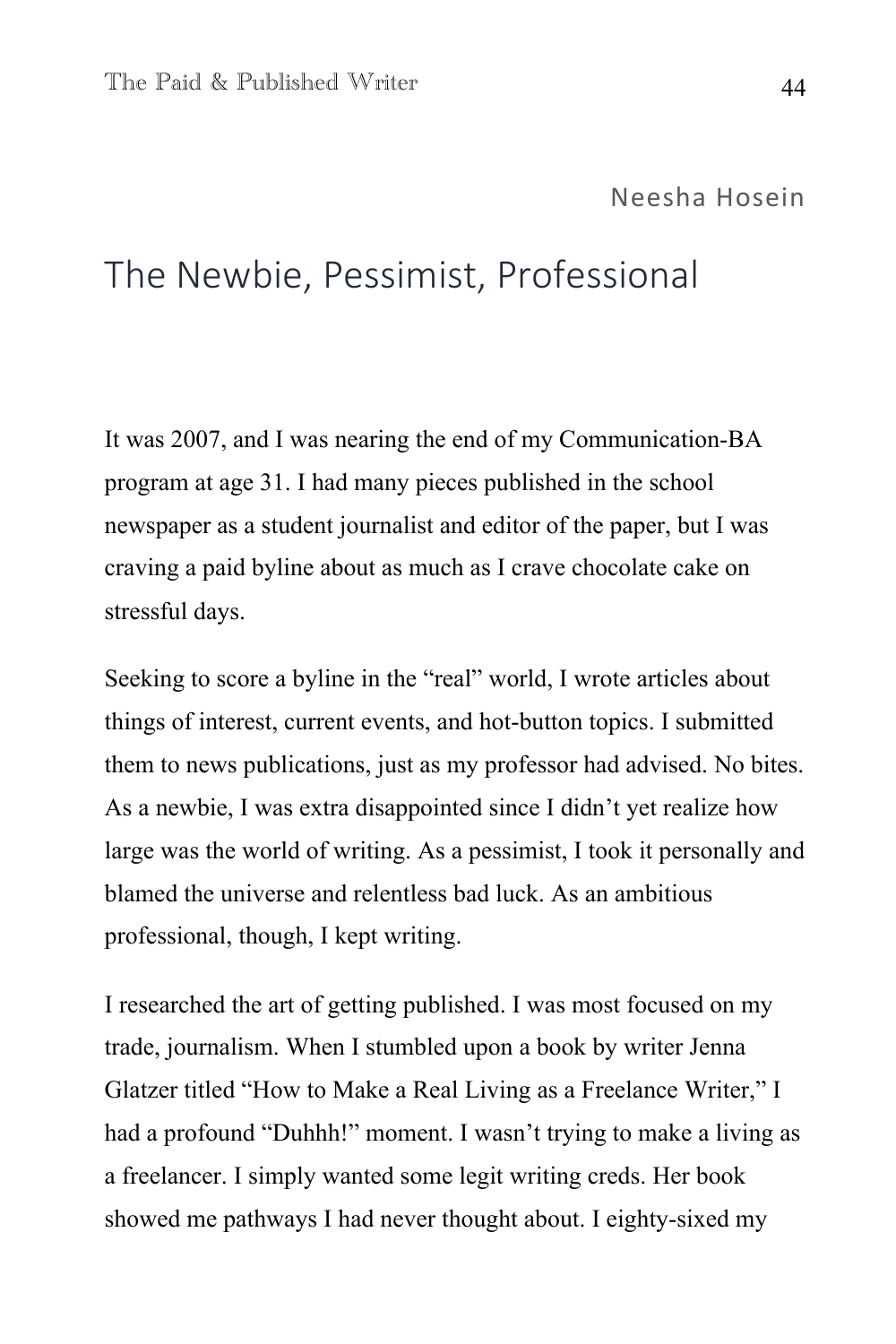tunnel vision and explored the other worlds of non-fiction writing like magazines, online publications, newsletters, blogs, and more.

I searched these outer realms, and Glatzer also taught me to step outside of my journalist shell and make a list of things in which I, personally, have mastery. This baffled me at first, but then came the "Yes! That's it!" moment. My jotted list consisted of: 1. Motherhood; 2. Quick dinner ideas; 3. Autism (my youngest son is autistic); 4. Writing; 5. Reading; 6. Frugal living (single motherhood taught me well); 7. How to be non-religious in a religious family (the selfproclaimed black sheep); and 8. Staying stress-free.

After perusing lengthy lists of magazines and submission guidelines, one stood out. *Azizah Magazine* was all about the contemporary Muslim woman. I saw photos of ballet dancers, suit-wearing entrepreneurs, singers, politicians, writers, teachers, stories I could relate to. A world of black sheep like me co-existing with the traditional sheep. Of my list, numbers 1, 3, and 7 became the winning combination. I wrote an article about raising an autistic child and not fitting in with the traditional mosque atmosphere. I wrote about how I never found religious teachers who knew how to teach a child with autism. I conducted nationwide research, collected many quotes from credible sources about the lack of special education in religious institutions. I pitched the story to the editor and heard back within one week. She loved my idea! My article was published in their fall 2007 edition, making me a published writer and \$50 richer.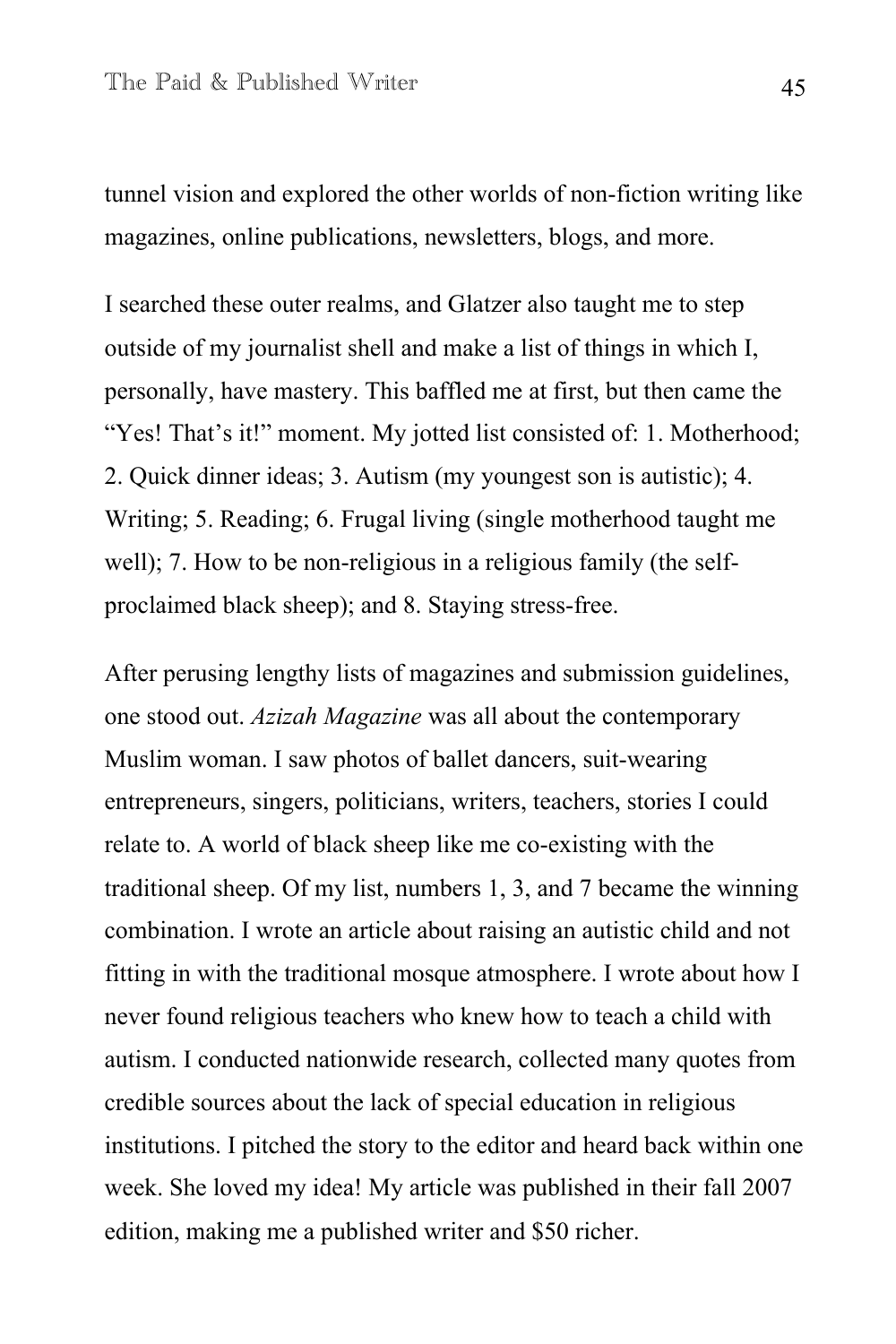In going through the steps that landed me my first paid byline, I learned many lessons that have proven valuable. I read and respect submission guidelines like some handle religious scripture. I make sure there are no typos in my query letters. I write what I know, and I learn more stuff, which expands my options. I take lots of writing classes to learn from seasoned professionals. Reading is a key to my success. I find that the more I read, the more I learn, and the sharper I become. All my quirky, scary, happy, and awkward life experiences are writing material. Most importantly, I found my niche in essay writing. Once I made that discovery, a whole new genre and playing field opened up for me.

Since then, I've written numerous articles for NASA's Johnson Space Center publications, *Chicken Soup for the Soul*, as well as local newspapers and online publications. I've even begun to delve into the fascinating world of fiction writing, namely sci-fi and thrillers (yet another niche), a new arena to explore.

I love my career, especially the getting-paid-to-write part. There's nothing else like it.

> Neesha Hosein is a journalist, technical writer/editor, and essayist in the Houston area. She has a BA in Communication from the University of Houston-Clear Lake. She is an avid reader, mostly indulging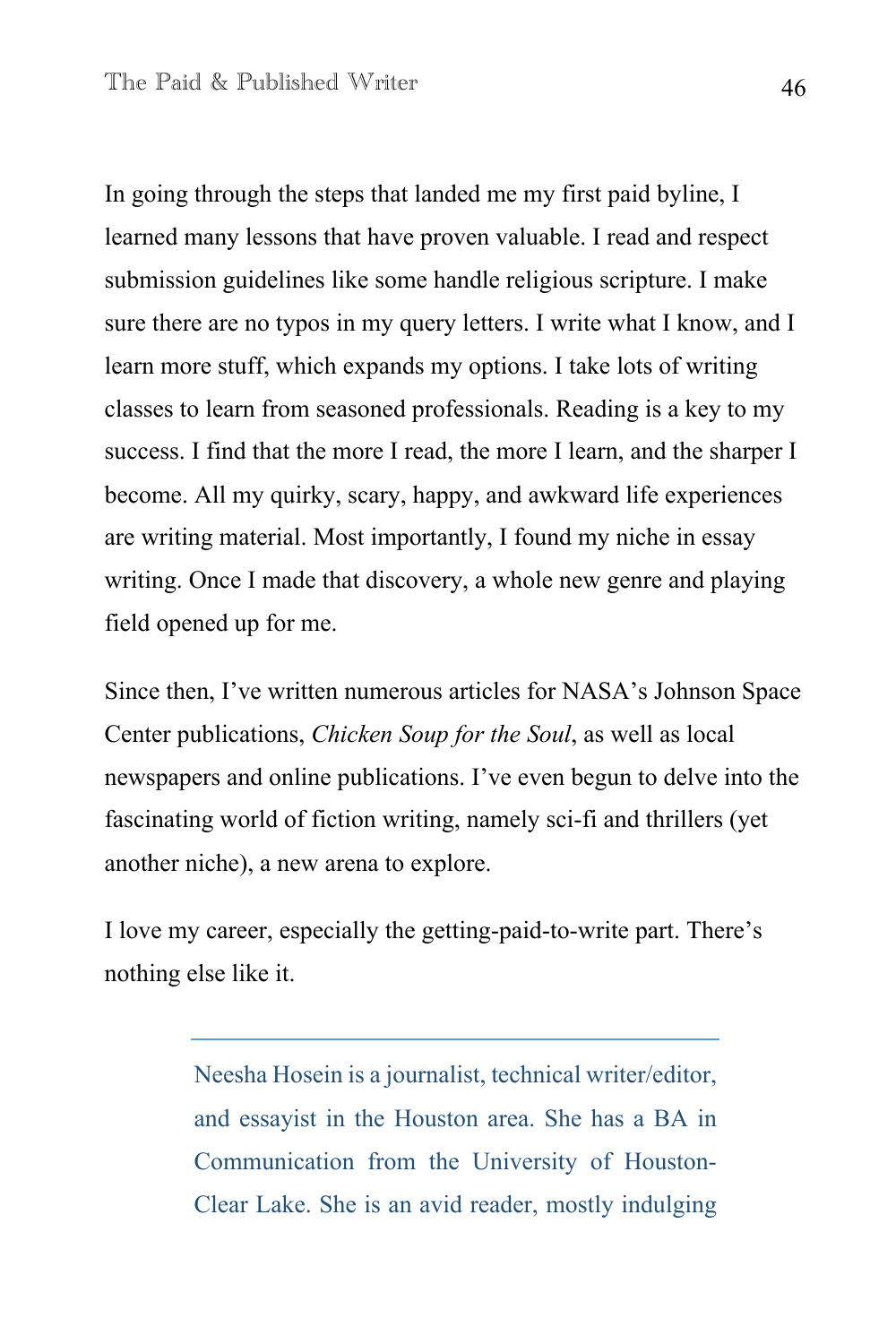in sci-fi and thriller stories when her busy work and parenting schedules permit. Aside from her fascination with the written word, she loves to make giant paper flowers and browse Pinterest.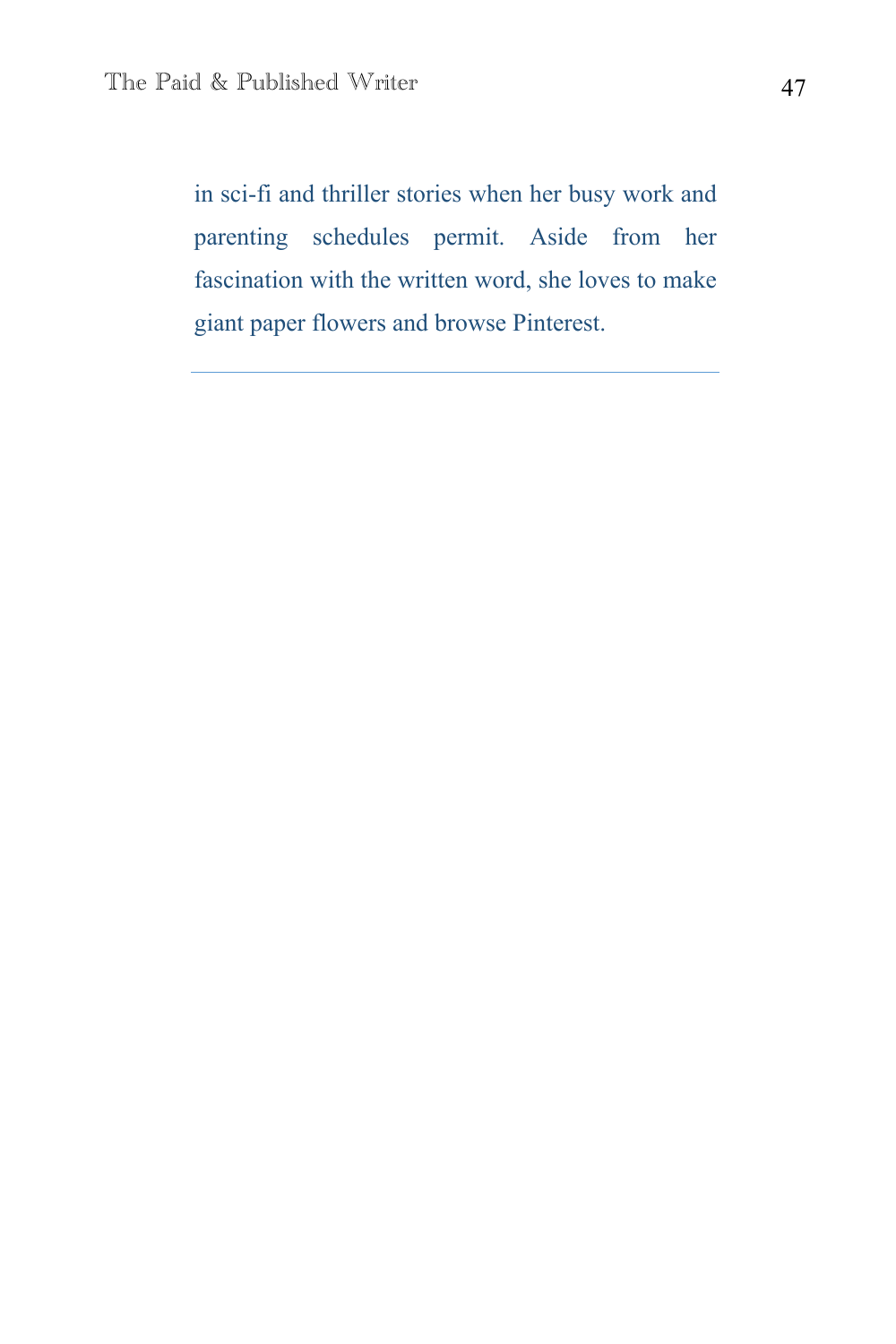#### Canadian Government Surprise

I recently received an intriguing e-mail message from a Canadian college professor.

"The Quebec Ministry of Education," she wrote, "chose your short story *Magic Jane* for inclusion on a standardized test of literary analysis and written expression."

She was writing, she said, to tell me how much she'd enjoyed my story, even though, as a result of its being on the test, she'd had to read and evaluate hundreds of student-written essays about it.

Wait a minute. One of my stories was being used to evaluate Canadians?

I hadn't submitted this story to the Quebec Ministry of Education. I'd never even heard of the Quebec Ministry of Education!

On the Ministry's website, I learned that, indeed, it administers a standardized test to college English majors three times a year, and that *Magic Jane* had been included on the last test.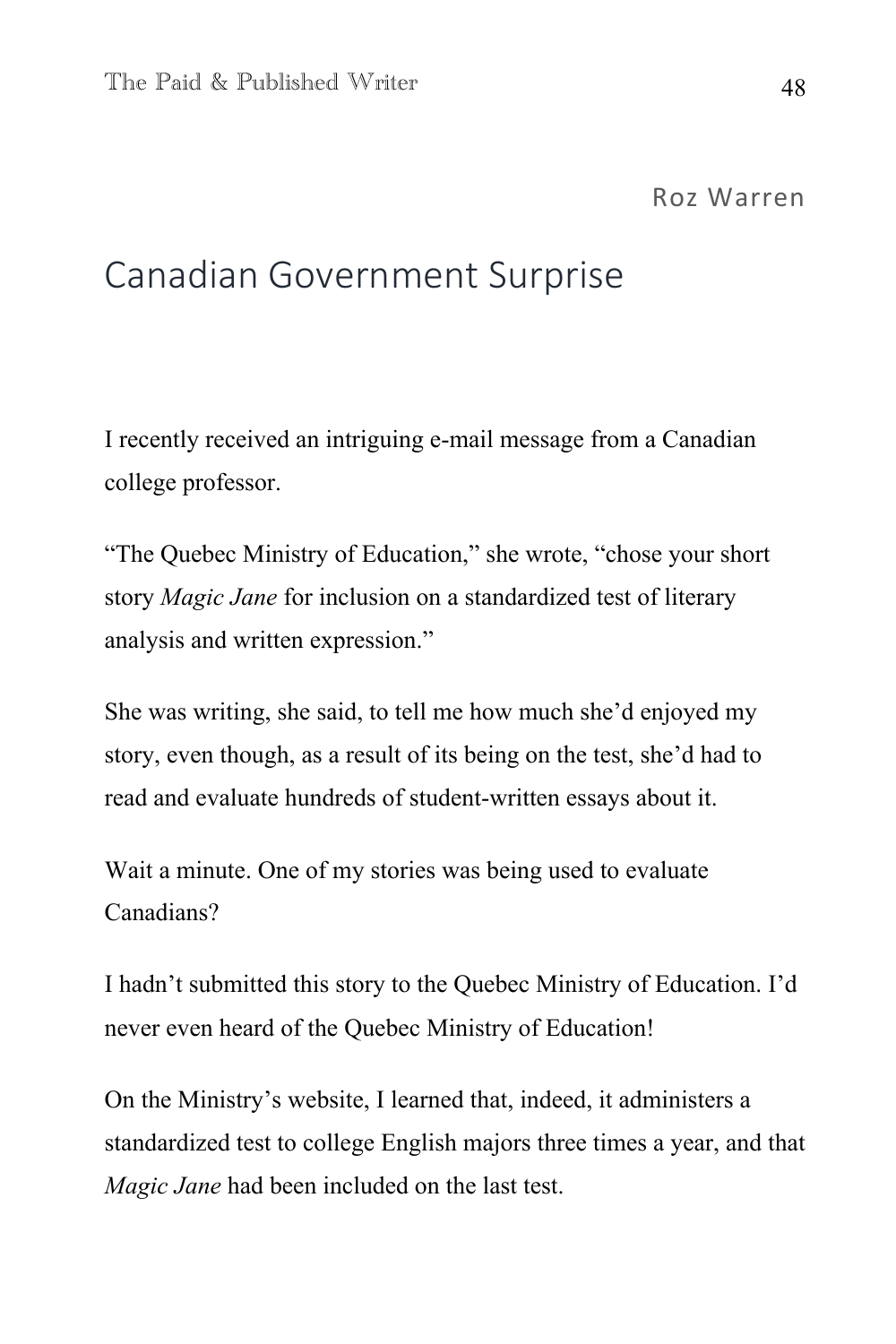#### **Raymond Carver, too**

I'd published *Magic Jane* years ago, in the *Puckerbrush Review,* a lovely Maine-based literary mag with a tiny circulation. I was "paid" two copies. A year ago, I'd posted it on a website called Fictionaut, to make it available to online readers. (To read *Magic Jane*, click here.)

Including, apparently, the Quebec Ministry of Education, which decided *Magic Jane* was just the thing for assessing the reading skills of Canadian college students, thus, unbeknownst to me, bringing thousands of new readers to my work. Not only that, but I was in excellent company. That same test had included a story by the major poet and short story writer Raymond Carver.

Thousands of readers! Ray Carver and me! Wow!

Of course, it wasn't as if thousands of readers had flocked to *Magic Jane* of their own accord. Rather, it had been inflicted on them under test conditions.

Did I really want folks to read my work not for pleasure but while undergoing a standardized test?

#### **An 'unknown author'**

There was also the troubling fact that the folks at the Quebec Ministry of Education had neither asked my permission to use the story nor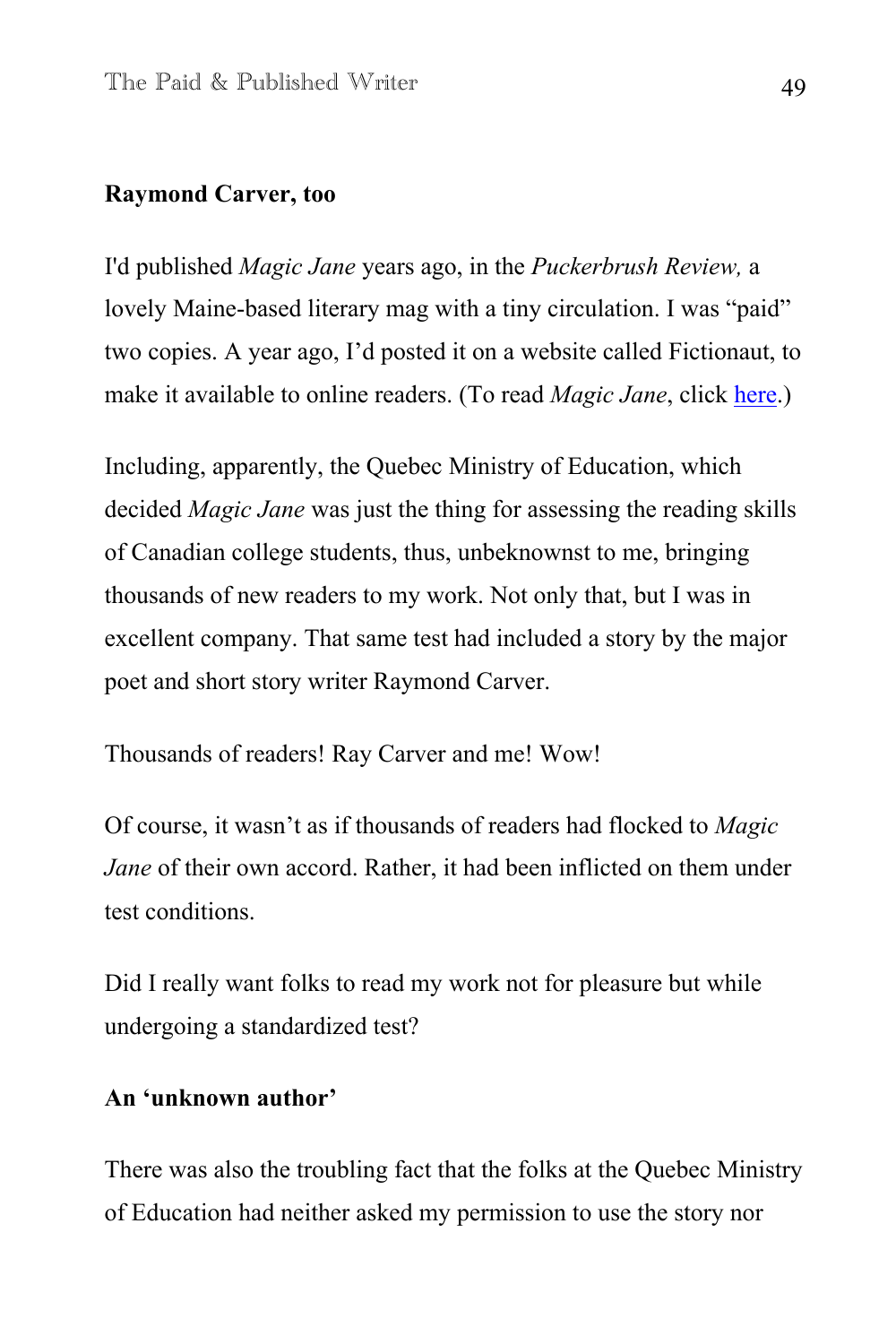paid me a cent for it. (I presume they paid Ray Carver's estate for using *his*.)

I e-mailed the contact person listed on the website. "I'm thrilled and grateful that you've brought my work to so many new readers," I gushed. "But alarmed by the fact that you did this without asking me first. Or paying me."

She wrote back promptly to tell me that because the Ministry considered me an "unknown author," the royalties they owed me were sitting in a Canadian bank account, waiting for me to contact them.

Unknown author? There was a blow to my ego.

"I may not be Raymond Carver," I shot back, "But I do write for the New York Times, the Huffington Post and the Broad Street Review. Sure, I've been published in Beatniks from Space. But I've also been published in Good Housekeeping."

(I refrained from pointing out that since the prof who'd first told me about the story had located me with a quick Google search. The Quebec Ministry, rather than sitting on my money, could have done the same.)

#### **And now, the money**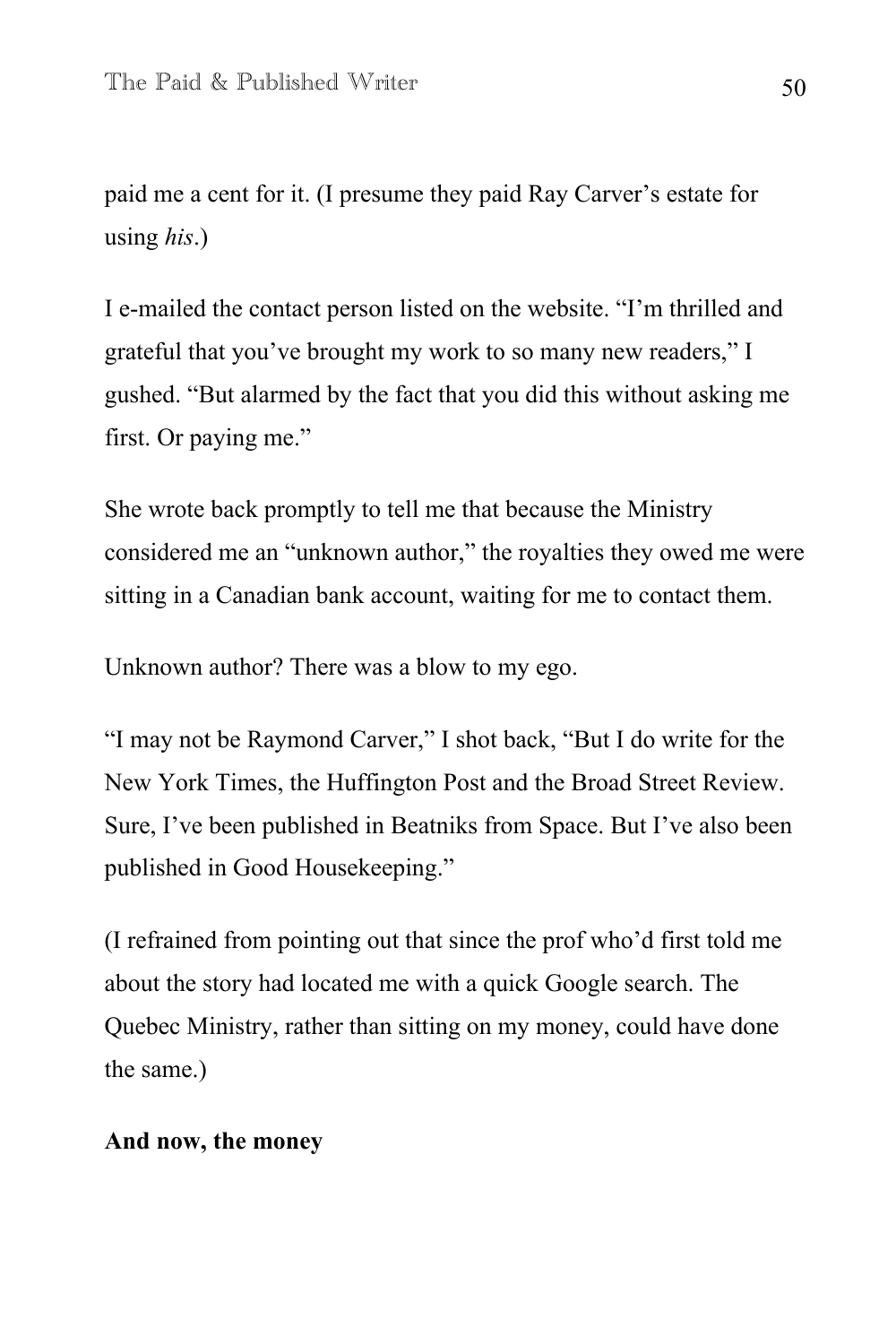Still, I had to admire the Ministry's business plan: You pay the big guns. But when it comes to small fry like me, you grab a story, make no effort to find the author, then wait for her to turn up clamoring to be paid.

Or not.

It was very efficient.

"I'm not an unknown writer," I huffed. "I have a Facebook page. And a website! I'm easy to find if you take the trouble to look for me."

"We've done the math and determined that we owe you \$2,000," she replied. "Do you want it or not?

Two grand!

"Yes, please," I said, backpedaling quickly. "And for that kind of dough, please help yourself to my writing whenever you want."

#### **Canadian kindness**

When I posted this little back-and-forth on my Facebook page, several Canadian students who'd taken that test turned up to comment that they'd enjoyed reading *Magic Jane*, even under test conditions.

Which means either that I'd written a really wonderful story, or that Canadians are very kind.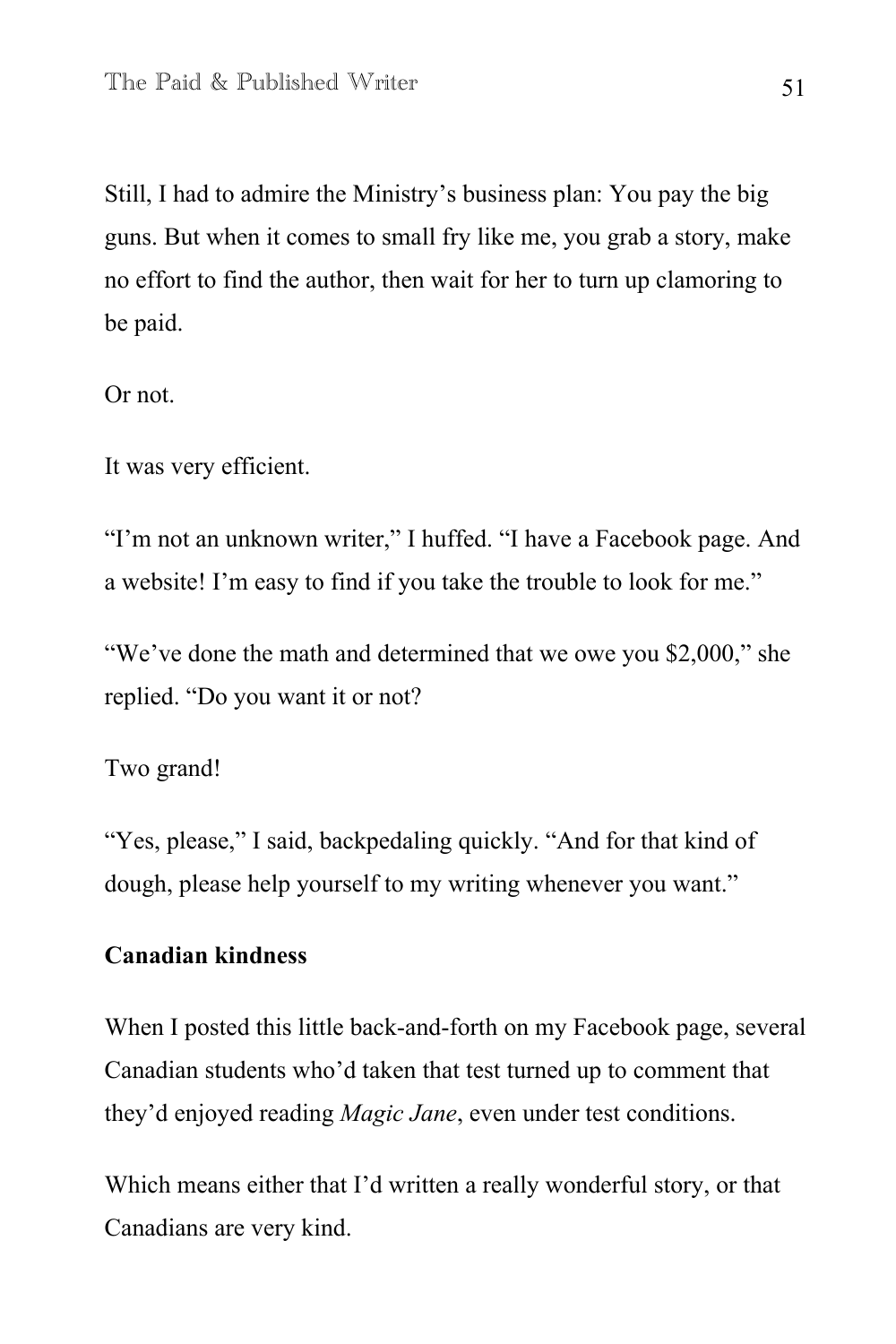When the check arrived, the cover letter said that 48,000 copies of the test had been administered.

Amazing. 48,000 readers!

So. You can publish a story in a literary mag, get paid two copies and reach a thousand people. But fling it into cyberspace and you could end up with 48,000 Canadian readers and a check for \$2,000.

Or, if a kind Canadian fan of your work doesn't take the trouble to reach out to you, 48,000 Canadian readers and no check at all.

#### **Then and now**

I began writing in the 1980s, when publishing meant getting into "print." If I was lucky enough to get a story into a literary magazine, or even into *Seventeen*, it lived for just a month. Then it was gone.

Now everything I write lives forever on the web. I never know who is reading my work, where it might turn up next, and whether (or not) I'll get paid for it.

The Canadian prof who'd first told me about *Magic Jane* and the Quebec Ministry of Education got in touch one more time. She'd forgotten to tell me that, given a choice between my story and Carver's, most of her students had chosen to write about mine.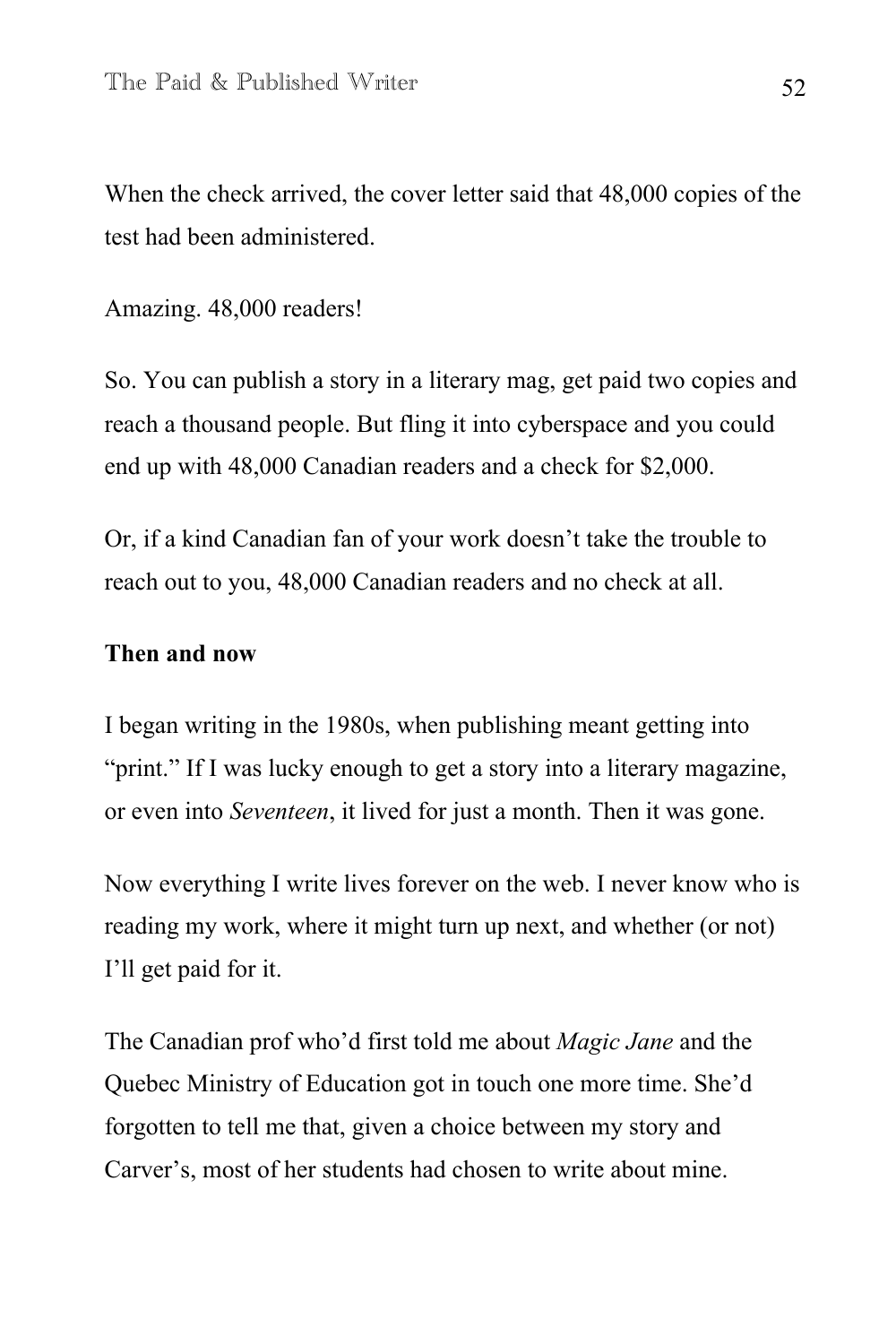Knowing that? Priceless!

I cashed the check anyway.

*Roz Warren (www.Rosalindwarren.com) writes for the New York Times, the Funny Times, the Philadelphia Inquirer, the Christian Science Monitor, the Jewish Forward and the Huffington Post. And she's been featured on the Today Show. (Twice!) Roz is the author of OUR BODIES, OUR SHELVES: A COLLECTION OF LIBRARY HUMOR. http://ow.ly/LpFgE) Connect with Roz on Facebook at www.facebook.com/writerrozwarren and follow her on Twitter @WriterRozWarren*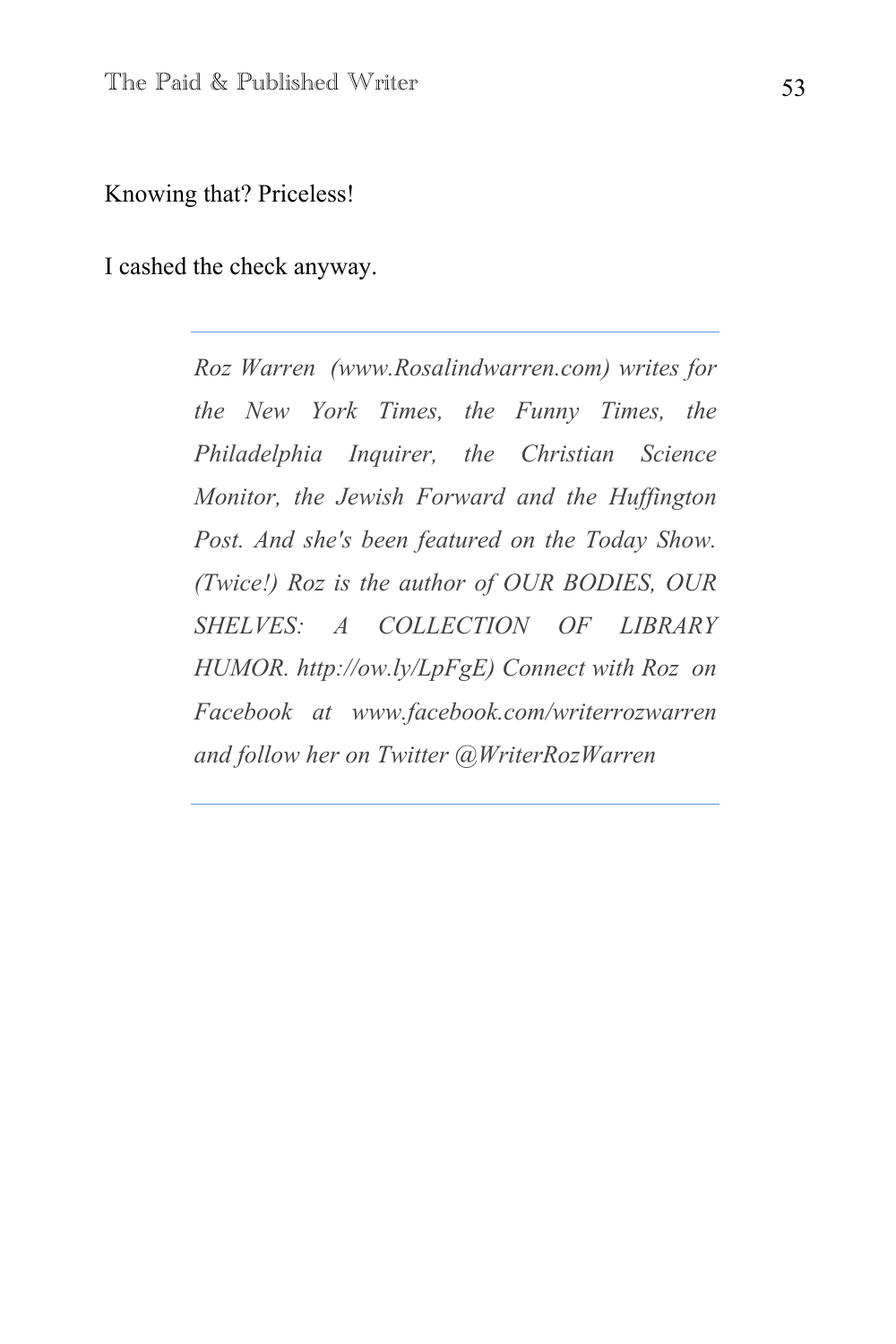#### Carolyn Roy-Bornstein

#### Drunk Dialing for Agents

Writing memoir is hard. When it is a trauma memoir, it's even harder. You sit at the page day after day, revisiting painful memories, picking at scabs you thought had long-healed.

Over ten years ago, my then teenage son Neil suffered a traumatic brain injury at the hands of a drunk driver in a crash that killed his girlfriend. For years I had all I could do to get through the day: administering anti-seizure medications and anti-depressants, taking Neil to physical therapy and counseling, advocating for academic accommodations at his high school. But eventually, after Neil was well into his recovery, I did pause to reflect on the larger meaning of what had happened to our family. For me, finding meaning meant writing, first in my journal, then later in published essays. Medical journals. Mothers' magazines.

Eventually I wrote a memoir *Crash: A Mother, a Son, and the Journey from Grief to Gratitude.* I workshopped it in my writing group, revised it many times, until finally I felt I had a book worth publishing. I carefully researched agents, sending queries, then full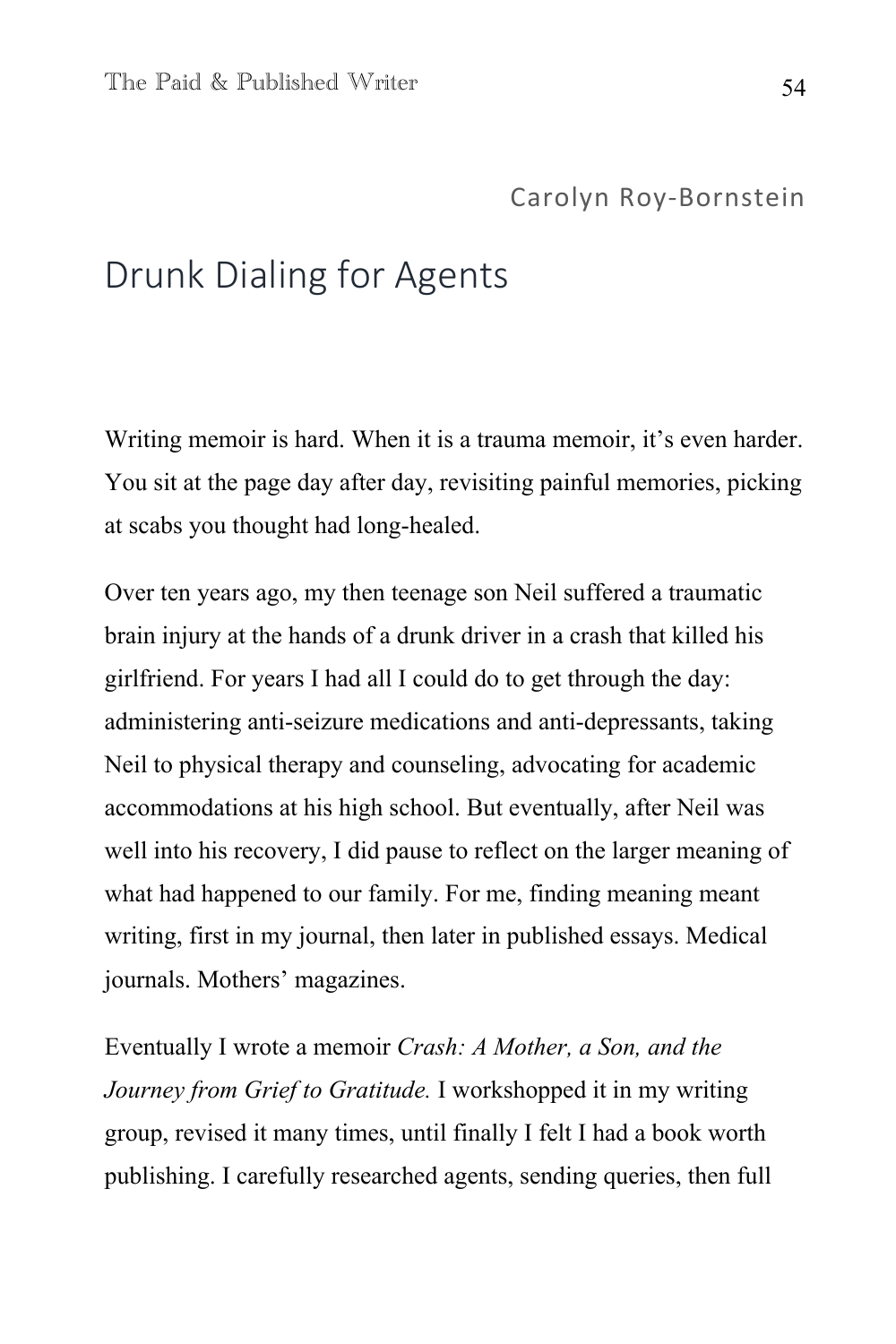manuscripts when asked, to agents whose interests closely matched my work.

To no avail.

When rejection after rejection filled my in-box, I began to question my validity as a writer and the worth of my story. Anyone who has written memoir understands that vacillation between 'I have something important to say about what I've learned from this experience,' to 'Who am I to think anyone would ever want to read a word I wrote?'

After months of rejections, I put my querying aside. I retired my book proposal alongside dozens of unpublished works.

Until one night.

I was home alone, sitting on the couch with a glass of Merlot when I suddenly started thinking about all we had been through as a family since Neil's accident. Neil had read every word of my memoir. It served as his memory when he read about events he could not remember. It opened up a conversation ten years out about a subject long gone cold. It became shorthand for Neil to tell his friends: 'this is who I am. This is what happened to me.' Sitting there with that glass of wine, I convinced myself that my story was important and deserved to be out there in the world.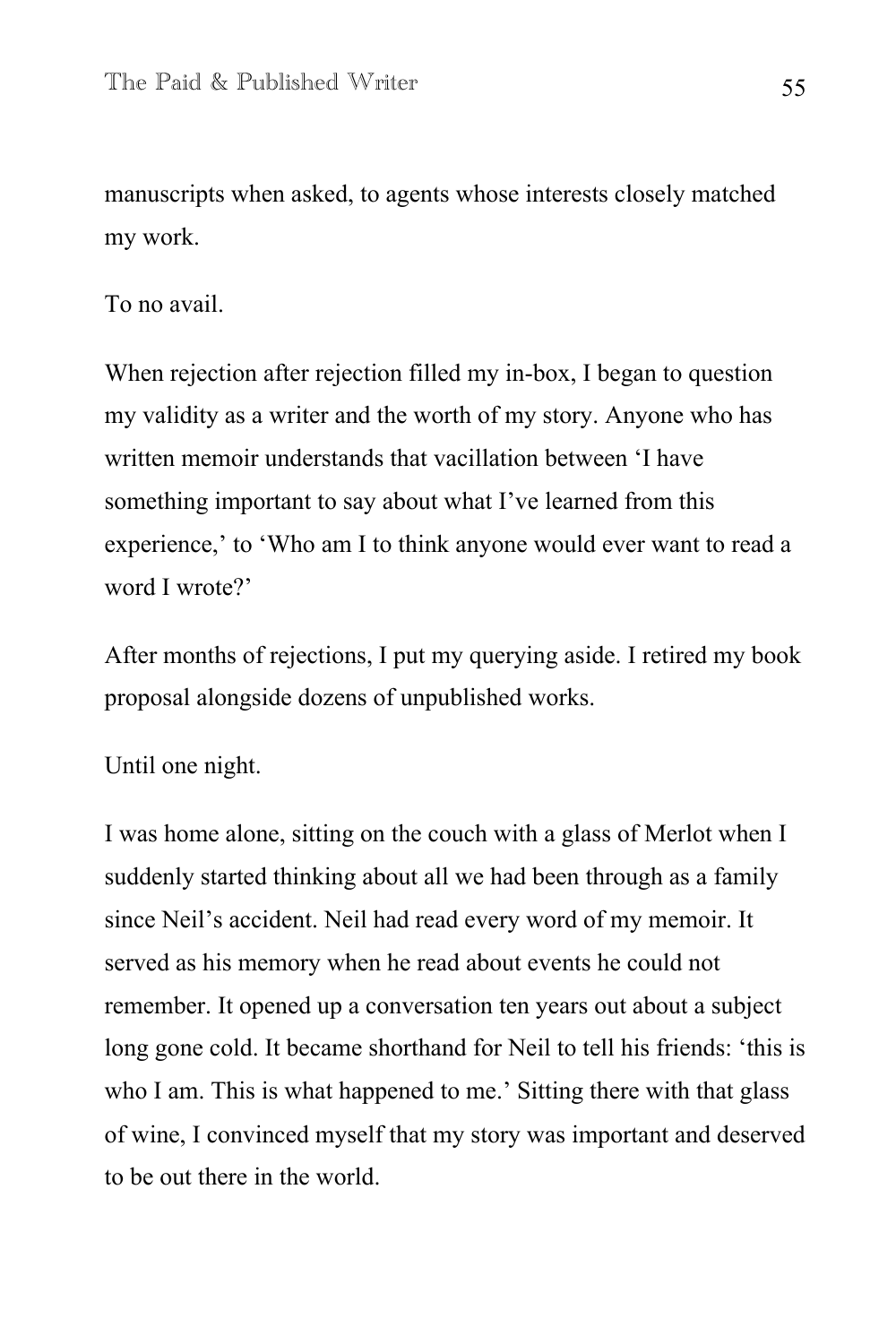I set down my wine, marched upstairs to my computer and opened my copy of the *Writer's Digest Guide to Literary Agents* and read. Alphabetically. Meticulously.

That's how I found Dan Bial. On his web site, he promised that if an author had a platform, he could find a publisher for her work. In my query letter I boldly wrote, "You want platform? I got platform," then went on to describe my publications, columns and speaking engagements.

"Give me 24 hours with your manuscript," Dan replied the next day.

We signed a contract and Dan received requests for my manuscript from many large publishing houses including Algonquin, Simon and Schuster and Random House. *Crash* was published in 2012 by Globe Pequot Press. I worked with many talented acquisitions editors and copy editors, cover designers and publicists. I've done book readings at medical schools, brain injury conferences, libraries and book stores.

My friends tease me about my experience getting published, calling it my "drunk-dialing for agents" technique. But in all seriousness, I know that it wasn't the wine that emboldened me and got the attention of an agent. It was passion. It was a belief in myself as a writer and my story as an inspiring tale that deserved to be told. And it is this passion that all writers need; amidst the flickers of self-doubt we all go through, if a steadfast belief in ourselves and our work shines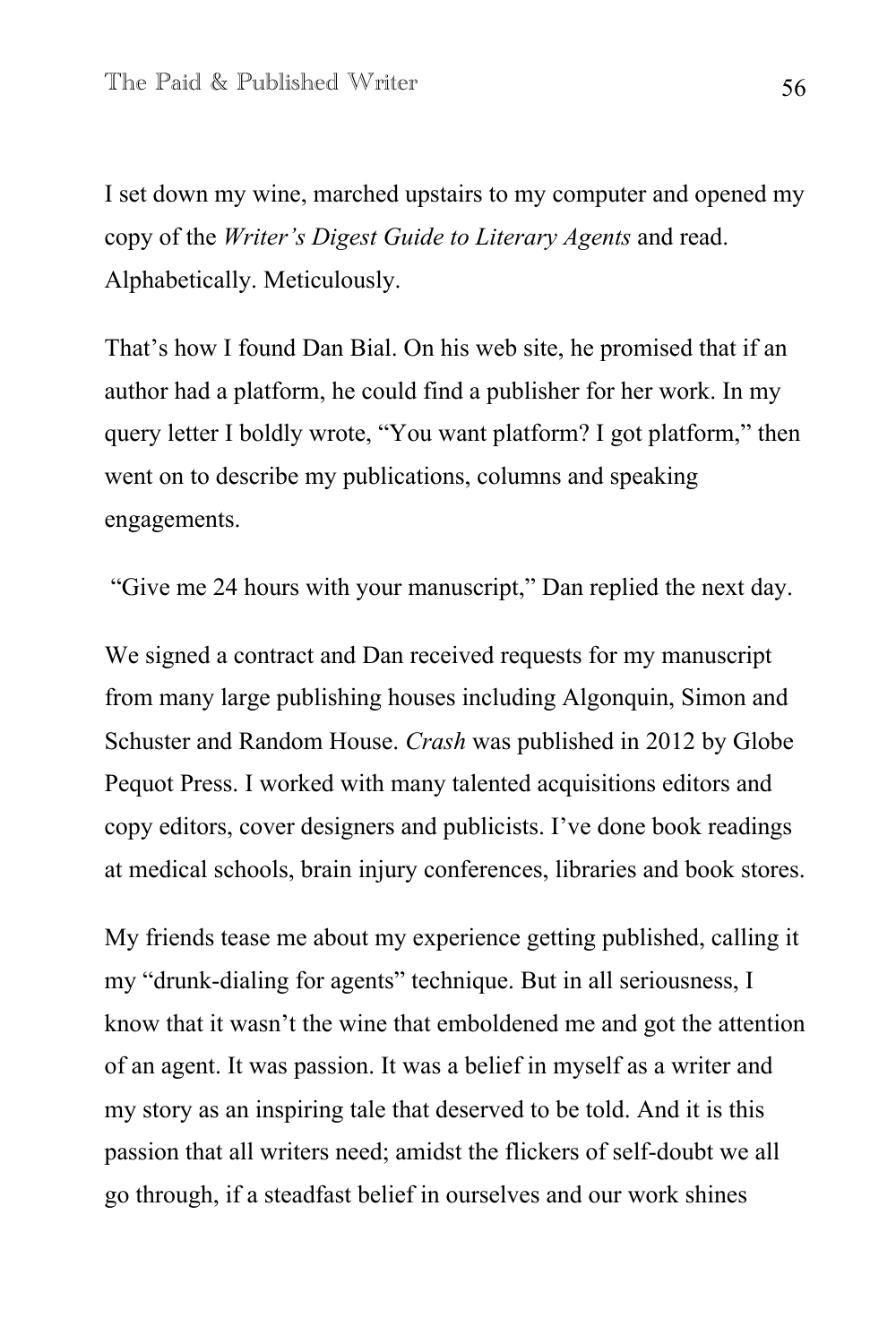through, it will get noticed. It will guide us and see us through to our dreams.

> Carolyn Roy-Bornstein is the author of the memoir Crash, a Mother, a Son and the Journey from Grief to Gratitude and co-author of Chicken Soup for the Soul: Recovering from Traumatic Brain Injuries. Her essays and book excerpts have been published in the Boston Globe, The Writer magazine, Poets & Writers, JAMA and many other venues.